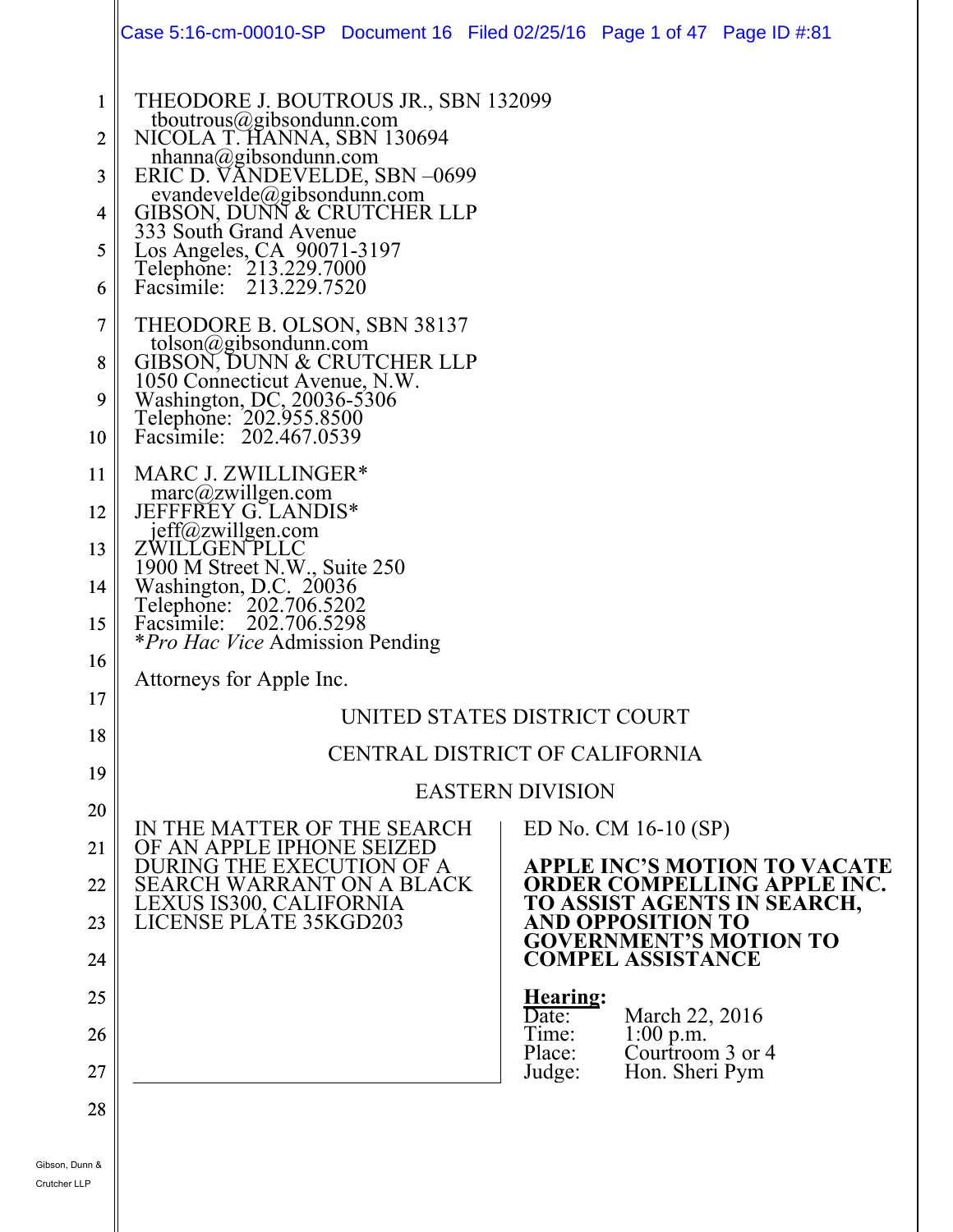Apple Inc. ("Apple"), by and through its counsel of record, hereby files this Motion to Vacate the Order Compelling Apple Inc. to Assist Agents in Search, and Opposition to the Government's Motion to Compel Assistance.

This Motion and Opposition is based upon the attached memorandum of points and authorities, the attached declarations of Nicola T. Hanna, Lisa Olle, and Erik Neuenschwander and exhibits, the files and records in this case, and such further evidence and argument as the Court may permit.

|                          | Respectfully submitted,                                           |
|--------------------------|-------------------------------------------------------------------|
|                          | GIBSON, DUNN & CRUTCHER LLP                                       |
|                          |                                                                   |
|                          | <u>/s/ Theodore J. Boutrous, Jr.</u><br>Theodore J. Boutrous, Jr. |
|                          | Theodore J. Boutrous, Jr.                                         |
|                          | Nicola T. Hanna                                                   |
|                          | Eric D. Vandevelde<br>Gibson, Dunn & Crutcher LLP                 |
|                          | 333 South Grand Avenue<br>Los Angeles, CA 90071-3197              |
|                          | Telephone: 213.229.7000<br>Facsimile: 213.229.7520                |
|                          | Theodore B. Olson                                                 |
|                          | Gibson, Dunn & Crutcher LLP                                       |
|                          | 1050 Connecticut Avenue, N.W.<br>Washington, DC, 20036-5306       |
|                          | Telephone: 202.955.8500<br>Facsimile: 202.467.0539                |
|                          | Marc J. Zwillinger *                                              |
|                          | Jeffrey G. Landis *<br>ZwillGen PLLC                              |
|                          | 1900 M Street N.W., Suite 250                                     |
|                          | Washington, D.C. 20036<br>Telephone: 202.706.5202                 |
|                          | Facsimile: 202.706.5298<br><i>*Pro Hac Vice Admission Pending</i> |
|                          |                                                                   |
|                          | Attorneys for Apple Inc.                                          |
| Dated: February 25, 2016 | By:                                                               |

1

2

3

4

5

6

7

 $\overline{8}$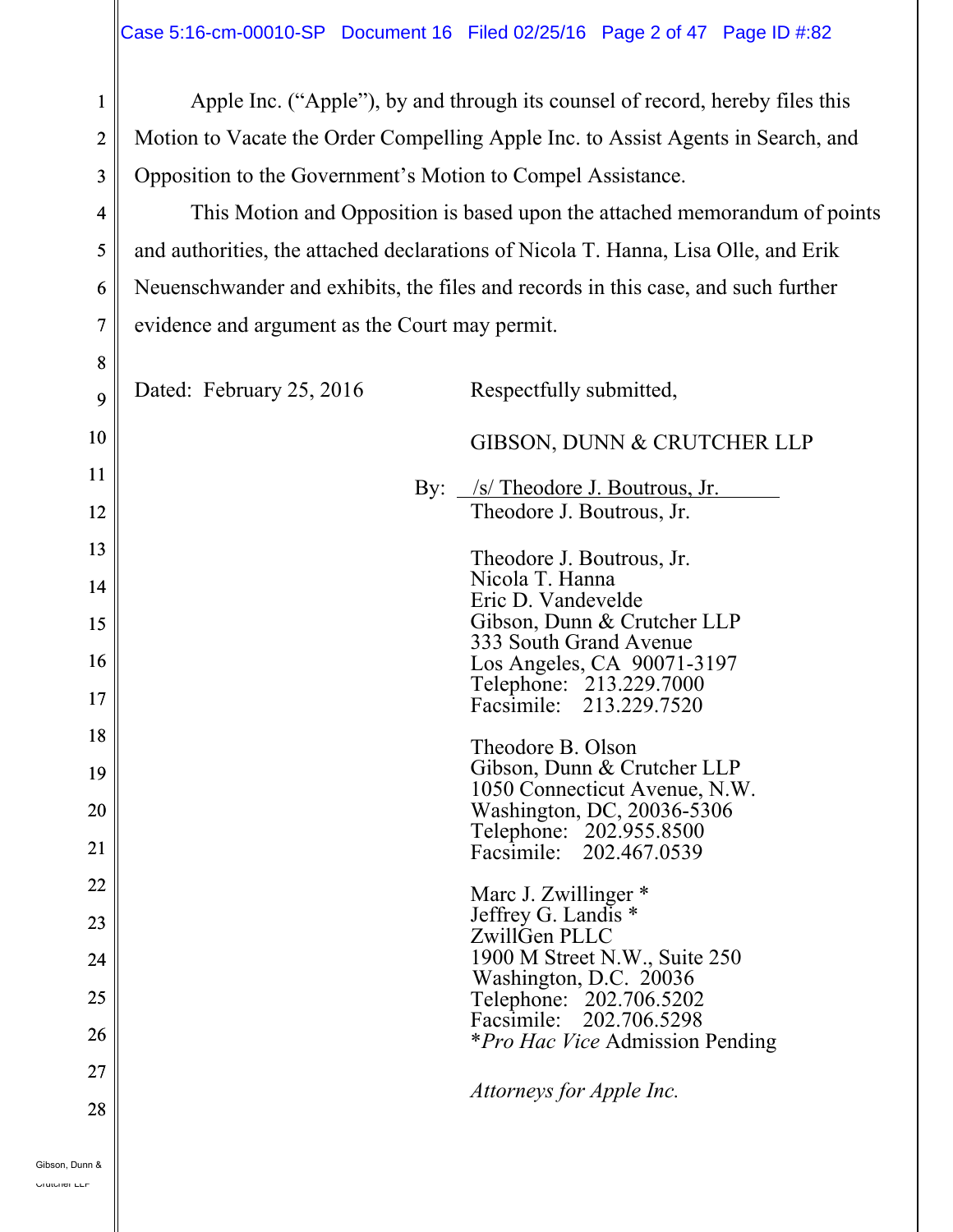| 1              |                |                 |    | <b>TABLE OF CONTENTS</b>                                                                                                                                      |      |
|----------------|----------------|-----------------|----|---------------------------------------------------------------------------------------------------------------------------------------------------------------|------|
| $\overline{2}$ |                |                 |    |                                                                                                                                                               | Page |
| 3              | $\mathbf{I}$ . |                 |    |                                                                                                                                                               |      |
| $\overline{4}$ | II.            |                 |    |                                                                                                                                                               |      |
| 5              |                | A.              |    |                                                                                                                                                               |      |
| 6              |                | <b>B</b> .      |    | The Government Abandoned Efforts To Obtain Legal Authority                                                                                                    |      |
| 7              |                | $\mathcal{C}$ . |    | Apple's Substantial Assistance In The Government's Investigation 10                                                                                           |      |
| 8<br>9         |                | D.              |    | The Government's <i>Ex Parte</i> Application Under The All Writs Act,                                                                                         |      |
| 10             |                | Ε.              |    |                                                                                                                                                               |      |
| 11             | III.           |                 |    |                                                                                                                                                               |      |
| 12<br>13       |                | A.              |    | The All Writs Act Does Not Provide A Basis To Conscript Apple<br>To Create Software Enabling The Government To Hack Into                                      |      |
| 14<br>15       |                |                 | 1. | The All Writs Act Does Not Grant Authority To Compel<br>Assistance Where Congress Has Considered But Chosen                                                   |      |
| 16<br>17<br>18 |                |                 | 2. | New York Telephone Co. And Its Progeny Confirm That<br>The All Writs Act Does Not Authorize Courts To Compel<br>The Unprecedented And Unreasonably Burdensome |      |
| 19<br>20       |                |                 |    | Apple's Connection To The Underlying Case Is "Far<br>a.<br>Removed" And Too Attenuated To Compel Its                                                          |      |
| 21<br>22       |                |                 |    | $\mathbf b$ .<br>The Order Requested By The Government Would                                                                                                  |      |
| 23<br>24       |                |                 |    | The Government Has Not Demonstrated Apple's<br>$\mathbf{c}$ .<br>Assistance Was Necessary To Effectuating The                                                 |      |
| 25             |                |                 | 3. | Other Cases The Government Cites Do Not Support The                                                                                                           |      |
| 26<br>27       |                | <b>B.</b>       |    | The Order Would Violate The First Amendment And The Fifth                                                                                                     |      |
| 28             |                |                 | 1. | The First Amendment Prohibits The Government From                                                                                                             |      |

║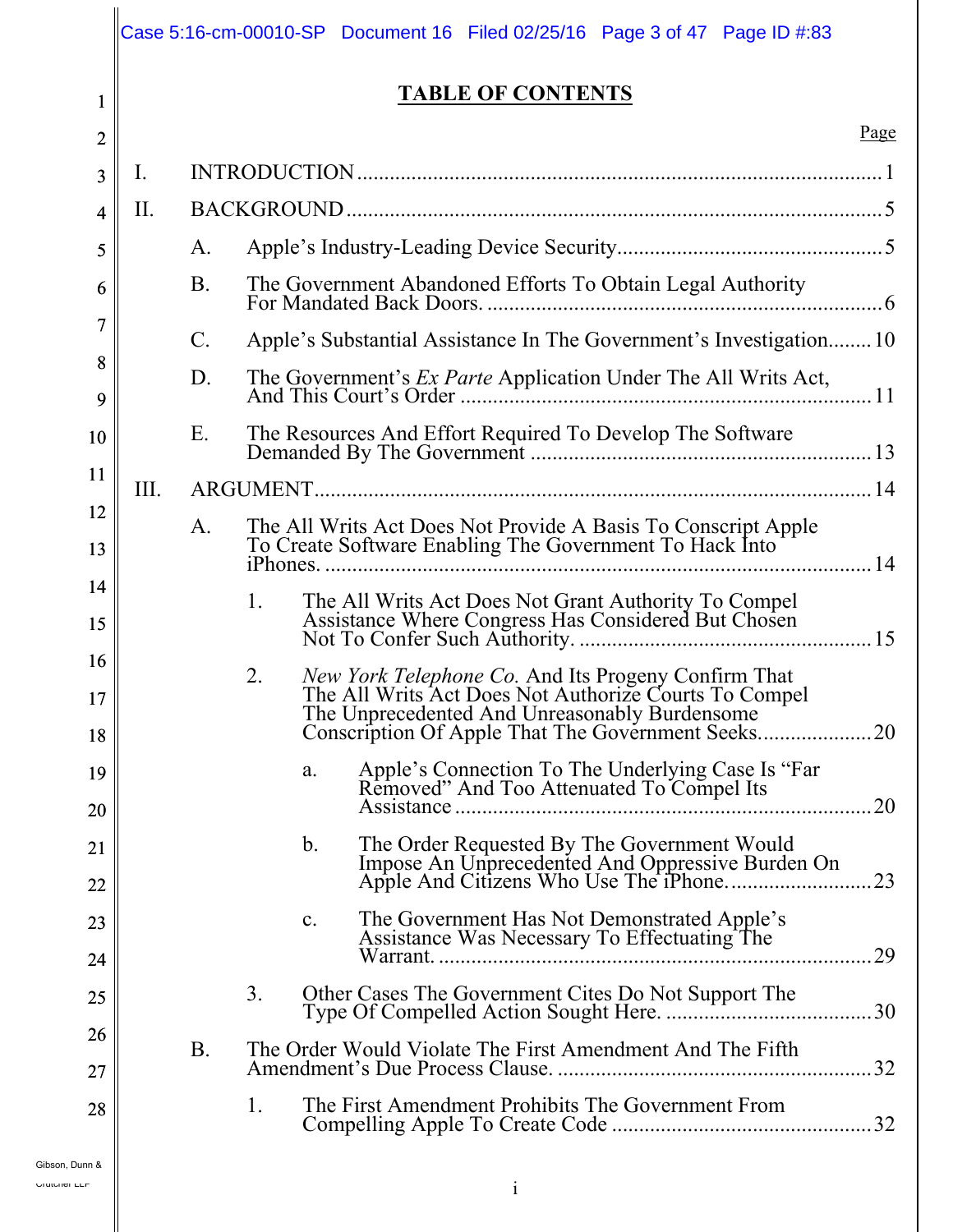|                         |     | Case 5:16-cm-00010-SP Document 16 Filed 02/25/16 Page 4 of 47 Page ID #:84 |
|-------------------------|-----|----------------------------------------------------------------------------|
| $\mathbf{1}$            |     | <b>TABLE OF CONTENTS</b><br>(Continued)                                    |
| $\overline{2}$          |     | Page<br>2.<br>The Fifth Amendment's Due Process Clause Prohibits The       |
| 3                       |     |                                                                            |
| $\overline{\mathbf{4}}$ | IV. | .35                                                                        |
| 5                       |     |                                                                            |
| 6                       |     |                                                                            |
| $\overline{7}$          |     |                                                                            |
| 8                       |     |                                                                            |
| 9                       |     |                                                                            |
| 10                      |     |                                                                            |
| 11                      |     |                                                                            |
| 12                      |     |                                                                            |
| 13                      |     |                                                                            |
| 14                      |     |                                                                            |
| 15                      |     |                                                                            |
| 16                      |     |                                                                            |
| 17                      |     |                                                                            |
| 18                      |     |                                                                            |
| 19                      |     |                                                                            |
| 20                      |     |                                                                            |
| 21                      |     |                                                                            |
| $22\,$                  |     |                                                                            |
| 23                      |     |                                                                            |
| 24                      |     |                                                                            |
| 25                      |     |                                                                            |
| 26<br>27                |     |                                                                            |
| 28                      |     |                                                                            |
|                         |     |                                                                            |
| Junn &                  |     |                                                                            |

 $\parallel$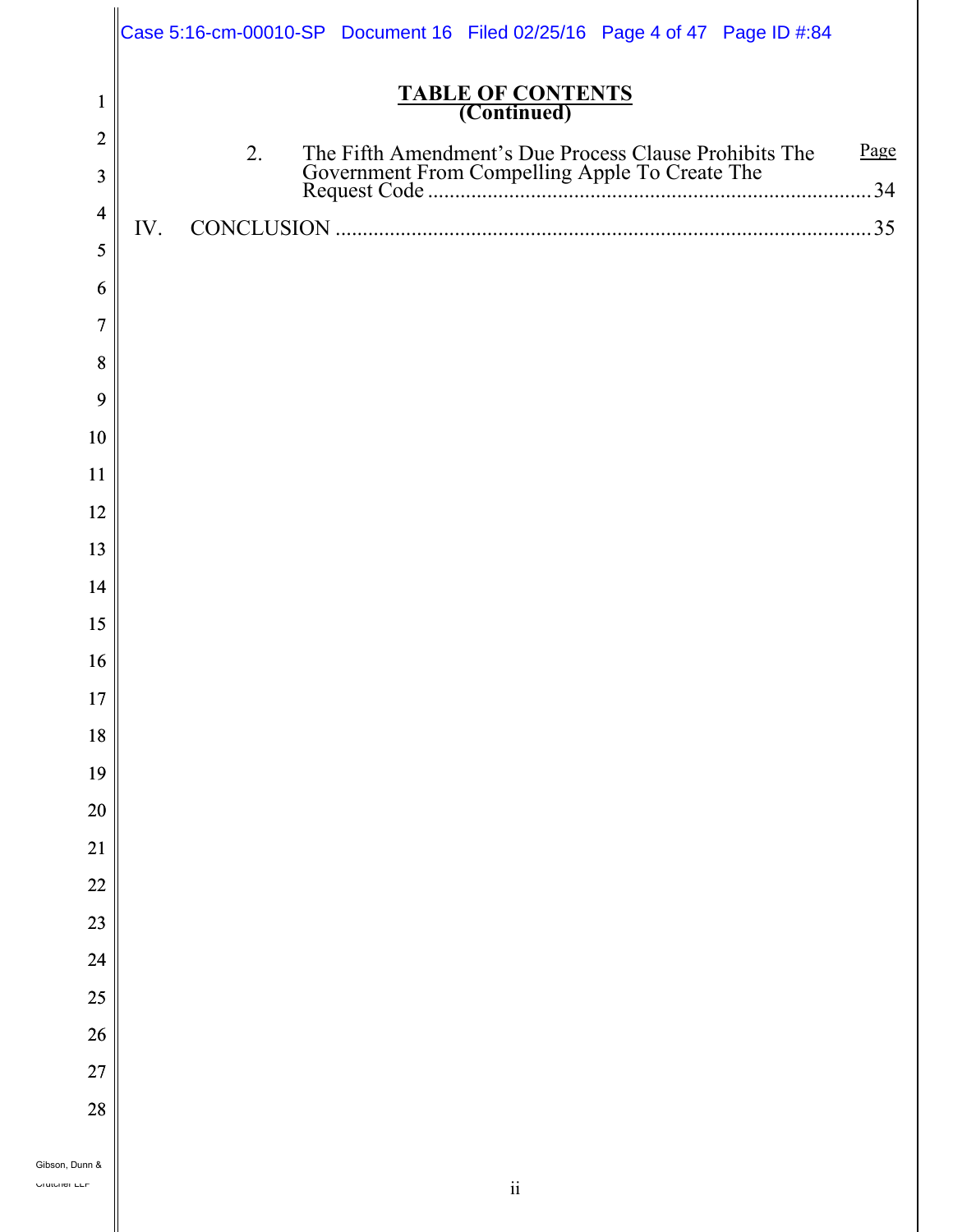|          | Case 5:16-cm-00010-SP Document 16 Filed 02/25/16 Page 5 of 47 Page ID #:85                                                                      |
|----------|-------------------------------------------------------------------------------------------------------------------------------------------------|
|          | <b>TABLE OF AUTHORITIES</b>                                                                                                                     |
|          | Page(s)                                                                                                                                         |
| 2        | Cases                                                                                                                                           |
| 3        | 321 Studios v. Metro Goldwyn Mayer Studios, Inc.,                                                                                               |
| 4        | 32                                                                                                                                              |
| 5<br>6   | Alzheimer's Inst. of Am. Inc. v. Elan Corp.,                                                                                                    |
| 7<br>8   | In the Matter of an Application of U.S. of Am. for an Order Authorizing<br>Disclosure of Location Info. of a Specified Wireless Tel.,           |
| 9        | 15                                                                                                                                              |
| 10       | Application of U.S. of Am. for an Order Authorizing an In-Progress Trace<br>of Wire Commc'ns over Tel. Facilities, 616 F.2d 1122 21, 22, 27, 29 |
| 11<br>12 | In re Application of U.S. of Am. for an Order Directing a Provider of<br>Comme'n Servs. to Provide Tech. Assistance to Agents of the U.S.       |
| 13<br>14 | Drug Enf't Admin.,<br>27                                                                                                                        |
| 15       | In re Application of U.S. of Am. for an Order Directing $X$ to Provide<br>Access to Videotapes ("Videotapes"),                                  |
| 16       | 21, 27                                                                                                                                          |
| 17<br>18 | Ayres v. Ocwen Loan Serv., LLC,                                                                                                                 |
| 19       | Baker v. Carr,                                                                                                                                  |
| 20       |                                                                                                                                                 |
| 21       | Bernstein v. Dep't of State,                                                                                                                    |
| 22       |                                                                                                                                                 |
| 23       | Cent. Bank of Denver, N.A. v. First Interstate Bank of Denver, N.A.,                                                                            |
| 24       | Clark v. Martinez,                                                                                                                              |
| 25       |                                                                                                                                                 |
| 26       | Clinton v. Jones,                                                                                                                               |
| 27       |                                                                                                                                                 |
| 28       |                                                                                                                                                 |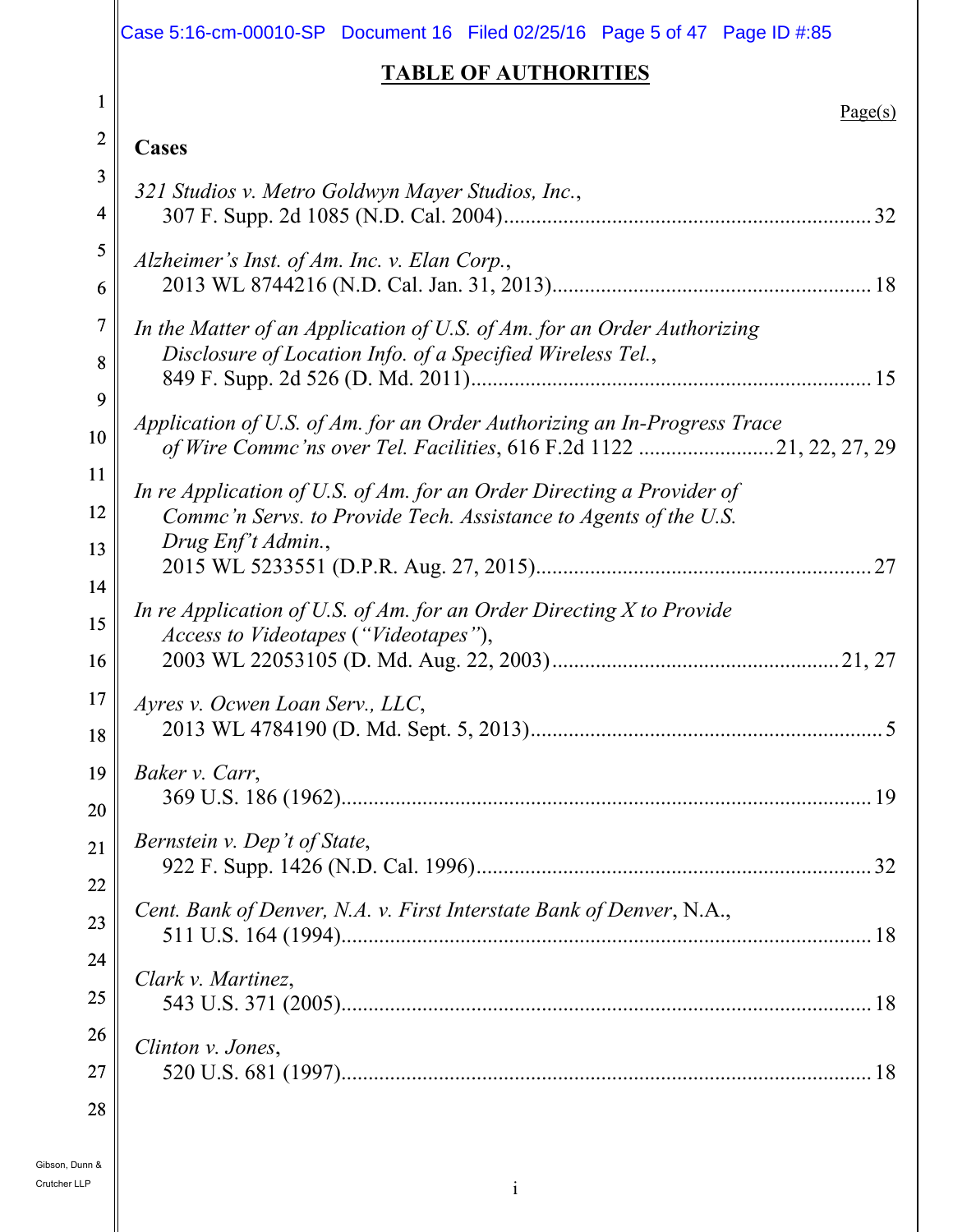|    | Case 5:16-cm-00010-SP Document 16 Filed 02/25/16 Page 6 of 47 Page ID #:86                                           |         |
|----|----------------------------------------------------------------------------------------------------------------------|---------|
|    | <b>TABLE OF AUTHORITIES</b><br>(Continued)                                                                           |         |
| 1  |                                                                                                                      |         |
| 2  | Cnty. of Sacramento v. Lewis,                                                                                        | Page(s) |
| 3  |                                                                                                                      | 34      |
| 4  | Costanich v. Dep't of Soc. & Health Servs.,                                                                          |         |
| 5  |                                                                                                                      | 34      |
| 6  | Diamond v. Chakrabarty,                                                                                              |         |
| 7  |                                                                                                                      |         |
| 8  | Douglas Oil Co. of Cal. v. Petrol Stops Nw.,                                                                         |         |
| 9  |                                                                                                                      | 33      |
| 10 | Grannis v. Ordean,                                                                                                   |         |
| 11 |                                                                                                                      |         |
|    | Junger v. Daley,                                                                                                     |         |
| 12 |                                                                                                                      |         |
| 13 | Members of City Council v. Taxpayers for Vincent,                                                                    |         |
| 14 |                                                                                                                      | 34      |
| 15 | Mich. Bell Telephone Co. v. United States,                                                                           |         |
| 16 |                                                                                                                      | 29      |
| 17 | Mullane v. Cent. Hanover Bank & Tr. Co.,                                                                             |         |
| 18 |                                                                                                                      | 11      |
| 19 | In re Order,                                                                                                         |         |
| 20 |                                                                                                                      |         |
| 21 | In re Order Requiring [XXX], Inc. to Assist in the Execution of a Search                                             |         |
| 22 | Warrant Issued by This Court by Unlocking a Cellphone,<br>2014 WL 5510865 (S.D.N.Y. Oct. 31, 2014) ("Order Requiring |         |
| 23 |                                                                                                                      | 28      |
| 24 | In re Order Requiring Apple Inc. to Assist in the Execution of a Search                                              |         |
|    | Warrant Issued by the Court,                                                                                         |         |
| 25 |                                                                                                                      | 22      |
| 26 | In re Order Requiring Apple, Inc. to Assist in the Execution of a Search                                             |         |
| 27 | Warrant Issued by this Court,                                                                                        |         |
| 28 |                                                                                                                      |         |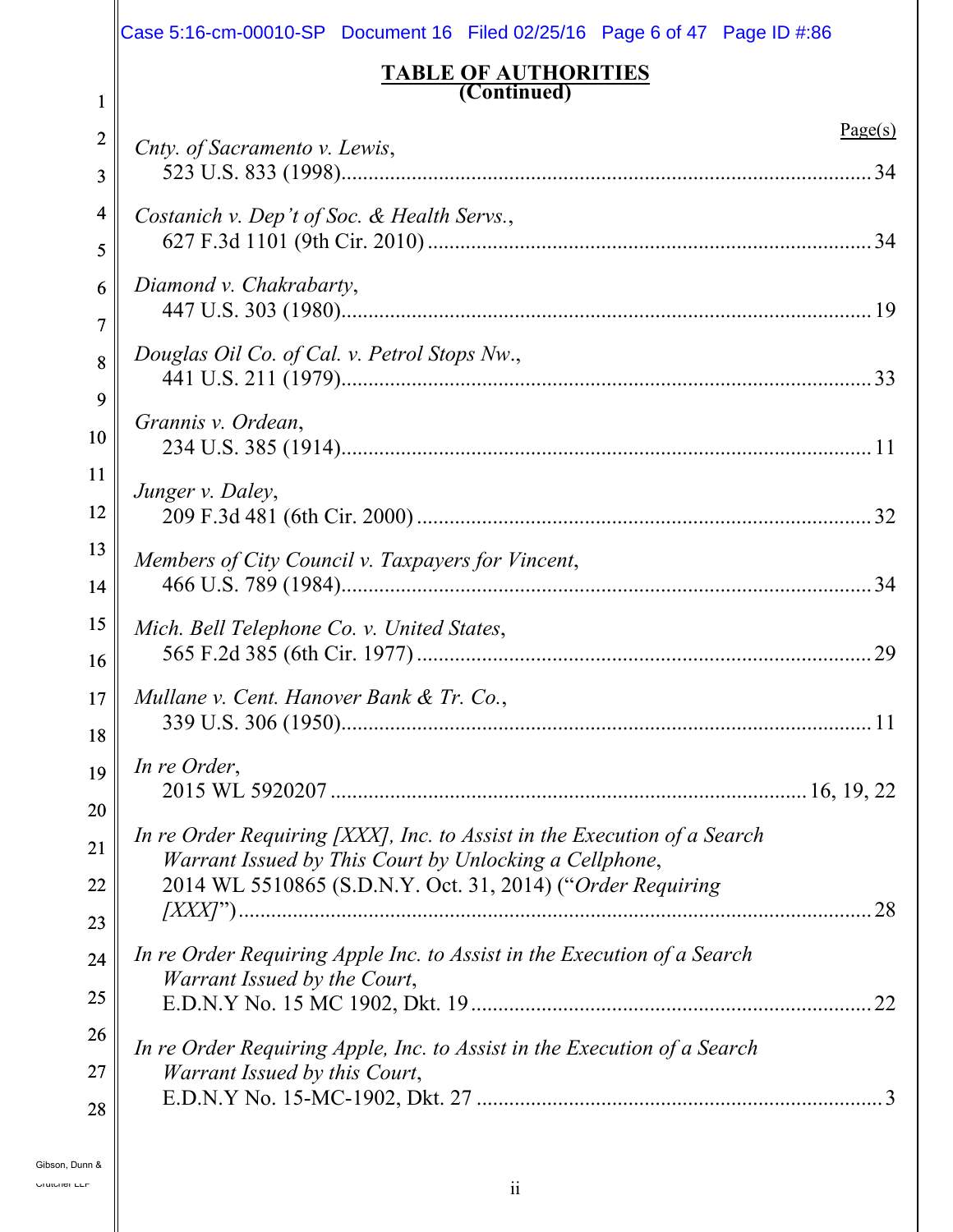|                | Case 5:16-cm-00010-SP Document 16 Filed 02/25/16 Page 7 of 47 Page ID #:87            |
|----------------|---------------------------------------------------------------------------------------|
| $\mathbf{1}$   | <b>TABLE OF AUTHORITIES</b><br>(Continued)                                            |
|                | Page(s)                                                                               |
| $\overline{2}$ | Pa. Bureau of Corr. v. U.S. Marshals Serv.,                                           |
| 3              |                                                                                       |
| 4<br>5         | Pipe Trades Council, U.A. Loc. 159 v. Underground Contractors Ass'n,                  |
| 6              | Plaut v. Spendthrift Farm, Inc.,                                                      |
| 7              |                                                                                       |
| 8              | Plum Creek Lumber Co. v. Hutton,                                                      |
| 9              |                                                                                       |
| 10             | Quon v. Arch Wireless Operating Co., Inc.,                                            |
| <sup>11</sup>  | Riley v. California,                                                                  |
| 12             |                                                                                       |
| 13             | Riley v. Nat'l Fed. of the Blind of N.C., Inc.,                                       |
| 14             |                                                                                       |
| 15             | Saldana v. Occidental Petroleum Corp.,                                                |
| 16             |                                                                                       |
| $17 \parallel$ | In the Matter of the Search of an Apple iPhone Seized During the                      |
| 18             | Execution of a Search Warrant on a Black Lexus IS300, Cal. License<br>Plate 35KGD203, |
| 19             |                                                                                       |
| 20             | State v. Underdahl,                                                                   |
| 21             |                                                                                       |
| 22             | Turner Broad. Sys., Inc. v. FCC,                                                      |
| 23             |                                                                                       |
| 24             | United States v. Budziak,                                                             |
| 25             |                                                                                       |
| 26             | United States v. Cameron,                                                             |
| 27             | 26                                                                                    |
| 28             | United States v. Catoggio,                                                            |

Gibson, Dunn &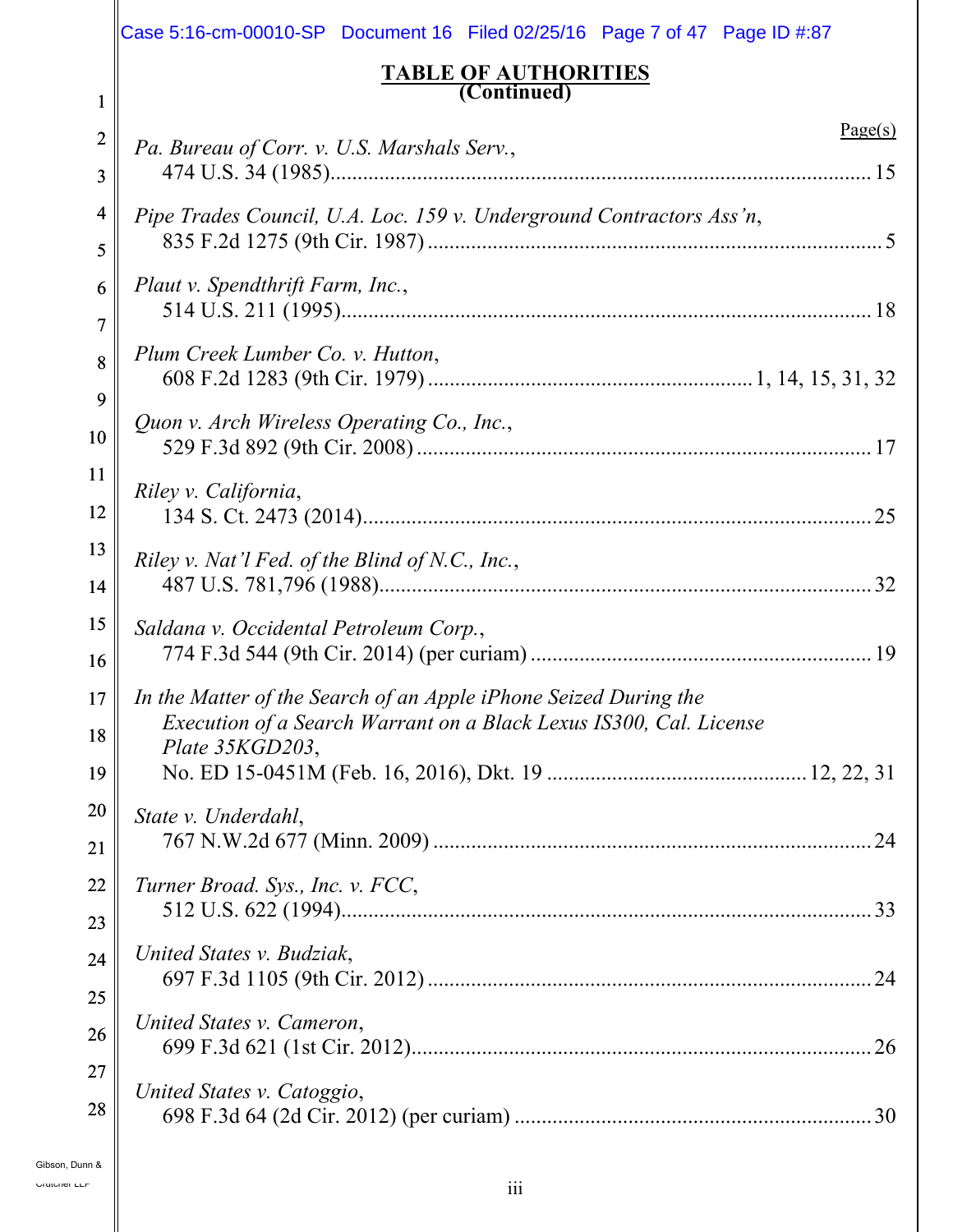|                 | Case 5:16-cm-00010-SP Document 16 Filed 02/25/16 Page 8 of 47 Page ID #:88 |  |  |  |
|-----------------|----------------------------------------------------------------------------|--|--|--|
|                 | <b>TABLE OF AUTHORITIES</b><br>(Continued)                                 |  |  |  |
| $\mathbf{1}$    |                                                                            |  |  |  |
| $\overline{2}$  | Page(s)<br>United States v. Cooper,                                        |  |  |  |
| 3               |                                                                            |  |  |  |
| 4               | United States v. Elcom Ltd.,                                               |  |  |  |
| 5               |                                                                            |  |  |  |
| 6               | United States v. Fricosu,                                                  |  |  |  |
| $\overline{7}$  |                                                                            |  |  |  |
| 8               | United States v. Hall,                                                     |  |  |  |
|                 |                                                                            |  |  |  |
| 9               | United States v. Navarro,                                                  |  |  |  |
| 10              |                                                                            |  |  |  |
| <sup>11</sup>   |                                                                            |  |  |  |
| 12              | United States v. New York Telephone Co.,                                   |  |  |  |
|                 |                                                                            |  |  |  |
| 13              | Universal City Studios, Inc. v. Corley,                                    |  |  |  |
| 14              |                                                                            |  |  |  |
| 15              | Vieth v. Jubelirer,                                                        |  |  |  |
| 16              |                                                                            |  |  |  |
|                 |                                                                            |  |  |  |
| 17 <sup>1</sup> | $Xi$ v. INS,                                                               |  |  |  |
| 18              |                                                                            |  |  |  |
| 19              | Youngstown Sheet & Tube Co. v. Sawyer,                                     |  |  |  |
| 20              |                                                                            |  |  |  |
| 21              | <b>Statutes</b>                                                            |  |  |  |
| 22              |                                                                            |  |  |  |
| 23              |                                                                            |  |  |  |
| 24              |                                                                            |  |  |  |
| 25              |                                                                            |  |  |  |
| 26              |                                                                            |  |  |  |
| 27              |                                                                            |  |  |  |
| 28              |                                                                            |  |  |  |

Gibson, Dunn &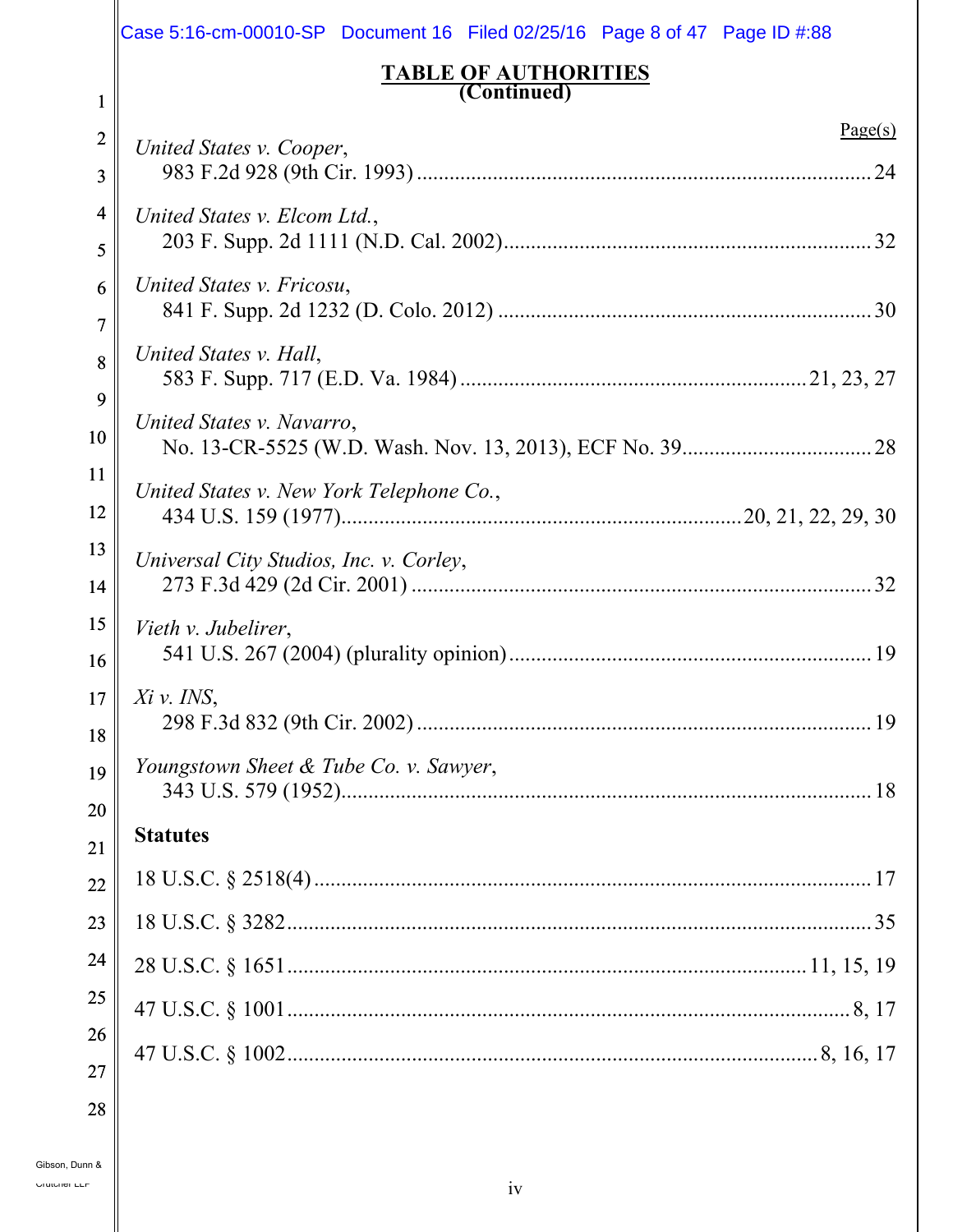|          | Case 5:16-cm-00010-SP Document 16 Filed 02/25/16 Page 9 of 47 Page ID #:89                                                                   |  |  |  |  |
|----------|----------------------------------------------------------------------------------------------------------------------------------------------|--|--|--|--|
| 1        | <b>TABLE OF AUTHORITIES</b><br>(Continued)                                                                                                   |  |  |  |  |
| 2        | Page(s)<br><b>Other Authorities</b>                                                                                                          |  |  |  |  |
| 3        |                                                                                                                                              |  |  |  |  |
| 4<br>5   | Apple Inc. and Apple Distrib. Int'l, Written Evidence (IPB0093), (Dec.                                                                       |  |  |  |  |
| 6        |                                                                                                                                              |  |  |  |  |
| 7<br>8   |                                                                                                                                              |  |  |  |  |
| 9        |                                                                                                                                              |  |  |  |  |
| 10<br>11 | Cyrus R. Vance Jr., No Smartphone Lies Beyond the Reach of a Judicial                                                                        |  |  |  |  |
| 12<br>13 | Damian Paletta, How the U.S. Fights Encryption—and Also Helps                                                                                |  |  |  |  |
| 14       | Ellen Nakashima, Hacks of OPM Databases Compromised 22.1 Million                                                                             |  |  |  |  |
| 15<br>16 | Ellen Nakashima and Mark Berman, FBI Asked San Bernardino to Reset<br>the Password for Shooter's Phone Backup, Wash. Post (Feb. 20, 2016) 34 |  |  |  |  |
| 17<br>18 | Ellen Nakashima, Proposal Seeks to Fine Tech Companies for                                                                                   |  |  |  |  |
| 19<br>20 | FBI, Operational Technology, Going Dark Issue (last visited Feb. 23,                                                                         |  |  |  |  |
| 21<br>22 | Gen. Michael Hayden Gives an Update on the Cyberwar, Wall St. J. (Feb.                                                                       |  |  |  |  |
| 23       | H.R. 2233, 114th Cong. (2015) (same, adding additional amendments to                                                                         |  |  |  |  |
| 24<br>25 |                                                                                                                                              |  |  |  |  |
| 26<br>27 | James Comey, Director Discusses Encryption, Patriot Act Provisions                                                                           |  |  |  |  |
| 28       |                                                                                                                                              |  |  |  |  |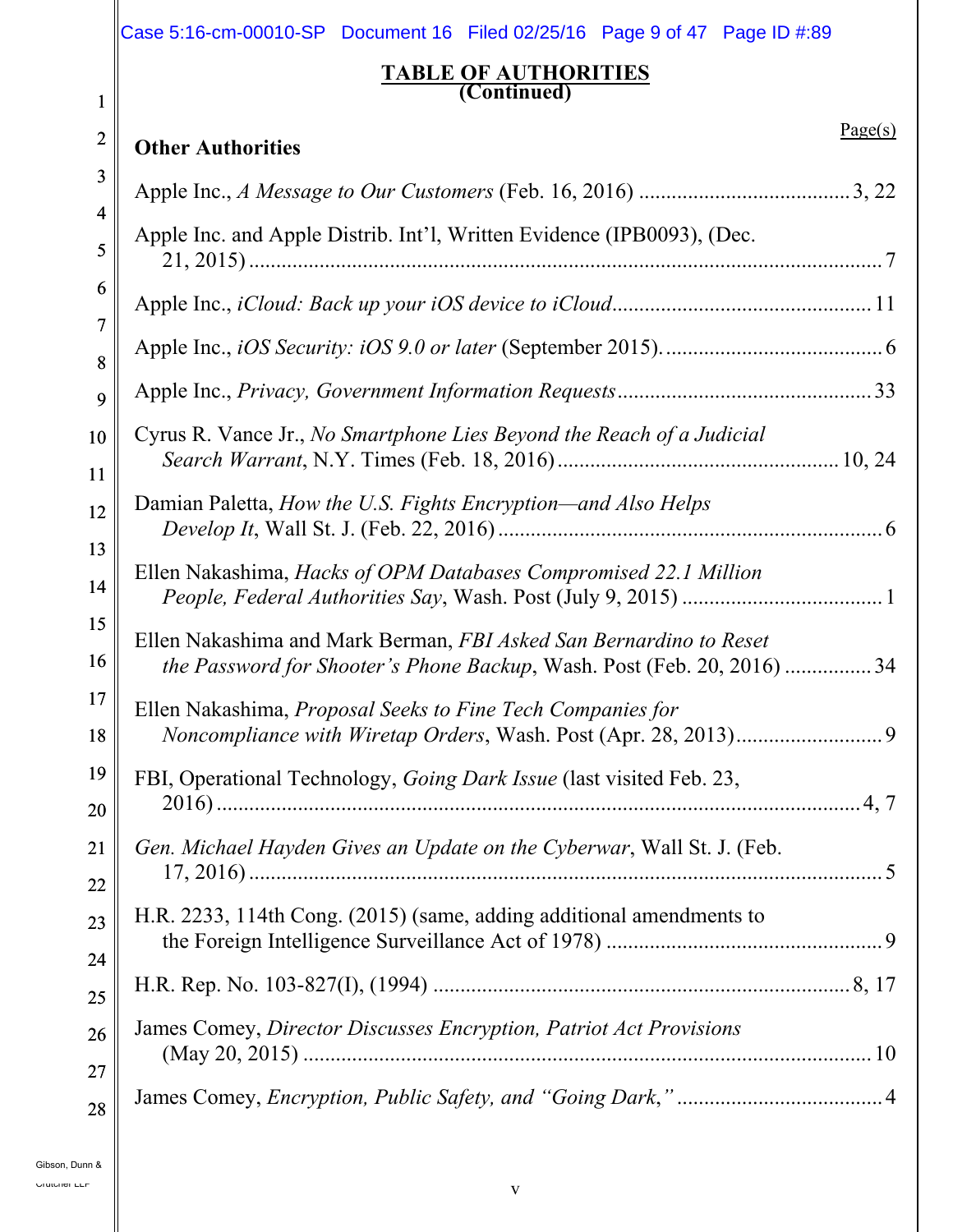|           | Case 5:16-cm-00010-SP Document 16 Filed 02/25/16 Page 10 of 47 Page ID #:90  |  |  |  |  |  |
|-----------|------------------------------------------------------------------------------|--|--|--|--|--|
|           |                                                                              |  |  |  |  |  |
| 1         | <b>TABLE OF AUTHORITIES</b><br>(Continued)                                   |  |  |  |  |  |
| 2         | Page(s)<br>James Comey, Going Dark: Encryption, Technology, and the Balances |  |  |  |  |  |
| 3         | Between Public Safety and Encryption, Joint Statement with Deputy            |  |  |  |  |  |
| 4         | Atty Gen. Sally Quillian Yates Before the Sen. Judiciary Comm. (July         |  |  |  |  |  |
| 5         | James Comey, Statement Before the Senate Comm. on Homeland Sec. &            |  |  |  |  |  |
| 6         |                                                                              |  |  |  |  |  |
| 7         | James Comey, We Could Not Look the Survivors in the Eye if We Did Not        |  |  |  |  |  |
| 8         |                                                                              |  |  |  |  |  |
| 9         | Kara Swisher, <i>White House. Red Chair. Obama Meets Swisher</i> (Feb. 15,   |  |  |  |  |  |
| 10        |                                                                              |  |  |  |  |  |
| 11        | Margaret Coker, et al., The Attacks in Paris: Islamic State Teaches Tech     |  |  |  |  |  |
| 12        |                                                                              |  |  |  |  |  |
| 13        | Mike McConnell et al., Why The Fear Over Ubiquitous Data Encryption          |  |  |  |  |  |
| 14        | New America's Open Technology Institute, Joint Letter to President           |  |  |  |  |  |
| 15        |                                                                              |  |  |  |  |  |
| 16<br>17  | NPR, Weekend Edition, It's Not Just the iPhone Law Enforcement Wants         |  |  |  |  |  |
| 18        | Remarks by President Obama and Prime Minister Cameron of the United          |  |  |  |  |  |
| 19        |                                                                              |  |  |  |  |  |
| 20        |                                                                              |  |  |  |  |  |
| <u>21</u> |                                                                              |  |  |  |  |  |
| 22        | Senior House Judiciary Committee Democrats Express Concern Over              |  |  |  |  |  |
| 23        | Government Attempts to Undermine Encryption, House Comm. on the              |  |  |  |  |  |
| 24        |                                                                              |  |  |  |  |  |
| 25        | Seung Lee, The Murder Victim Whose Phone Couldn't Be Cracked and             |  |  |  |  |  |
| 26        |                                                                              |  |  |  |  |  |
| 27        | Susan Landau, The National-Security Needs for Ubiquitous Encryption          |  |  |  |  |  |
| 28        |                                                                              |  |  |  |  |  |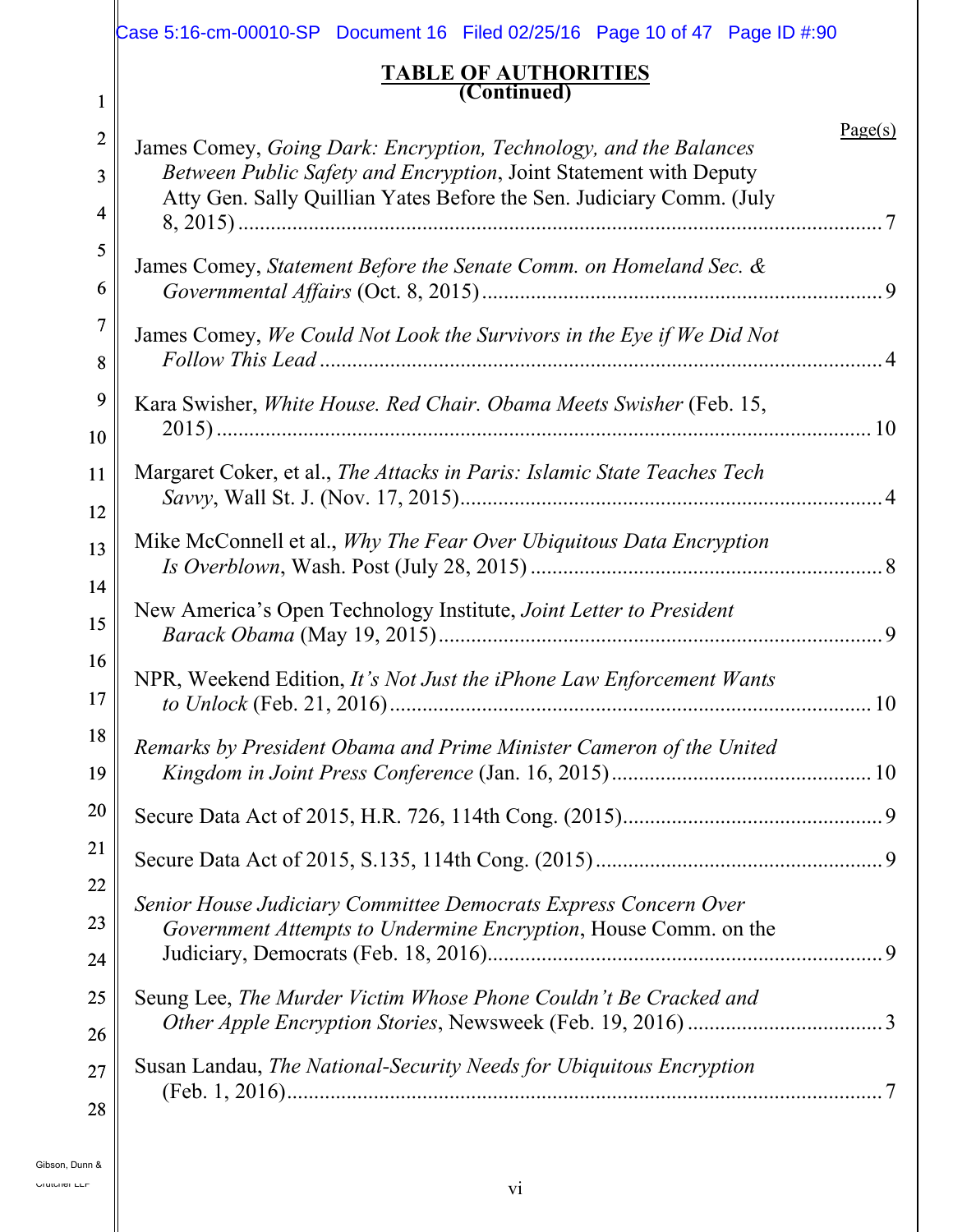|                     | Case 5:16-cm-00010-SP Document 16 Filed 02/25/16 Page 11 of 47 Page ID #:91 |
|---------------------|-----------------------------------------------------------------------------|
| $\mathbf{1}$        | <b>TABLE OF AUTHORITIES</b><br>(Continued)                                  |
| $\overline{2}$      | Page(s)<br><b>Rules</b>                                                     |
| 3                   |                                                                             |
| $\overline{4}$<br>5 |                                                                             |
| 6                   | <b>Constitutional Provisions</b>                                            |
| $\overline{7}$      |                                                                             |
| 8                   |                                                                             |
| 9                   |                                                                             |
| 10                  |                                                                             |
| 11<br>12            |                                                                             |
| 13                  |                                                                             |
| 14                  |                                                                             |
| 15                  |                                                                             |
| 16                  |                                                                             |
| 17                  |                                                                             |
| 18                  |                                                                             |
| 19<br>20            |                                                                             |
| 21                  |                                                                             |
| 22                  |                                                                             |
| 23                  |                                                                             |
| 24                  |                                                                             |
| 25                  |                                                                             |
| 26                  |                                                                             |
| 27<br>28            |                                                                             |
|                     |                                                                             |
| unn &               |                                                                             |

 $\parallel$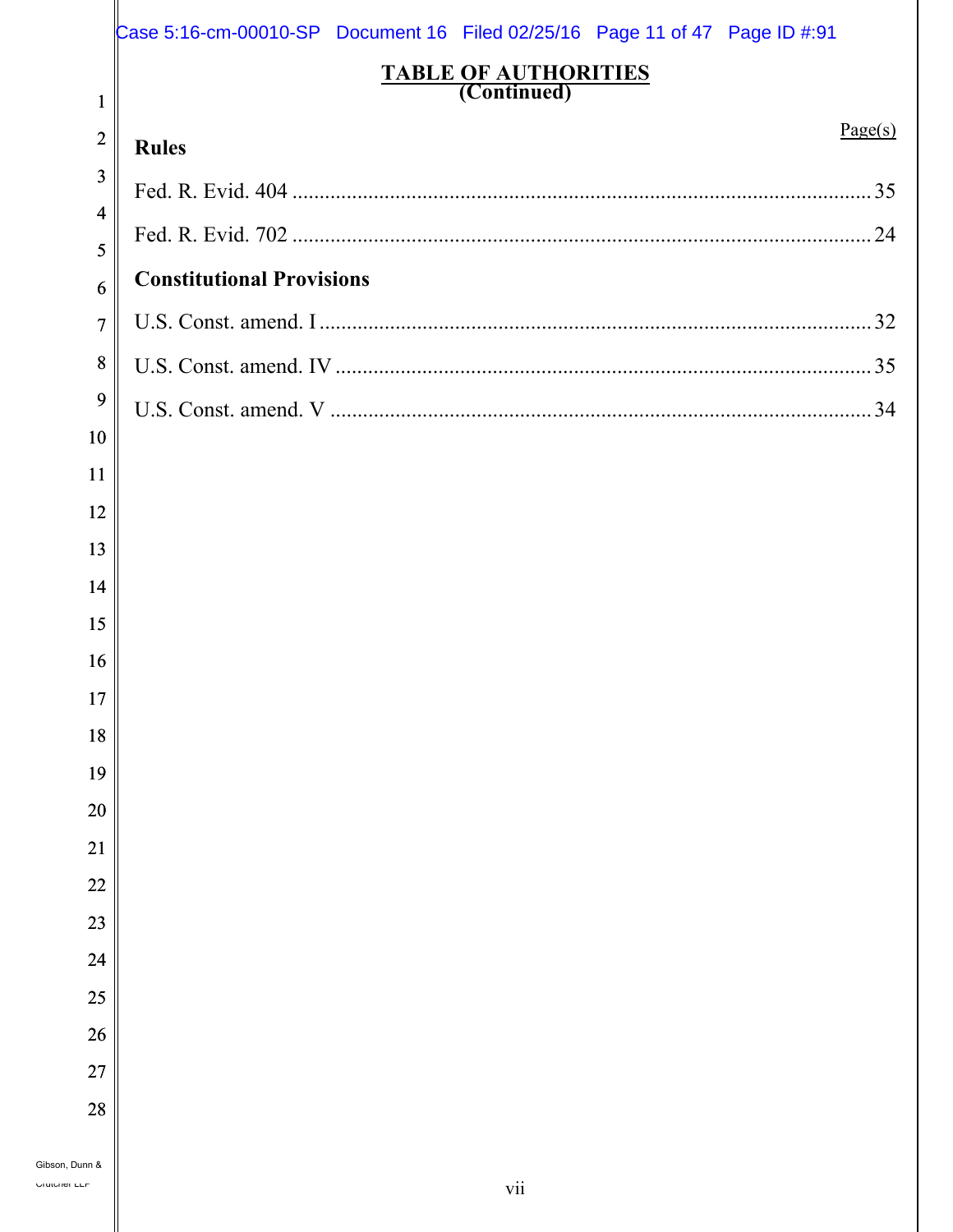### **MEMORANDUM OF POINTS AND AUTHORITIES**

### **I. INTRODUCTION**

This is not a case about one isolated iPhone. Rather, this case is about the Department of Justice and the FBI seeking through the courts a dangerous power that Congress and the American people have withheld: the ability to force companies like Apple to undermine the basic security and privacy interests of hundreds of millions of individuals around the globe. The government demands that Apple create a back door to defeat the encryption on the iPhone, making its users' most confidential and personal information vulnerable to hackers, identity thieves, hostile foreign agents, and unwarranted government surveillance. The All Writs Act, first enacted in 1789 and on which the government bases its entire case, "does not give the district court a roving commission" to conscript and commandeer Apple in this manner. *Plum Creek Lumber Co. v. Hutton*, 608 F.2d 1283, 1289 (9th Cir. 1979). In fact, no court has ever authorized what the government now seeks, no law supports such unlimited and sweeping use of the judicial process, and the Constitution forbids it.

Since the dawn of the computer age, there have been malicious people dedicated to breaching security and stealing stored personal information. Indeed, the government itself falls victim to hackers, cyber-criminals, and foreign agents on a regular basis, most famously when foreign hackers breached Office of Personnel Management databases and gained access to personnel records, affecting over 22 million current and former federal workers and family members.<sup>1</sup> In the face of this daily siege, Apple is dedicated to enhancing the security of its devices, so that when customers use an iPhone, they can feel confident that their most private personal information—financial records and credit card information, health information, location data, calendars, personal and political beliefs, family photographs, information about their children—

26

27

28

1

2

3

4

5

6

7

8

9

10

11

12

13

14

15

16

17

18

19

20

21

22

23

24

See, e.g., Hanna Decl. Ex. A [Ellen Nakashima, *Hacks of OPM Databases* Compromised 22.1 Million People, Federal Authorities Say, Wash. Post (July 9, 2015)] (explaining that hackers used stolen logins and passwords to gain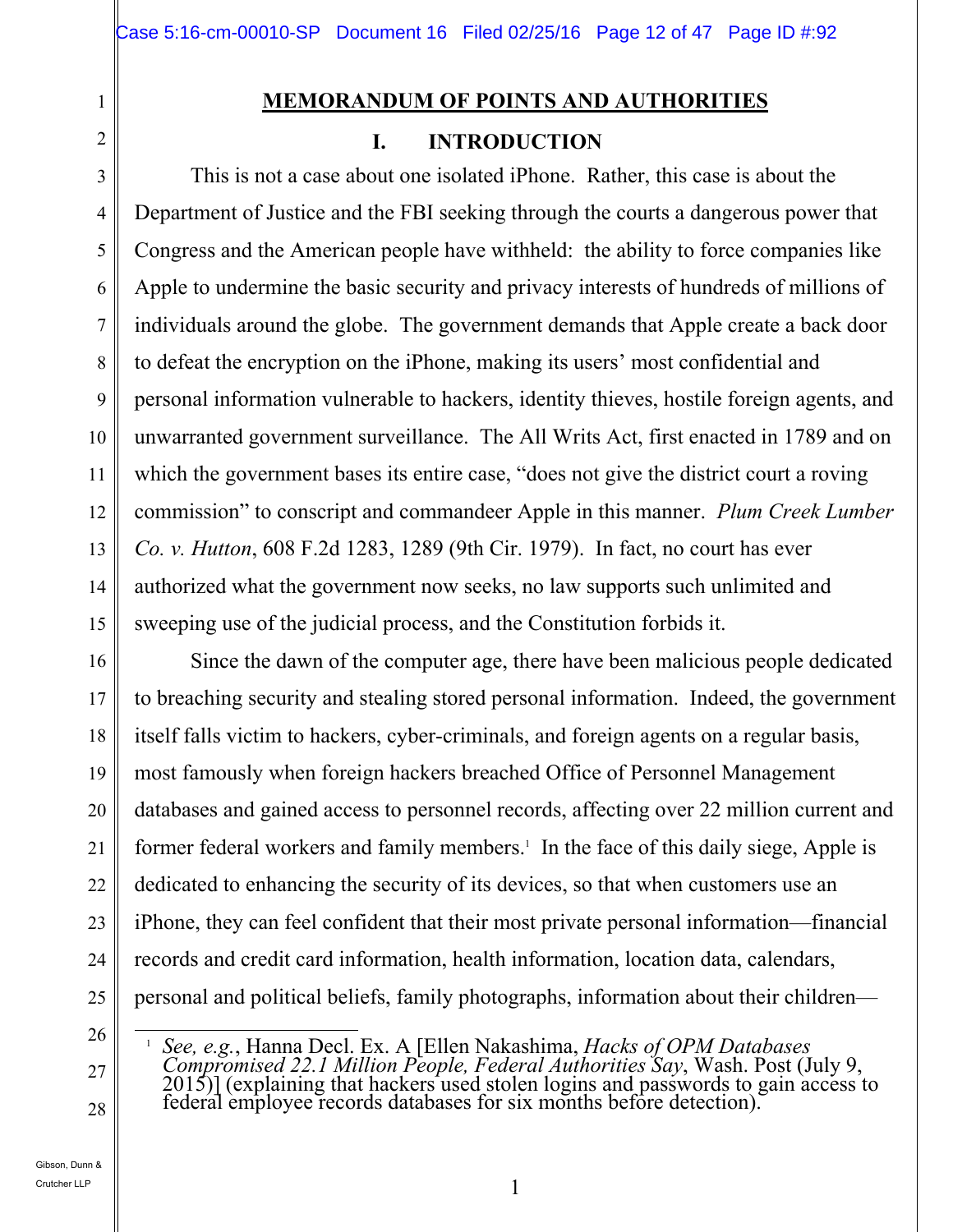will be safe and secure. To this end, Apple uses encryption to protect its customers from cyber-attack and works hard to improve security with every software release because the threats are becoming more frequent and sophisticated. Beginning with iOS 8, Apple added additional security features that incorporate the passcode into the encryption system. It is these protections that the government now seeks to roll back by judicial decree.

There are two important and legitimate interests in this case: the needs of law enforcement and the privacy and personal safety interests of the public. In furtherance of its law enforcement interests, the government had the opportunity to seek amendments to existing law, to ask Congress to adopt the position it urges here. But rather than pursue new legislation, the government backed away from Congress and turned to the courts, a forum ill-suited to address the myriad competing interests, potential ramifications, and unintended consequences presented by the government's unprecedented demand. And more importantly, by invoking "terrorism" and moving *ex parte* behind closed courtroom doors, the government sought to cut off debate and circumvent thoughtful analysis.

17 18 19 20 21 22 23 24 25 26 27 The order demanded by the government compels Apple to create a new operating system—effectively a "back door" to the iPhone—that Apple believes is too dangerous to build. Specifically, the government would force Apple to create new software with functions to remove security features and add a new capability to the operating system to attack iPhone encryption, allowing a passcode to be input electronically. This would make it easier to unlock the iPhone by "brute force," trying thousands or millions of passcode combinations with the speed of a modern computer. In short, the government wants to compel Apple to create a crippled and insecure product. Once the process is created, it provides an avenue for criminals and foreign agents to access millions of iPhones. And once developed for our government, it is only a matter of time before foreign governments demand the same tool.

28

1

2

3

4

5

6

7

8

9

10

11

12

13

14

15

16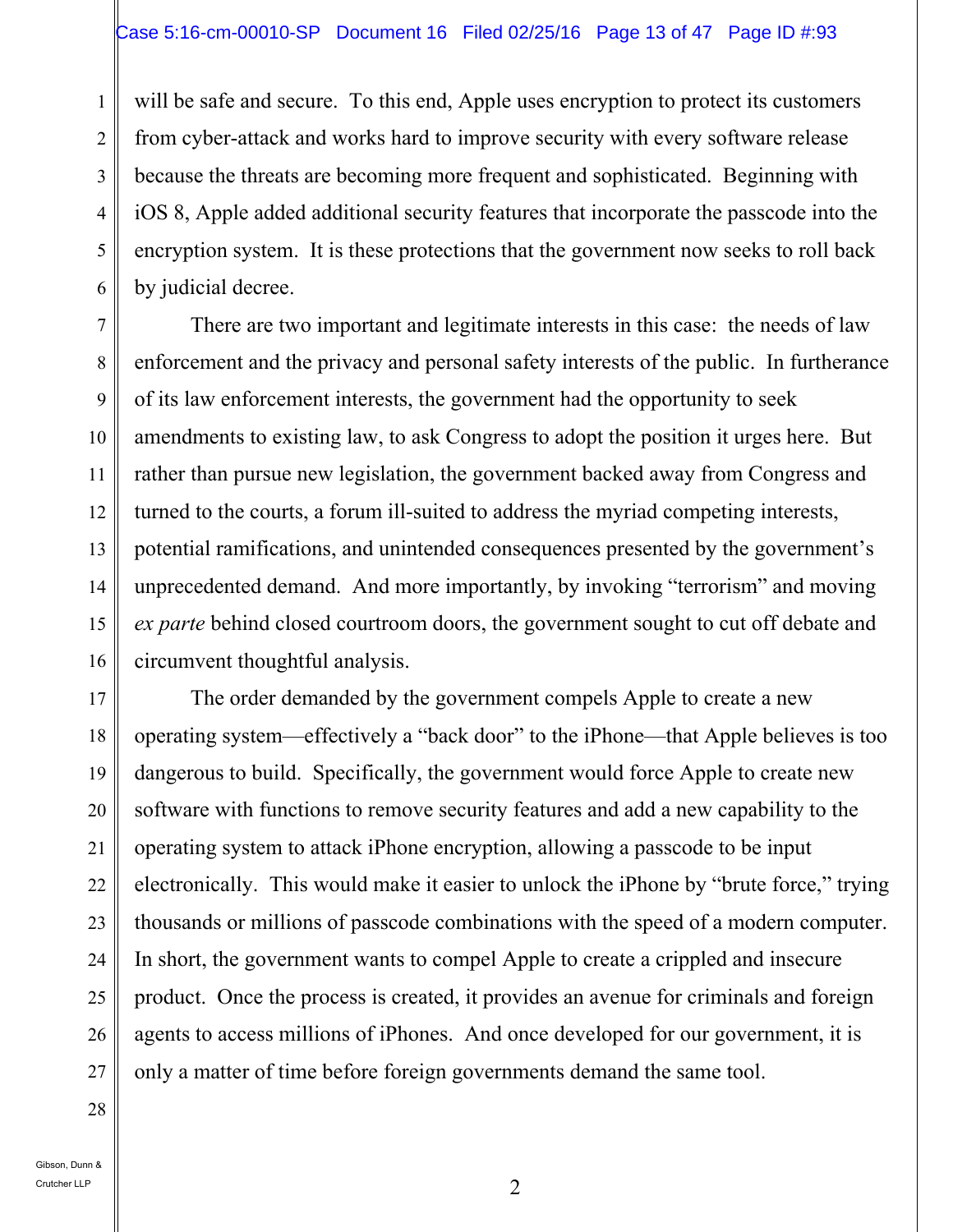1 2 3 4 5 6 7 8 9 10 11 12 13 14 15 16 The government says: "Just this once" and "Just this phone." But the government knows those statements are not true; indeed the government has filed multiple other applications for similar orders, some of which are pending in other courts.2 And as news of this Court's order broke last week, state and local officials publicly declared their intent to use the proposed operating system to open hundreds of other seized devices—in cases having nothing to do with terrorism.<sup>3</sup> If this order is permitted to stand, it will only be a matter of days before some other prosecutor, in some other important case, before some other judge, seeks a similar order using this case as precedent. Once the floodgates open, they cannot be closed, and the device security that Apple has worked so tirelessly to achieve will be unwound without so much as a congressional vote. As Tim Cook, Apple's CEO, recently noted: "Once created, the technique could be used over and over again, on any number of devices. In the physical world, it would be the equivalent of a master key, capable of opening hundreds of millions of locks—from restaurants and banks to stores and homes. No reasonable person would find that acceptable." Declaration of Nicola T. Hanna ("Hanna Decl."), Ex. D [Apple Inc., *A Message to Our Customers* (Feb. 16, 2016)].

Despite the context of this particular action, no legal principle would limit the use of this technology to domestic terrorism cases—but even if such limitations could be imposed, it would only drive our adversaries further underground, using encryption technology made by foreign companies that cannot be conscripted into U.S.

17

18

19

20

21

22

23

24

25

26

27

28

 $\overline{2}$ Hanna Decl. Ex. B [Letter to Court, *In re Order Requiring Apple, Inc. to Assist in the Execution of a Search Warrant Issued by this Court*, E.D.N.Y No. 15-MC-1902, Dkt. 27].

<sup>3</sup> *E.g.*, Hanna Decl. Ex. C [Seung Lee, *The Murder Victim Whose Phone Couldn't Be Cracked and Other Apple Encryption Stories*, Newsweek (Feb. 19, 2016)] (Cyrus Vance, Manhattan District Attorney stating that he has "155 to 160" devices that he would like to access, while officials in Sacramento have "well over 100" devices for which they would like Apple to produce unique software so that they can access<br>the devices' contents); Hanna Decl.  $\P$  5 at 18:28 [Charlie Rose, Television<br>Interview of Cyrus Vance (Feb. 18, 2016)] (Vance stating "abso proceeding").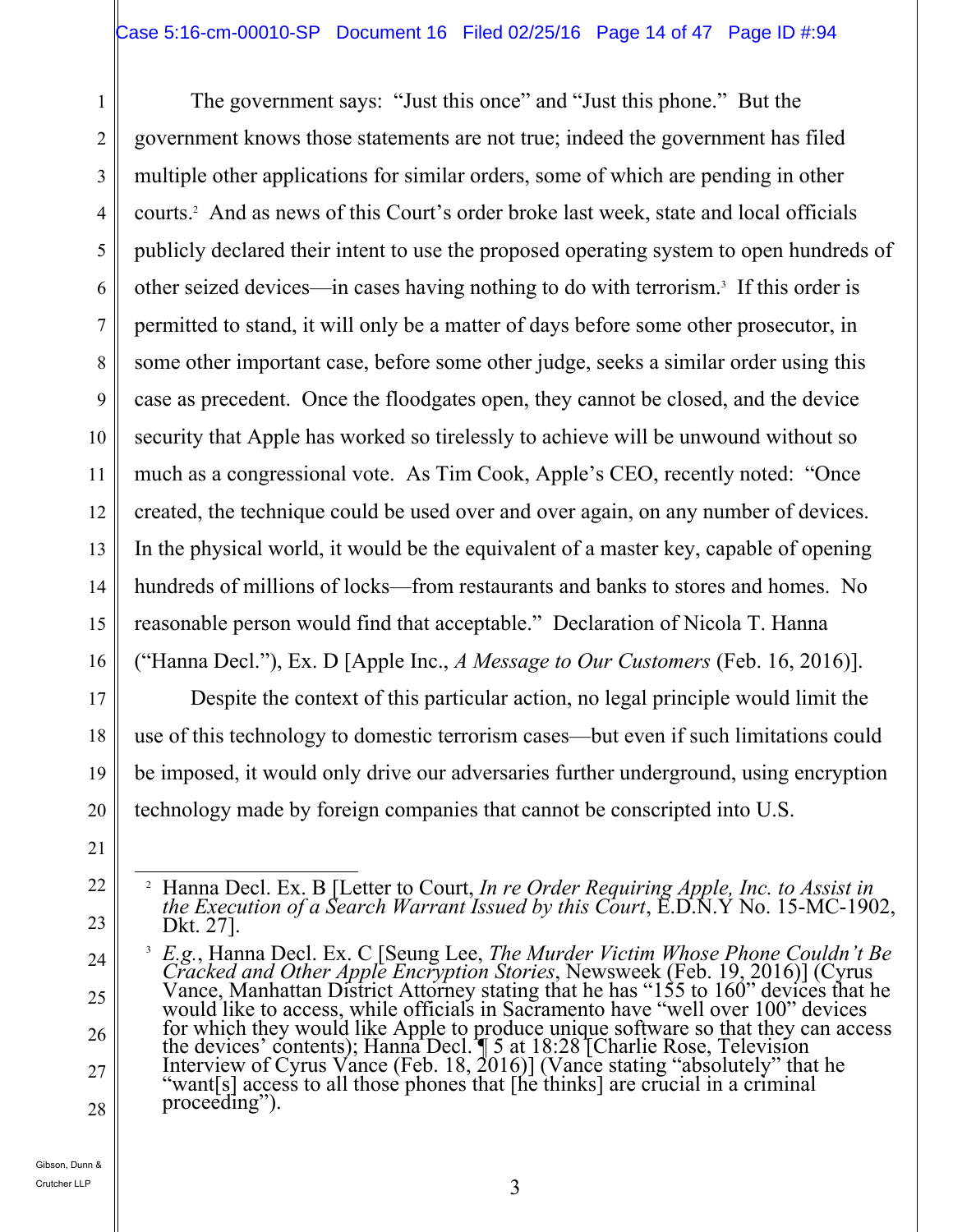government service4 —leaving law-abiding individuals shouldering all of the burdens on liberty, without any offsetting benefit to public safety. Indeed, the FBI's repeated warnings that criminals and terrorists are able to "go dark" behind end-to-end encryption methods proves this very point. *See* Hanna Decl. Ex. F [FBI, Operational Technology, *Going Dark Issue* (last visited Feb. 23, 2016) ("FBI, Going Dark")].

Finally, given the government's boundless interpretation of the All Writs Act, it is hard to conceive of any limits on the orders the government could obtain in the future. For example, if Apple can be forced to write code in this case to bypass security features and create new accessibility, what is to stop the government from demanding that Apple write code to turn on the microphone in aid of government surveillance, activate the video camera, surreptitiously record conversations, or turn on location services to track the phone's user? Nothing.

As FBI Director James Comey expressly recognized:

Democracies resolve such tensions through robust debate.... It may be<br>that, as a people, we decide the benefits [of strong encryption] outweigh<br>the costs and that there is no sensible, technically feasible way to optimize<br>

Hanna Decl. Ex. G [James Comey, *Encryption, Public Safety, and "Going Dark*,*"*  Lawfare (July 6, 2015, 10:38 AM) ("Comey, *Going Dark*")]; *see also* Hanna Decl. Ex. H [James Comey, *We Could Not Look the Survivors in the Eye if We Did Not Follow This Lead*, Lawfare (Feb. 21, 2016, 9:03 PM) ("Comey, *Follow This Lead*")] (reiterating that the tension between national security and individual safety and privacy "should not be resolved by the FBI, which investigates for a living[, but rather] . . . by the American people . . . ."). The government, by seeking an order mandating that

1

2

3

4

5

6

7

8

9

10

11

12

13

14

15

16

17

18

19

20

21

22

23

24

25

26

27

 <sup>4</sup> *See* Hanna Decl. Ex. E [Margaret Coker, et al., *The Attacks in Paris: Islamic State Teaches Tech Savvy*, Wall St. J. (Nov. 17, 2015) ("Coker, *Tech Savvy*")]<br>(describing the technological sophistication of terrorists groups, including, for example, ISIS's ability and willingness to shift to more secure c example, ISIS's ability and willingness to shift to more secure communication methods).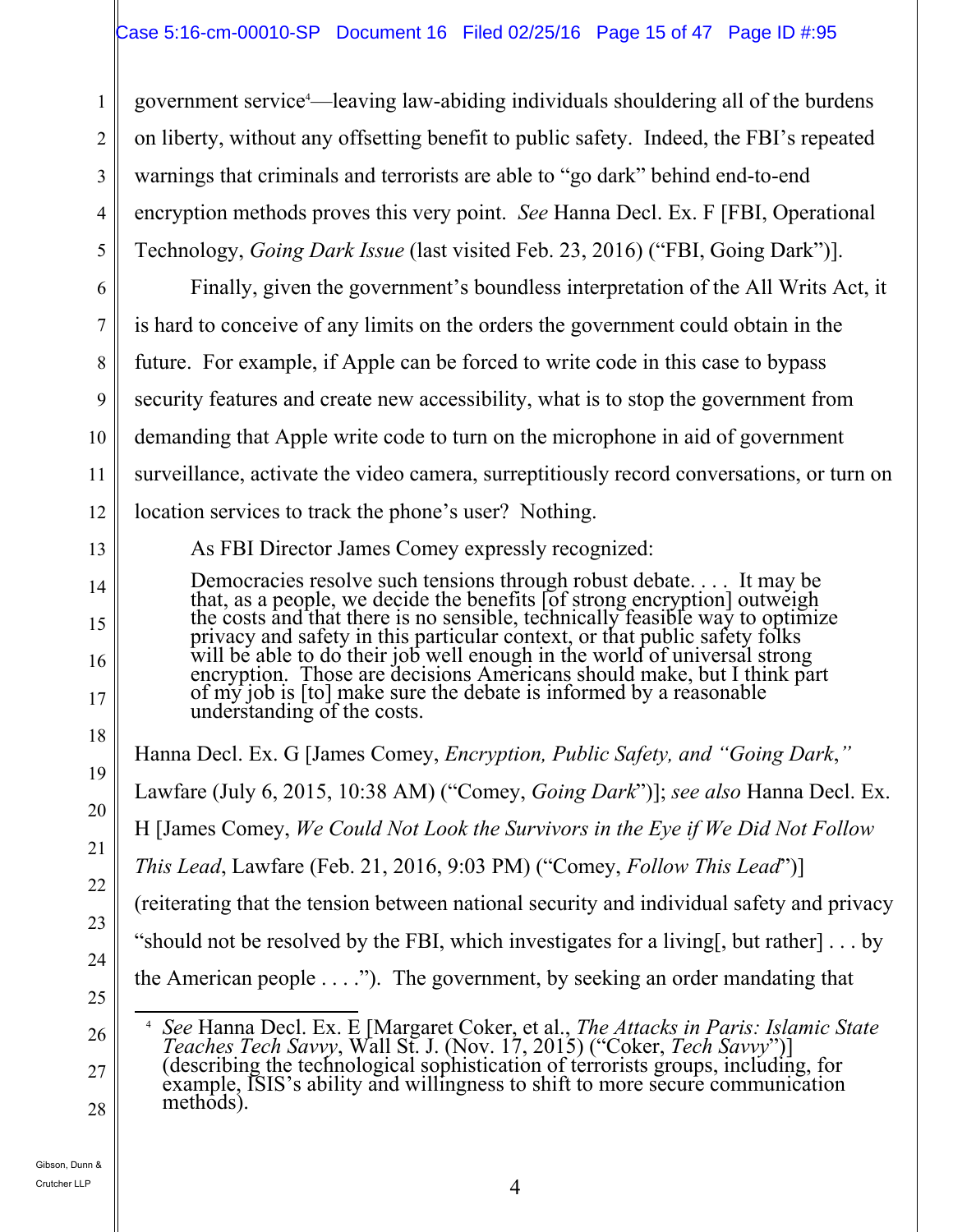Apple create software to destabilize the security of the iPhone and the law-abiding citizens who use it to store data touching on every facet of their private lives, is not acting to inform or contribute to the debate; it is seeking to avoid it.

Apple strongly supports, and will continue to support, the efforts of law enforcement in pursuing justice against terrorists and other criminals—just as it has in this case and many others. But the unprecedented order requested by the government finds no support in the law and would violate the Constitution. Such an order would inflict significant harm—to civil liberties, society, and national security—and would preempt decisions that should be left to the will of the people through laws passed by Congress and signed by the President. Accordingly, the Court should vacate the order and deny the government's motion to compel.<sup>5</sup>

### **II. BACKGROUND**

### **A. Apple's Industry-Leading Device Security.**

Apple is committed to data security. Encryption provides Apple with the strongest means available to ensure the safety and privacy of its customers against threats known and unknown.<sup>6</sup> For several years, iPhones have featured hardware- and

1

2

3

4

5

6

7

8

9

10

11

12

13

14

15

<sup>17</sup> 18 19 20 21 22 23 24 25 26  $\frac{1}{5}$ The government filed its motion to compel notwithstanding the Court allowing an eight-day period within which Apple could challenge the order compelling assistance, Apple's express indication during the parties' February 1 conference that it intended to seek relief from the order, the Court's entry of a<br>briefing schedule to permit the parties to address the validity of the order, and the<br>Court's own skepticism about the utility of such a mo *LLC*, 2013 WL 4784190, at \*3 (D. Md. Sept. 5, 2013) (striking *sua sponte* a motion that was "not technically ripe" and "meandering, redundant, transparent, and largely oblivious to the posture of the case").

<sup>27</sup> 28 <sup>6</sup> Former NSA and CIA Director Michael Hayden has recognized that, on balance, America is more secure because of "end-to-end unbreakable encryption." Hanna<br>Decl. Ex. I [*Gen. Michael Hayden Gives an Update on the Cyberwar*, Wall St. J. *(Cont'd on next page)*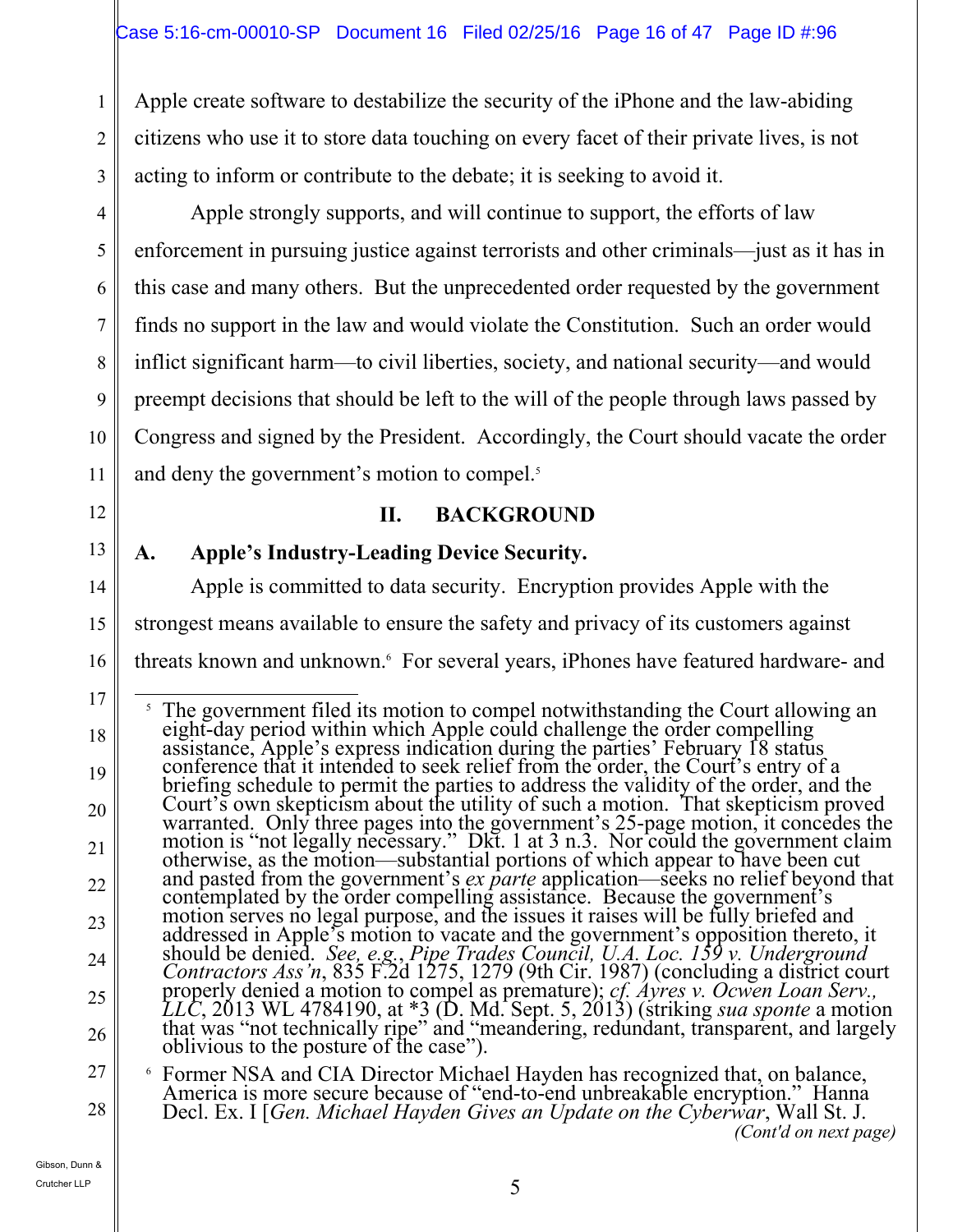7 9 software-based encryption of their password-protected contents. Declaration of Erik Neuenschwander ("Neuenschwander Decl.") ¶ 8. These protections safeguard the encryption keys on the device with a passcode designated by the user during setup. *Id.* ¶ 9. This passcode immediately becomes entangled with the iPhone's Unique ID ("UID"), which is permanently assigned to that one device during the manufacturing process. *Id.* ¶ 13. The iPhone's UID is neither accessible to other parts of the operating system nor known to Apple. *See generally* Hanna Decl. Ex. K [Apple Inc., *iOS Security: iOS 9.0 or later* (September 2015)]. These protections are designed to prevent anyone without the passcode from accessing encrypted data on iPhones. Neuenschwander Decl. ¶ 8 .

11 12 13 14 15 16 17 18 19 20 21 Cyber-attackers intent on gaining unauthorized access to a device could break a user-created passcode, if given enough chances to guess and the ability to test passwords rapidly by automated means. To prevent such "brute-force" attempts to determine the passcode, iPhones running iOS 8 and higher include a variety of safeguards. *Id.* ¶ 10. For one, Apple uses a "large iteration count" to slow attempts to access an iPhone, ensuring that it would take years to try all combinations of a sixcharacter alphanumeric passcode. *Id.* ¶ 11. In addition, Apple imposes escalating time delays after the entry of each invalid passcode. *Id.* ¶ 12. Finally, Apple also includes a setting that—if activated—automatically deletes encrypted data after ten consecutive incorrect attempts to enter the passcode. *Id.* This combination of security features protects users from attackers or if, for example, the user loses the device.

**B. The Government Abandoned Efforts To Obtain Legal Authority For Mandated Back Doors.** 

Some in the law enforcement community have disparaged the security improvements by Apple and others, describing them as creating a "going dark"

Gibson, Dunn & Crutcher LLP

22

23

24

25

26

27

28

1

2

3

4

5

6

8

 $\overline{a}$ *(Cont'd from previous page)* 

<sup>(</sup>Feb. 17, 2016)]; cf. Hanna Decl. Ex. J [Damian Paletta, *How the U.S. Fights Encryption—and Also Helps Develop It*, Wall St. J. (Feb. 22, 2016)] (describing funding by U.S. government of stronger encryption technologies).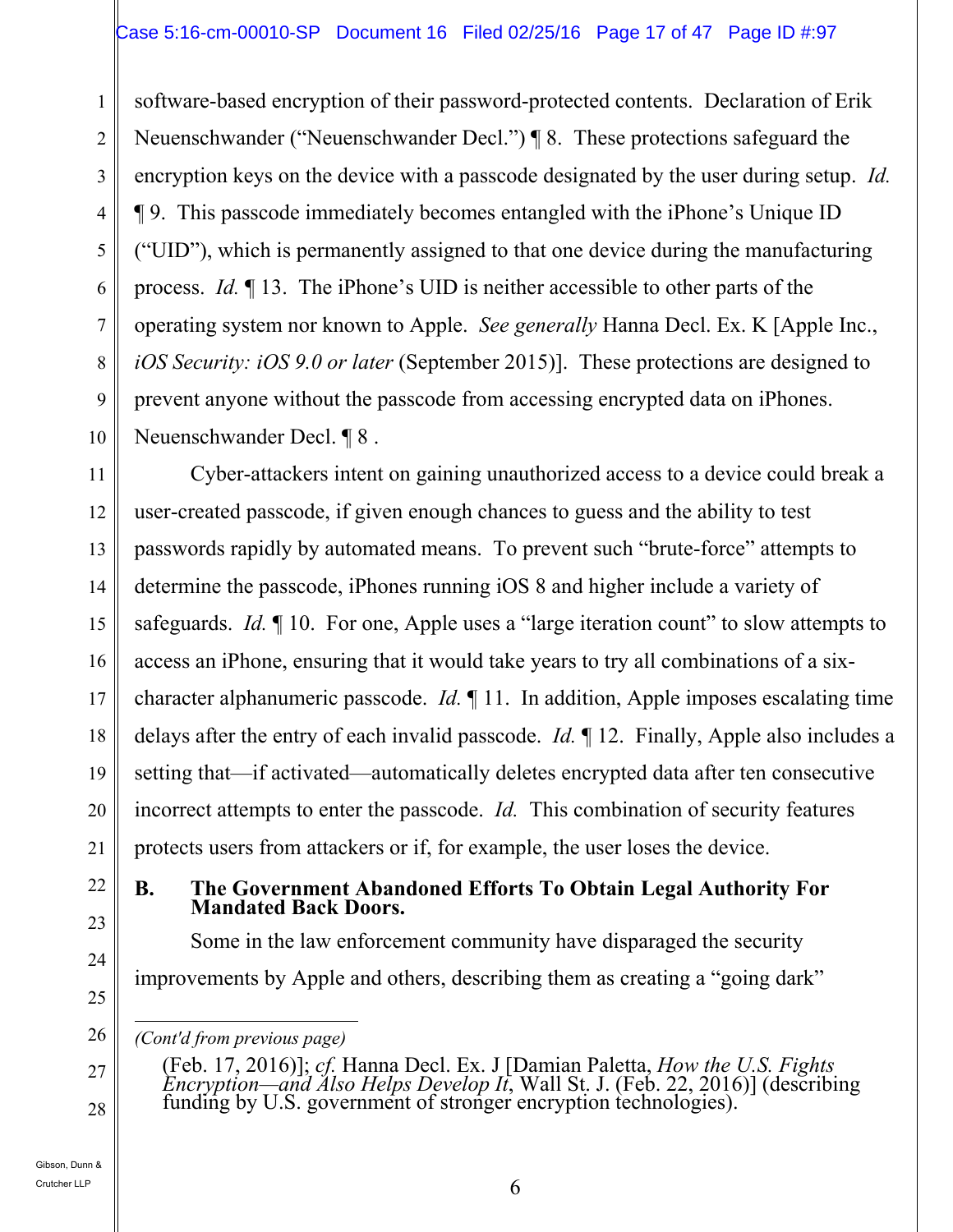3 5 6 7 9 problem in which law enforcement may possess the "legal authority to intercept and access communications and information pursuant to court orders" but lack the "technical ability to carry out those orders because of a fundamental shift in communications services and technologies. $\frac{1}{2}$  As a result, some officials have advanced the view that companies should be required to maintain access to user communications and data and provide that information to law enforcement upon satisfaction of applicable legal requirements. $\delta$  This would give the government, in effect, a back door to otherwise encrypted communications—which would be precisely the result of the government's position in this case. $9$ 

10 11 12 13 14 15 16 17 18 Apple and other technology companies, supported by leading security experts, have disagreed with law enforcement's position, observing that any back door enabling government officials to obtain encrypted data would also create a vulnerability that could be exploited by criminals and foreign agents, weakening critical security protections and creating new and unforeseen access to private information. For these reasons, Apple and others have strongly opposed efforts to require companies to enable the government to obtain encrypted information, arguing that this would compromise the security offered to its hundreds of millions of law-abiding customers in order to weaken security for the few who may pose a threat.<sup>10</sup>

As leading former national security officials have made clear, Apple's "resistance to building in a back door" in whatever form it may take is well-justified,

1

2

4

8

19

20

21

23

24

25

<sup>22</sup> <sup>-</sup> <sup>7</sup> Hanna Decl. Ex. F [FBI, *Going Dark*].<br><sup>8</sup> See e.g. Hanna Decl. Ex. J. Hames Co.

See, e.g., Hanna Decl. Ex. L [James Comey, *Going Dark: Encryption, Technology, and the Balances Between Public Safety and Encryption*, Joint Statement with Deputy Atty. Gen. Sally Quillian Yates Before the Sen. Judiciary focus on universal back doors, stands in stark contrast to the comments by government officials that this case is about just one iPhone.<br>9 See Hanna Decl. Ex. M [Susan Landau, *The National-Security Needs for* 

<sup>26</sup> 27

Ubiquitous Encryption (Feb. 1, 2016)].<br>
<sup>10</sup> See Hanna Decl. Ex. N, ¶ 20 [Apple Inc. and Apple Distrib. Int'l, Written Evidence (IPB0093), (Dec. 21, 2015)].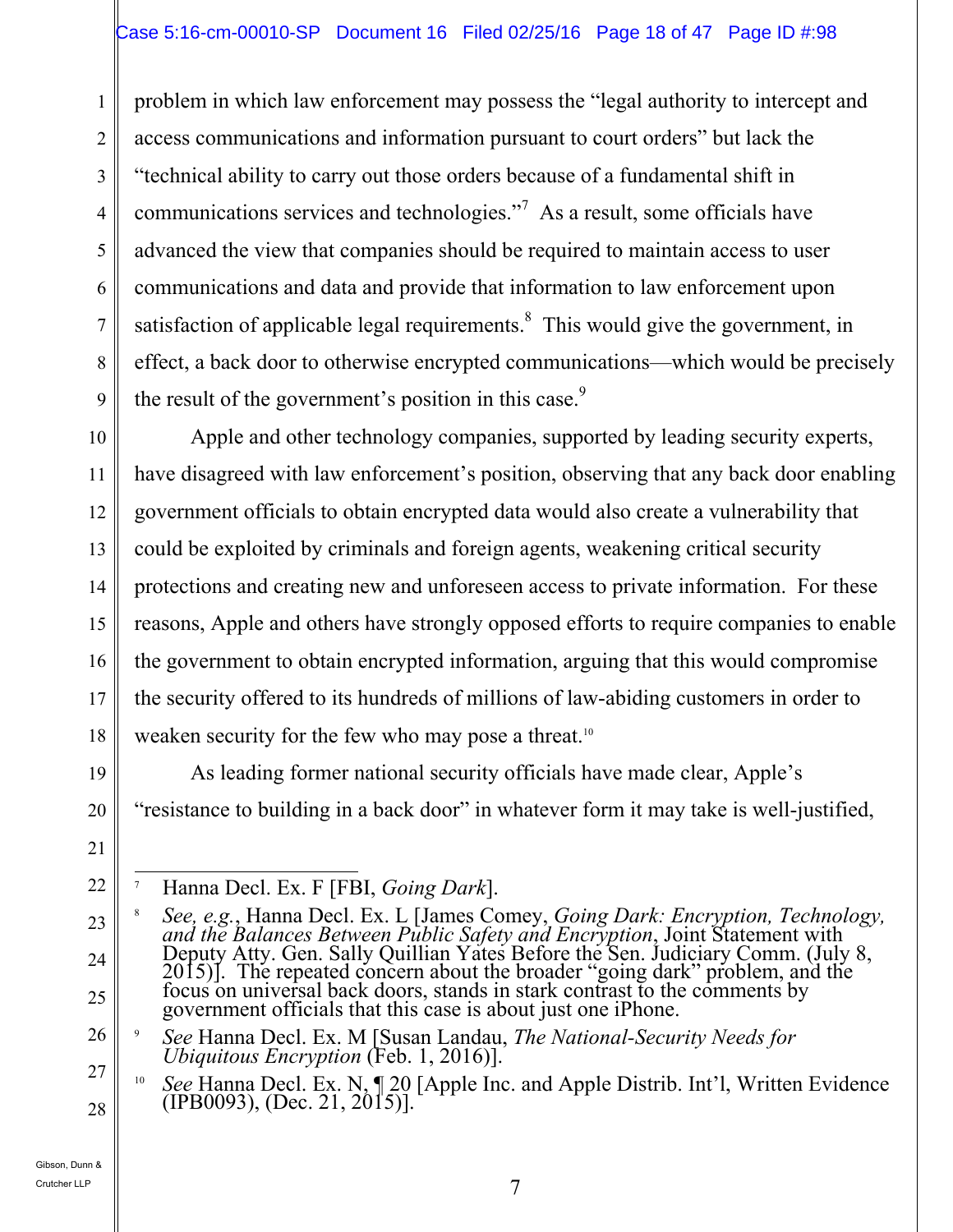because "the greater public good is a secure communications infrastructure protected by ubiquitous encryption at the device, server and enterprise level without building in means for government monitoring."<sup>11</sup>

4 5 6 7 8 9 10 11 12 13 14 15 16 17 In recent years, however, the government, led by the Department of Justice, has considered legislative proposals that would have mandated such a back door. Those proposals sought to significantly expand the reach of the Communications Assistance for Law Enforcement Act ("CALEA"), 47 U.S.C. § 1001 *et seq.*, in which Congress defined the circumstances under which private companies must assist law enforcement in executing authorized electronic surveillance and the nature of—and limits on—the assistance such companies must provide.12 In addressing the twin needs of law enforcement and privacy, Congress, through CALEA, specified when a company has an obligation to assist the government with decryption of communications, and made clear that a company has no obligation to do so where, as here, the company does not retain a copy of the decryption key. 47 U.S.C. § 1002(b)(3). Congress, keenly aware of and focusing on the specific area of dispute here, thus opted *not* to provide authority to compel companies like Apple to assist law enforcement with respect to data stored on a smartphone they designed and manufactured.13

19

1

2

<sup>18</sup>

 $\overline{a}$ 

<sup>20</sup> 21 22 23 24 25 <sup>1</sup> Hanna Decl. Ex. O [Mike McConnell et al., *Why The Fear Over Ubiquitous Data*<br>*Encryption Is Overblown*, Wash. Post (July 28, 2015)].<br><sup>12</sup> Following a vigorous lobbying effort led by the FBI for enhanced surveillance

<sup>26</sup> 27 28 H.R. Rep. No. 103-827(I), at 13 (1994), as reprinted in 1994 U.S.C.C.A.N. 3489,<br>3493; see also id. at 17, 1994 U.S.C.C.A.N. as reprinted in 1994 U.S.C.C.A.N. 3489,<br>3493; see also id. at 17, 1994 U.S.C.C.A.N. at 3497 ("[A] services," such as Apple*. Id.* § 1001(8).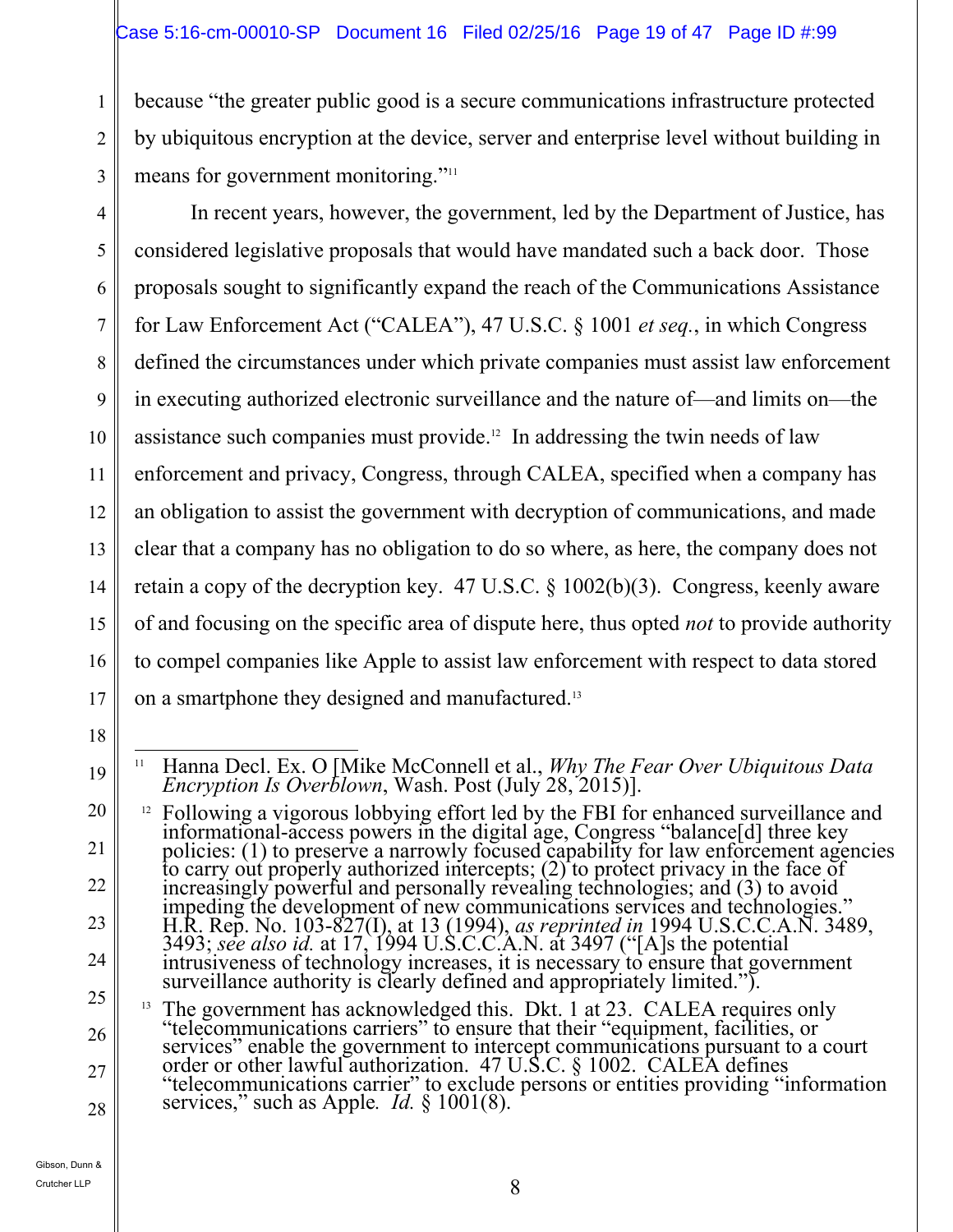The government's proposed changes to CALEA would have dramatically expanded the law's scope by mandating that companies install back doors into their products to ensure that authorities can access encrypted data when authorized to do so.<sup>14</sup> In the face of this proposal—commonly referred to as "CALEA II"—leading technology companies, including Apple, as well as public interest organizations like the ACLU and Human Rights Watch, urged President Obama to "reject any proposal that U.S. companies deliberately weaken the security of their products . . . [and] instead focus on developing policies that will promote rather than undermine the wide adoption of strong encryption technology."15

10 11 12 13 14 15 16 The Executive Branch ultimately decided not to pursue CALEA II, and Congress has left CALEA untouched, meaning that Congress never granted the authority the government now asserts. Moreover, members of Congress have recently introduced three pieces of legislation that would affirmatively prohibit the government from forcing private companies like Apple to compromise data security.16 On October 8, 2015, FBI Director Comey confirmed that the Obama Administration would not seek passage of CALEA II at that time.<sup>17</sup> Instead, Director Comey expressed his view

 $\overline{a}$ See Hanna Decl. Ex. P [Ellen Nakashima, *Proposal Seeks to Fine Tech Companies for Noncompliance with Wiretap Orders*, Wash. Post (Apr. 28, 2013)].<br>Hanna Decl. Ex. O [New America's Open Technology Institute, *Joint Letter* 

28

1

2

3

4

5

6

7

8

9

17

18

*President Barack Obama* (May 19, 2015)].

<sup>20</sup> 21 22 23 24 25 26 27 <sup>16</sup> See Secure Data Act of 2015, S.135, 114th Cong. (2015) (proposal to prohibit a federal agency from requiring hardware or software manufacturers to design or alter the security functions in their products to allow sur

<sup>17</sup> Hanna Decl. Ex. S [James Comey, *Statement Before the Senate Comm. on Homeland Sec. & Governmental Affairs* (Oct. 8, 2015)] (noting that while the *(Cont'd on next page)*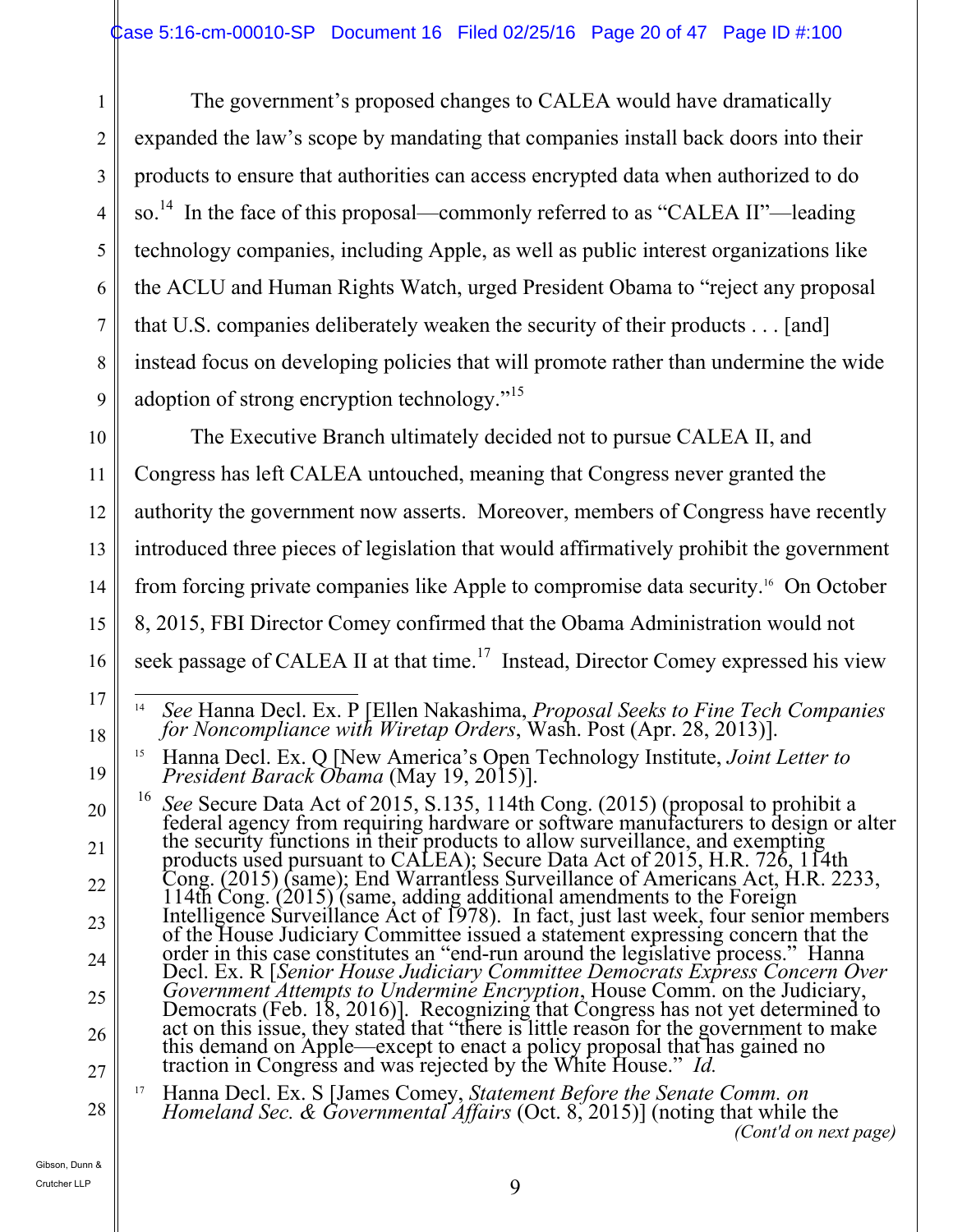1 2 3 4 5 6 7 that the "going dark" debate raises issues that "to a democracy should be very, very concerning" and therefore the issue is "worthy of a larger public conversation."<sup>18</sup> President Obama has also remarked that it is "useful to have civil libertarians and others tapping us on the shoulder in the midst of this process and reminding us that there are values at stake as well," noting further that he "welcome[s] that kind of debate."19 As the President has recognized, these issues are part of "a public conversation that we should end up having."<sup>20</sup>

8

9

10

11

12

13

14

15

16

17

18

### **C. Apple's Substantial Assistance In The Government's Investigation**

Apple was shocked and saddened by the mindless savagery of the December 2, 2015 terrorist attack in San Bernardino. In the days following the attack, the FBI approached Apple for help in its investigation. Apple responded immediately, and devoted substantial resources on a 24/7 basis to support the government's investigation of this heinous crime. Declaration of Lisa Olle ("Olle Decl.") ¶¶ 5-9.

Apple promptly provided all data that it possessed relating to the attackers' accounts and that the FBI formally requested via multiple forms of legal process, in keeping with Apple's commitment to comply with all legally valid subpoenas and

### $\overline{a}$ *(Cont'd from previous page)*

<sup>19</sup> 20 "United States government is actively engaged with private companies to ensure<br>they understand the public safety and national security risks that result from<br>malicious actors' use of their encrypted products and services .

<sup>21</sup> 22 23 24 25 is not seeking legislation at this time.").<br><sup>18</sup> See Hanna Decl. Ex. T [James Comey, *Director Discusses Encryption, Patriot Act Provisions*, (May 20, 2015)]. Even Manhattan District Attorney Cyrus Vance, Jr., who is eage *Smartphone Lies Beyond the Reach of a Judicial Search Warrant*, N.Y. Times (Feb. 18, 2016)]; Hanna Decl. Ex. U [NPR, Weekend Edition*, It's Not Just the iPhone Law Enforcement Wants to Unlock* (Feb. 21, 2016)] (". . . I think that the United States Congress is going to have to step in here . . . We need to look at this with States Congress is going to have to step in here ... We need to look at this with<br>independent eyes. And I believe Congress ultimately is going to have to make the<br>judgment call of where we draw that line [between privacy a

<sup>26</sup> 27

*Swisher*, Re/Code.com (Feb. 15, 2015)].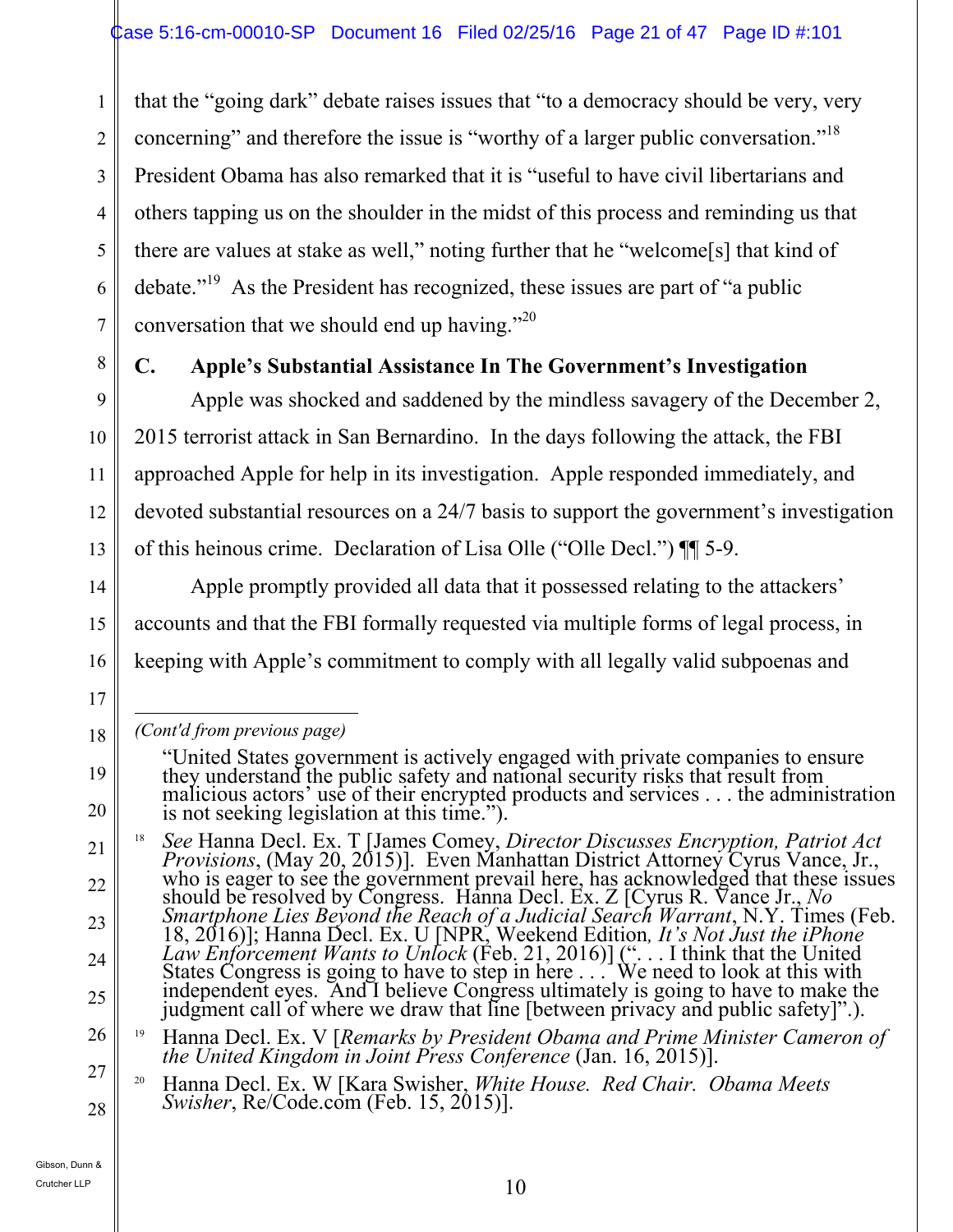1 2 3 4 5 search warrants that the company receives. *Id*. Additionally, Apple has furnished valuable informal assistance to the government's investigation—participating in teleconferences, providing technical assistance, answering questions from the FBI, and suggesting potential alternatives for the government to attempt to obtain data from the iPhone at issue. *Id.* ¶ 6.

6 7 8 9 10 11 12 Unfortunately, the FBI, without consulting Apple or reviewing its public guidance regarding iOS, changed the iCloud password associated with one of the attacker's accounts, foreclosing the possibility of the phone initiating an automatic iCloud back-up of its data to a known Wi-Fi network, *see* Hanna Decl. Ex. X [Apple Inc., *iCloud: Back up your iOS device to iCloud*], which could have obviated the need to unlock the phone and thus for the extraordinary order the government now seeks.<sup>21</sup> Had the FBI consulted Apple first, this litigation may not have been necessary.

### 13 14 **D. The Government's** *Ex Parte* **Application Under The All Writs Act, And This Court's Order**

On February 16, 2016, the government filed an *ex parte* application and proposed order asking the Court to compel Apple to assist in the government's investigation under the authority of the All Writs Act, codified at 28 U.S.C. § 1651.<sup>22</sup>

The government obtained the Order without notice to Apple and without allowing<br>Apple an opportunity to be heard. *See Mullane v. Cent. Hanover Bank & Tr. Co.*,<br>339 U.S. 306, 314 (1950) (recognizing that one of the "'funda Moreover, this is the only case in counsel's memory in which an FBI Director has blogged in real-time about pending litigation, suggesting that the government does not believe the data on the phone will yield critical evid *(Cont'd on next page)*

15

16

17

18

19

20

21

22

23

24

25

26

27

 $\overline{a}$ <sup>21</sup> In its motion to compel, filed February 19 with this Court, the government sought to shift the blame to the "owner" (San Bernardino County) in describing who the creation of a new operating system. Dkt. 1 at 18 n.7. The FBI later issued a press release acknowledging that it "worked with" the County to reset the<br>password. See Hanna Decl. Ex. Y [Statement to Address Misleading Reports that<br>the County of San Bernardino Reset Terror Suspect's iPhone Without Con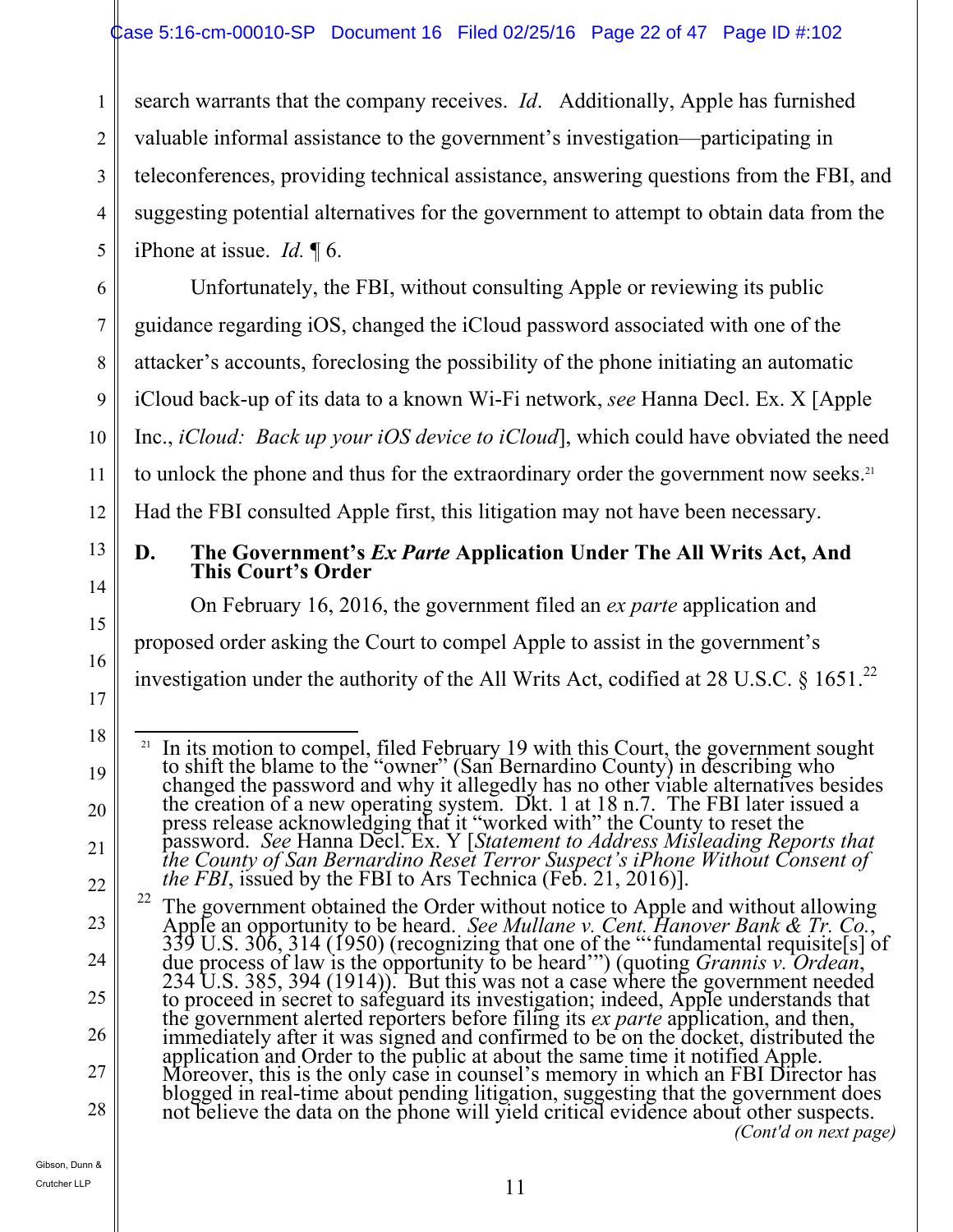With no opposition or other perspectives to consider, the Court granted the government's request and signed the government's proposed order, thereby compelling Apple to create new software that would allow the government to hack into an iPhone 5c used by one of the attackers. Order Compelling Apple Inc. to Assist Agents in Search, *In the Matter of the Search of an Apple iPhone Seized During the Execution of a Search Warrant on a Black Lexus IS300, Cal. License Plate 35KGD203*, No. ED 15- 0451M (Feb. 16, 2016), Dkt. at 19 (the "Order").

The Order directs Apple to provide "reasonable technical assistance to assist law enforcement agents in obtaining access to the data" on the device. *Id.* ¶ 1. The Order further defines this "reasonable technical assistance" to include creating custom software that can be loaded on the iPhone to accomplish three goals: (1) bypass or disable the iPhone's "auto-erase" function, designed to protect against efforts to obtain unauthorized access to the device's encrypted contents by deleting encrypted data after ten unsuccessful attempts to enter the iPhone's passcode, (2) enable the FBI to electronically submit passcodes to the device for testing, bypassing the requirement that passcodes be manually entered, and (3) remove any time delays between entering incorrect passcodes. *Id.* ¶ 2. Because the government proceeded *ex parte*, Apple had no opportunity to weigh in on whether such assistance was "reasonable," and thus the government's request was assumed to be.

The software envisioned by the government simply does not exist today. Thus, at bottom, the Order would compel Apple to create a new version of the iPhone operating system designed to defeat the critical security features noted previously for the specific purpose of accessing the device's contents in unencrypted form—in other words, to write new software to create a back door to the device's encrypted data.

 $\overline{a}$ *(Cont'd from previous page)* 

Gibson, Dunn & Crutcher LLP

1

2

3

4

5

6

7

8

9

10

11

12

13

14

15

16

17

18

19

20

21

22

23

24

25

26

27

*See* Hanna Decl. Ex. G [Comey, *Going Dark*]; Hanna Decl. Ex. H [Comey, *Follow This Lead*].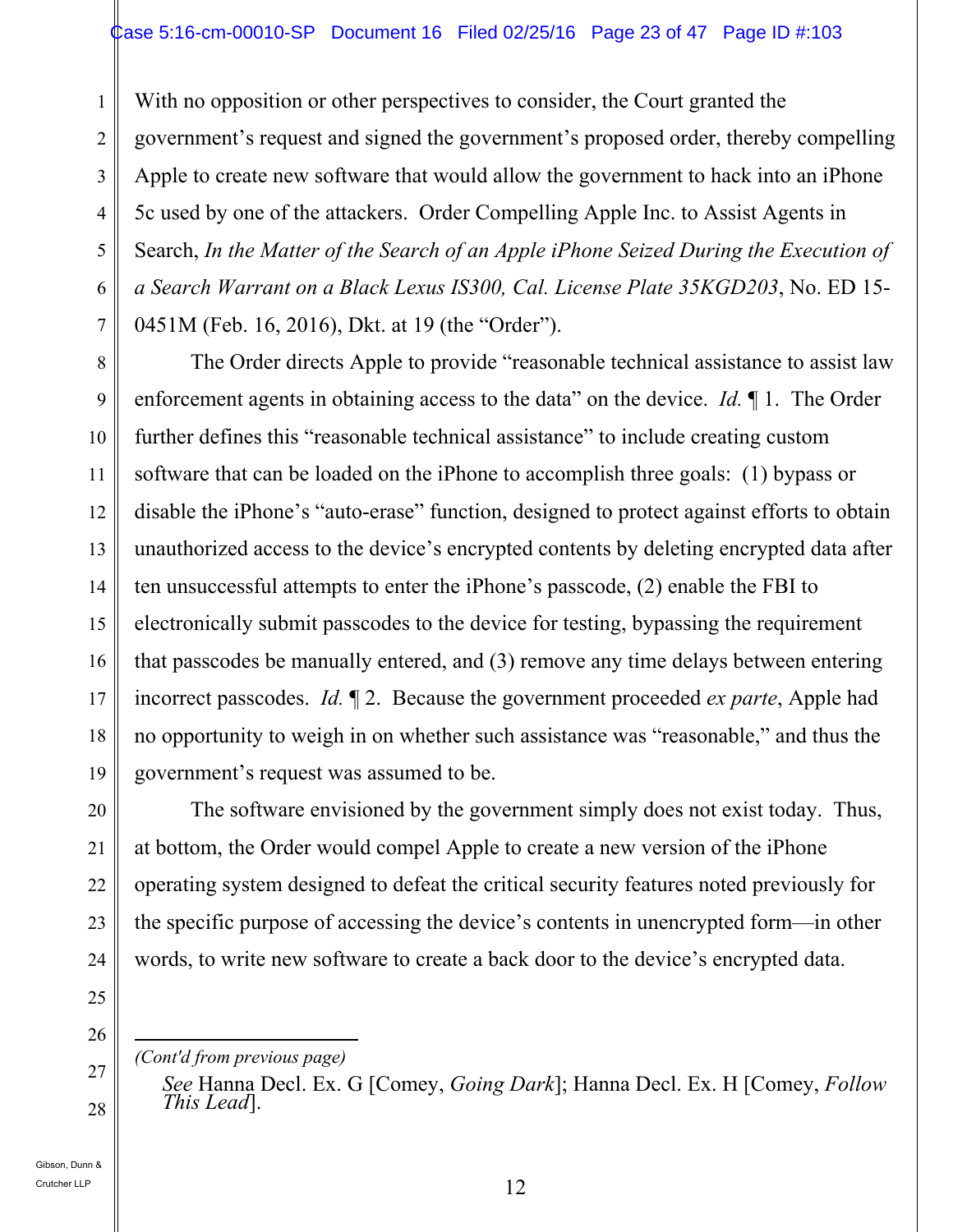1

2

3

4

5

6

7

8

9

10

11

12

13

14

15

16

17

18

19

20

21

22

23

24

25

26

27

# **E. The Resources And Effort Required To Develop The Software Demanded By The Government**

The compromised operating system that the government demands would require significant resources and effort to develop. Although it is difficult to estimate, because it has never been done before, the design, creation, validation, and deployment of the software likely would necessitate six to ten Apple engineers and employees dedicating a very substantial portion of their time for a minimum of two weeks, and likely as many as four weeks. Neuenschwander Decl. ¶ 22. Members of the team would include engineers from Apple's core operating system group, a quality assurance engineer, a project manager, and either a document writer or a tool writer. *Id.*

No operating system currently exists that can accomplish what the government wants, and any effort to create one will require that Apple write new code, not just disable existing code functionality. *Id.* ¶¶ 24-25. Rather, Apple will need to design and implement untested functionality in order to allow the capability to enter passcodes into the device electronically in the manner that the government describes. *Id.*  $\mathbb{I}$  24. In addition, Apple would need to either develop and prepare detailed documentation for the above protocol to enable the FBI to build a brute-force tool that is able to interface with the device to input passcode attempts, or design, develop and prepare documentation for such a tool itself. *Id.* ¶ 25. Further, if the tool is utilized remotely (rather than at a secure Apple facility), Apple will also have to develop procedures to encrypt, validate, and input into the device communications from the FBI. *Id.* This entire development process would need to be logged and recorded in case Apple's methodology is ever questioned, for example in court by a defense lawyer for anyone charged in relation to the crime. *Id.* ¶ 28.

Once created, the operating system would need to go through Apple's quality assurance and security testing process. *Id.* ¶ 29. Apple's software ecosystem is incredibly complicated, and changing one feature of an operating system often has ancillary or unanticipated consequences. *Id.* ¶ 30. Thus, quality assurance and security testing would require that the new operating system be tested on multiple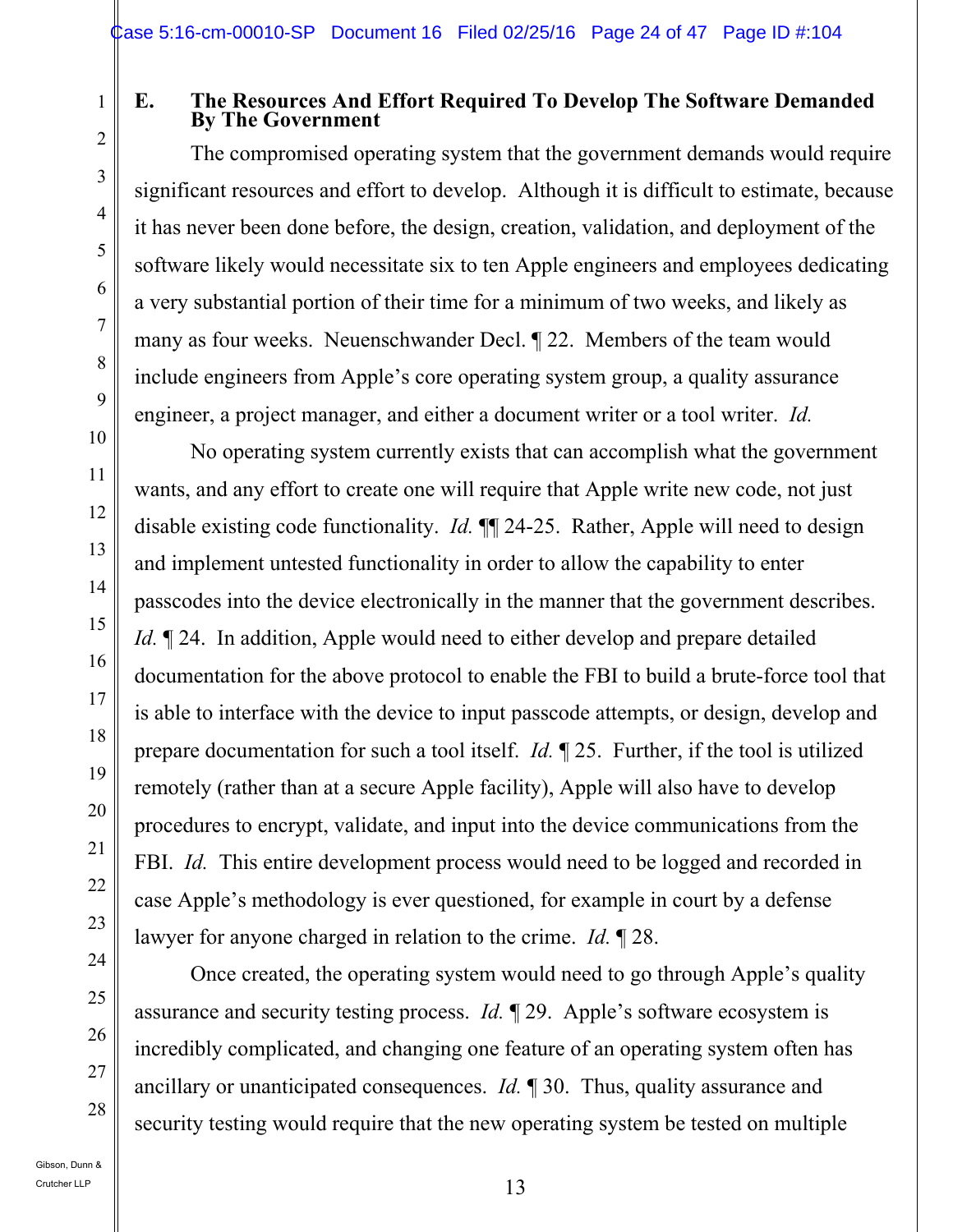1 2 3 devices and validated before being deployed. *Id.* Apple would have to undertake additional testing efforts to confirm and validate that running this newly developed operating system to bypass the device's security features will not inadvertently destroy or alter any user data. *Id.* ¶ 31. To the extent problems are identified (which is almost always the case), solutions would need to be developed and re-coded, and testing would begin anew. *Id.* ¶ 32. As with the development process, the entire quality assurance and security testing process would need to be logged, recorded, and preserved. *Id.* ¶ 33. Once the new custom operating system is created and validated, it would need to be deployed on to the subject device, which would need to be done at an Apple facility. *Id.* ¶¶ 34-35. And if the new operating system has to be destroyed and recreated each time a new order is issued, the burden will multiply. *Id.* ¶¶ 44-45.

### **III. ARGUMENT**

# **A. The All Writs Act Does Not Provide A Basis To Conscript Apple To Create Software Enabling The Government To Hack Into iPhones.**

The All Writs Act (or the "Act") does not provide the judiciary with the boundless and unbridled power the government asks this Court to exercise. The Act is intended to enable the federal courts to fill in gaps in the law so they can exercise the authority they already possess by virtue of the express powers granted to them by the Constitution and Congress; it does not grant the courts free-wheeling authority to change the substantive law, resolve policy disputes, or exercise new powers that Congress has not afforded them. Accordingly, the Ninth Circuit has squarely rejected the notion that "the district court has such wide-ranging inherent powers that it can impose a duty on a private party *when Congress has failed to impose one*. To so rule would be to usurp the legislative function and to improperly extend the limited federal court jurisdiction." *Plum Creek*, 608 F.2d at 1290 (emphasis added).

Congress has never authorized judges to compel innocent third parties to provide decryption services to the FBI. Indeed, Congress has expressly withheld that authority in other contexts, and this issue is currently the subject of a raging national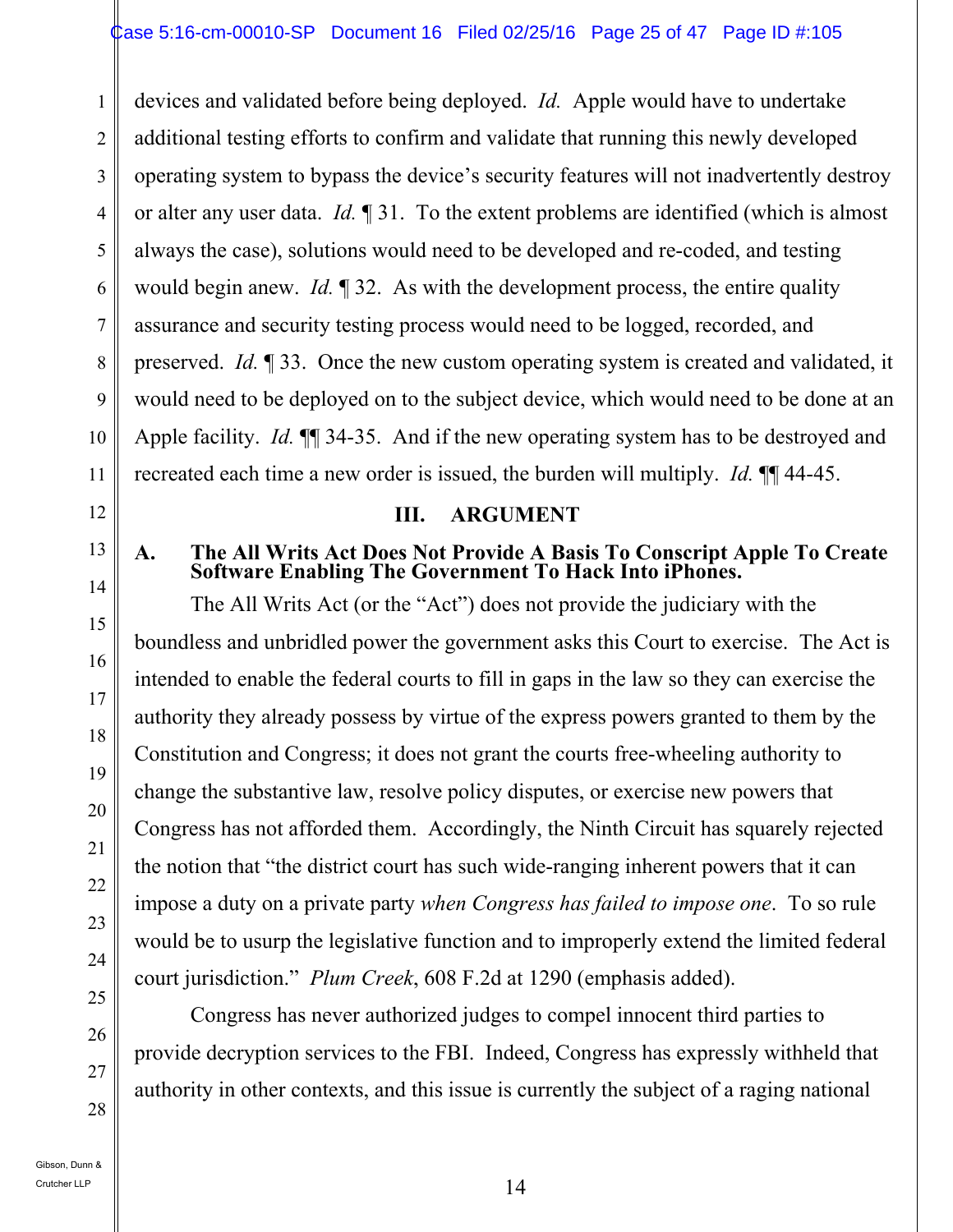1 2 3 4 5 6 policy debate among members of Congress, the President, the FBI Director, and state and local prosecutors. Moreover, federal courts themselves have *never* recognized an inherent authority to order non-parties to become de facto government agents in ongoing criminal investigations. Because the Order is not grounded in any duly enacted rule or statute, and goes well beyond the very limited powers afforded by Article III of the Constitution and the All Writs Act, it must be vacated.

7

8

### **1. The All Writs Act Does Not Grant Authority To Compel Assistance Where Congress Has Considered But Chosen Not To Confer Such Authority.**

9 10 11 12 13 14 15 16 17 18 19 20 21 22 23 24 25 26 27 28 The authority the government seeks here cannot be justified under the All Writs Act because law enforcement assistance by technology providers is covered by existing laws that specifically omit providers like Apple from their scope. The All Writs Act authorizes courts to "issue all writs necessary or appropriate in aid of their respective jurisdictions and agreeable to the usages and principles of law," 28 U.S.C. § 1651(a), but as the Supreme Court has held, it "does not authorize [courts] to issue ad hoc writs whenever compliance with statutory procedures appears inconvenient or less appropriate," *Pa. Bureau of Corr. v. U.S. Marshals Serv.*, 474 U.S. 34, 38, 43 (1985) (holding that the Act did not confer power on the district court to compel noncustodians to bear the expense of producing the prisoner-witnesses); *see also In the Matter of an Application of U.S. of Am. for an Order Authorizing Disclosure of Location Info. of a Specified Wireless Tel.*, 849 F. Supp. 2d 526, 578 (D. Md. 2011) (holding that the Act does not authorize an "end run around constitutional and statutory law"). The Ninth Circuit likewise has emphasized that the "All Writs Act is not a grant of plenary power to federal courts. Rather, it is designed to aid the courts in the exercise of their jurisdiction." *Plum Creek*, 608 F.2d at 1289 (holding that the Act "does not give the district court a roving commission to order a party subject to an investigation to accept additional risks at the bidding" of the government); *see also Ex parte Bollman*, 8. U.S. 75 (1807) ("[C]ourts which are created by written law, and whose jurisdiction is defined by written law, cannot transcend that jurisdiction.").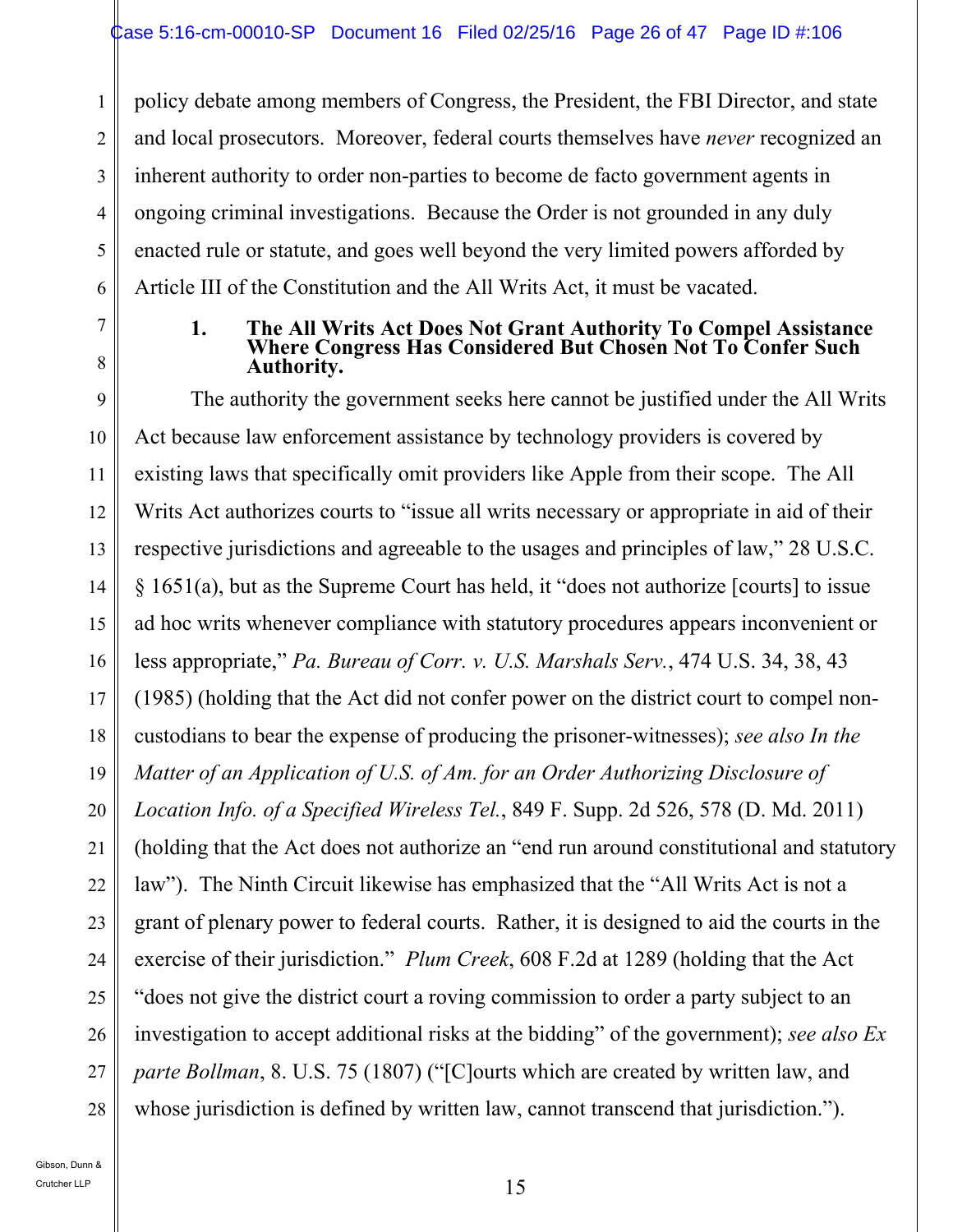Thus, in another pending case in which the government seeks to compel Apple to assist in obtaining information from a drug dealer's iPhone, Magistrate Judge Orenstein issued an order stating that while the Act may be appropriately invoked "to fill in a statutory gap that Congress has failed to consider," it cannot be used to grant the government authority "Congress chose not to confer." *In re Order Requiring Apple,*  Inc. to Assist in the Execution of a Search Warrant Issued by this Court ("In re *Order*"), No. 15-MC-1902, 2015 WL 5920207, at \*2 (E.D.N.Y. Oct. 9, 2015).

8 9 10 11 12 13 14 15 16 17 Congress knows how to impose a duty on third parties to facilitate the government's decryption of devices. Similarly, it knows exactly how to place limits on what the government can require of telecommunications carriers and also on manufacturers of telephone equipment and handsets. And in CALEA, Congress decided not to require electronic communication service providers, like Apple, to do what the government seeks here. Contrary to the government's contention that CALEA is inapplicable to this dispute, Congress declared via CALEA that the government cannot dictate to providers of electronic communications services or manufacturers of telecommunications equipment any specific equipment design or software configuration.

18 19 20 In the section of CALEA entitled "Design of features and systems configurations," 47 U.S.C.  $\frac{1002(b)}{1}$ , the statute says that it "does not authorize any law enforcement agency or officer—

- (1) to require any specific design of equipment, facilities, services, features, or system configurations to be adopted by any provider of a wire or electronic communication service, any manufacturer of telecommunications equipment, or any provider of telecommunications support services.
- (2) to prohibit the adoption of any equipment, facility, service, or feature by any provider of a wire or electronic communication service, any manufacturer of telecommunications equipment, or any provider of telecommunications support services.

 Apple unquestionably serves as a provider of "electronic communications services" through the various messaging services it provides to its customers through iPhones.

Gibson, Dunn & Crutcher LLP

21

22

23

24

25

26

27

28

1

2

3

4

5

6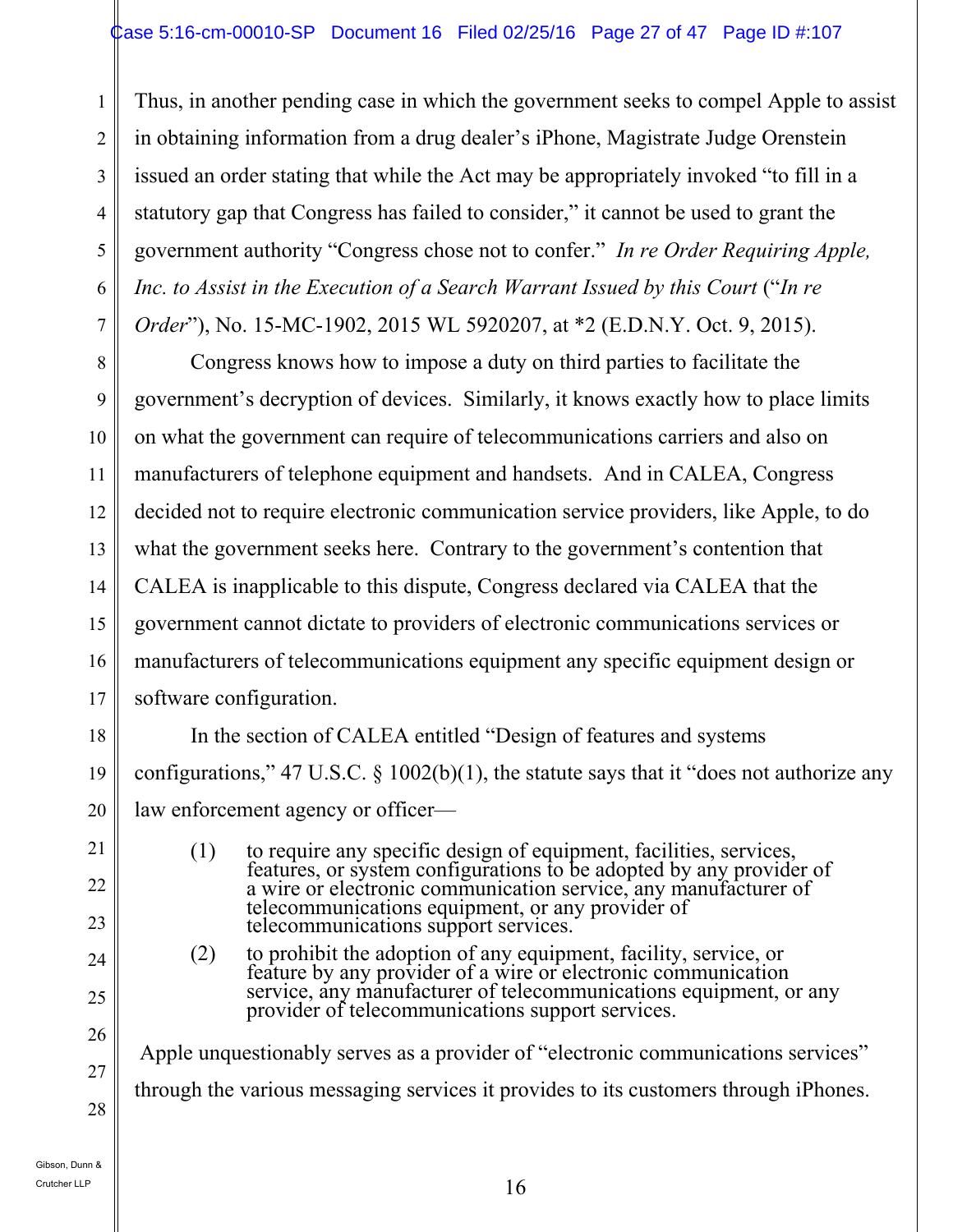*See Quon v. Arch Wireless Operating Co., Inc.*, 529 F.3d 892, 901 (9th Cir. 2008). Apple also makes mobile phones. As such, CALEA does not allow a law enforcement agency to require Apple to implement any specific design of its equipment, facilities, services or system configuration. Yet, that is precisely what the government seeks here. Thus, CALEA's restrictions are directly on point.

Moreover, CALEA also intentionally excludes information services providers, like Apple, from the scope of its mandatory assistance provisions.<sup>23</sup> This exclusion precludes the government from using the All Writs Act to require Apple to do that which Congress eschewed. But even if Apple were covered by CALEA, the law does not require covered telecommunication carriers (which Apple is not) to be responsible for "decrypting, or *ensuring the government's ability to decrypt*, any communication encrypted by a subscriber or customer unless the encryption was provided by the carrier and the carrier possesses the information necessary to decrypt the communication." 47 U.S.C. § 1002(b)(3) (emphasis added).

15 16 17 18 19 20 21 22 23 Thus, here again, CALEA makes a specific choice to allow strong encryption (or any other security feature or configuration) with keys chosen by end users to be deployed, and prevents the government from mandating that such encryption schemes contain a "back door." *See also* H.R. Rep. 103-827(I), at 24, 1994 U.S.C.C.A.N. 3489, 3504 (emphasizing that CALEA does not "prohibit a carrier from deploying an encryption service for which it does not retain the ability to decrypt communications for law enforcement access"; "[n]or does the Committee intend this bill to be in any way a precursor to any kind of ban or limitation on encryption technology. To the contrary, [§ 1002] protects the right to use encryption.").

24

1

2

3

4

5

6

7

8

9

10

11

12

13

14

25

26

27

28

Similarly, outside of CALEA, Congress also knows how to require third parties to provide "technical assistance," *see* Wiretap Act, 18 U.S.C. § 2518(4) (providing that

 $\overline{a}$ <sup>23</sup> Information service providers are defined to include services that permit a customer<br>to retrieve stored information from, or file information for storage in, information<br>storage facilities; electronic publishing; and U.S.C. § 1001.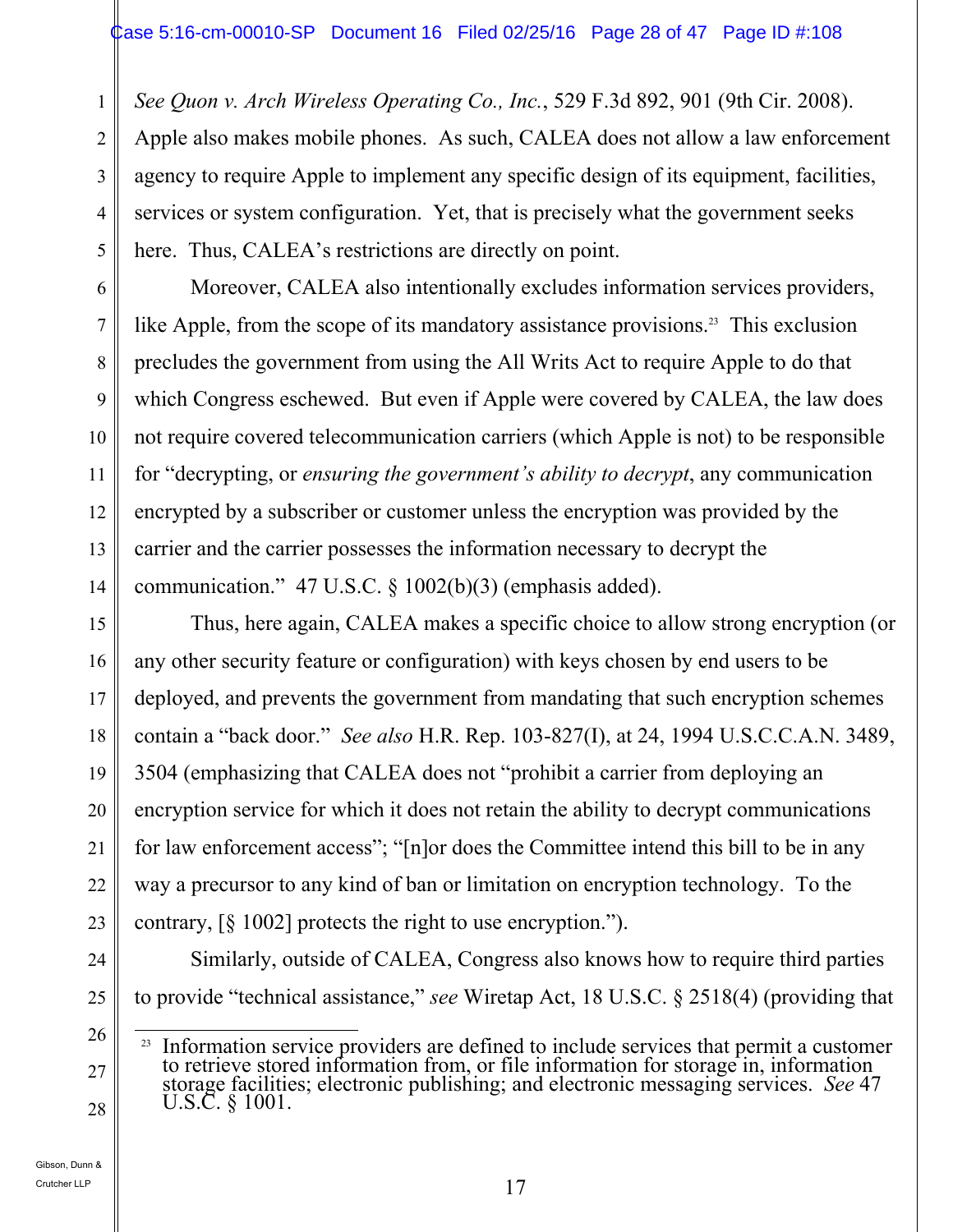1 2 3 4 5 6 7 8 9 10 11 12 upon the lawful execution of a wiretap, the government can seek an order compelling a third party to furnish "all information, facilities, and technical assistance necessary to accomplish the interception"); Pen/Trap Statute, *id.* § 3123(b)(2) (similar), but Congress has intentionally opted not to compel third parties' assistance in retrieving stored information on devices. That Congress, confronted over the years with the contentious debate about where to draw the lines among competing security and privacy interests, made this decision, "indicates a deliberate congressional choice with which the courts should not interfere." *Cent. Bank of Denver, N.A. v. First Interstate Bank of Denver*, N.A., 511 U.S. 164, 184 (1994). The Executive Branch, having considered and then declined to urge Congress to amend CALEA to enable it to compel the type of assistance demanded here, cannot seek that same authority via an *ex parte* application for a court order under the Act.

13 14 15 16 17 18 19 20 21 22 23 24 25 26 27 28 For the courts to use the All Writs Act to expand sub rosa the obligations imposed by CALEA as proposed by the government here would not just exceed the scope of the statute, but it would also violate the separation-of-powers doctrine. Just as the "Congress may not exercise the judicial power to revise final judgments," *Clinton v. Jones*, 520 U.S. 681, 699 (1997) (citing *Plaut v. Spendthrift Farm, Inc.*, 514 U.S. 211 (1995)), courts may not exercise the legislative power by repurposing statutes to meet the evolving needs of society, *see Clark v. Martinez*, 543 U.S. 371, 391 (2005) (court should "avoid inventing a statute rather than interpreting one") (citation, quotation marks, and alterations omitted); *see also Alzheimer's Inst. of Am. Inc. v. Elan Corp.*, 2013 WL 8744216, at \*2 (N.D. Cal. Jan. 31, 2013) (Congress alone has authority "to update" a "technologically antiquated" statute "to address the new and rapidly evolving era of computer and cloud-stored, processed and produced data"). Nor does Congress lose "its exclusive constitutional authority to make laws necessary and proper to carry out the powers vested by the Constitution" in times of crisis (whether real or imagined). *Youngstown Sheet & Tube Co. v. Sawyer*, 343 U.S. 579, 588–89 (1952). Because a "decision to rearrange or rewrite [a] statute falls within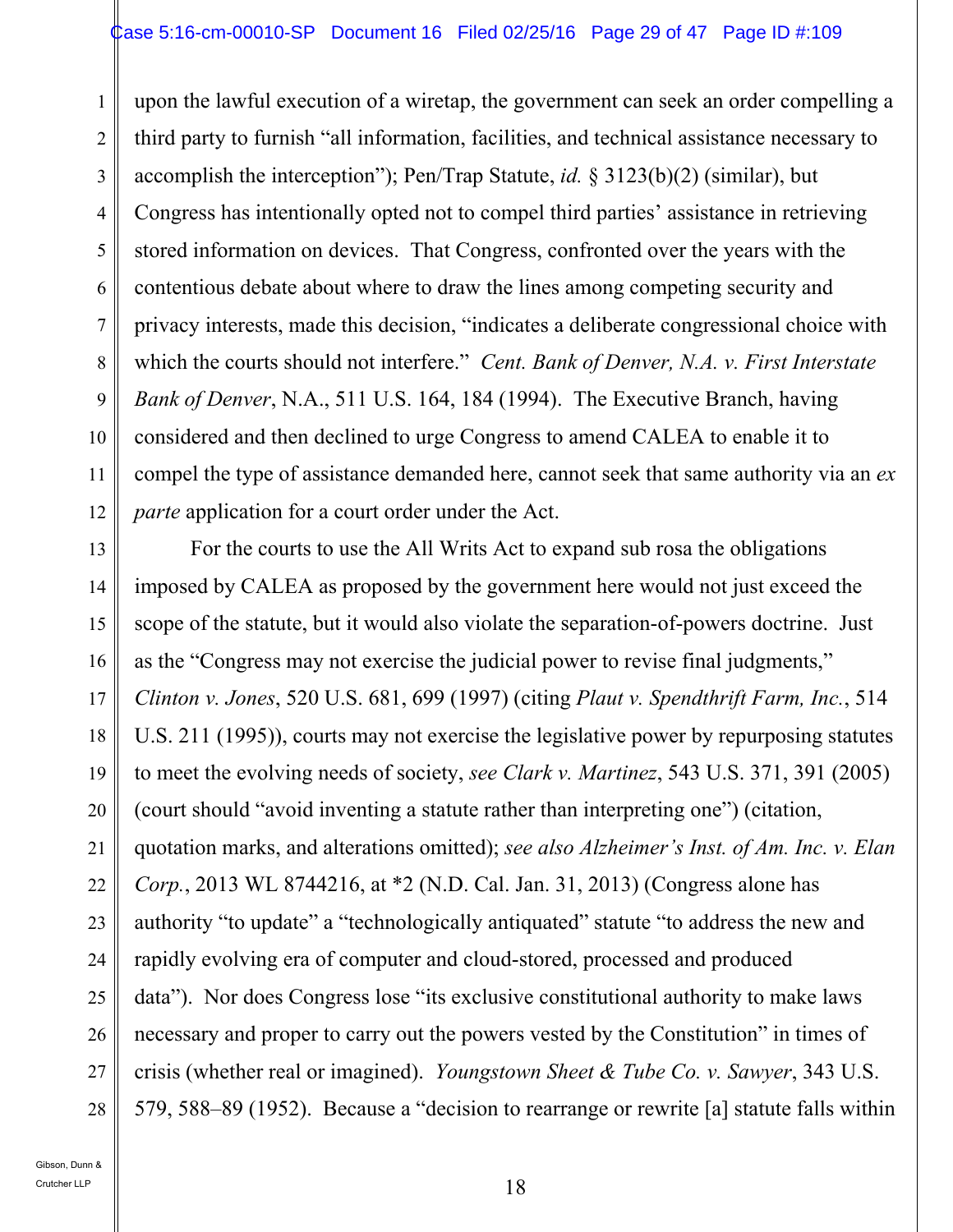the legislative, not the judicial prerogative[,]" the All Writs Act cannot possibly be deemed to grant to the courts the extraordinary power the government seeks. *Xi v. INS*, 298 F.3d 832, 839 (9th Cir. 2002).

If anything, whether companies like Apple should be compelled to create a back door to their own operating systems to assist law enforcement is a political question, not a legal one. *See Baker v. Carr*, 369 U.S. 186, 217 (1962) (holding that a case is a nonjusticiable political question if it is impossible to decide "without an initial policy determination of a kind clearly for nonjudicial discretion"); *see also Vieth v. Jubelirer*, 541 U.S. 267, 277–290 (2004) (plurality opinion) (dismissing claims of political gerrymandering under the political question doctrine because there was no "judicially discoverable and manageable standard for resolving" them); *Diamond v. Chakrabarty*, 447 U.S. 303, 317 (1980) ("The choice [the court is] urged to make is a matter of high policy for resolution within the legislative process after the kind of investigation, examination, and study that legislative bodies can provide and courts cannot."); *Saldana v. Occidental Petroleum Corp.*, 774 F.3d 544, 552 (9th Cir. 2014) (per curiam) (affirming district court's holding that the claims were "inextricably bound to an inherently political question" and thus were "beyond the jurisdiction of our courts").

In short, a decision to "short-circuit public debate on this controversy seems fundamentally inconsistent with the proposition that such important policy issues should be determined in the first instance by the legislative branch after public debate—as opposed to having them decided by the judiciary in sealed, *ex parte* proceedings." *In re Order*, 2015 WL 5920207, at \*3 n.1. Such an important decision with such widespread global repercussions goes well beyond the purview of the All Writs Act, which merely provides courts with a limited grant of ancillary authority to issue orders "in aid of their respective jurisdictions." 28 U.S.C. § 1651(a).

Gibson, Dunn & Crutcher LLP

1

2

3

4

5

6

7

8

9

10

11

12

13

14

15

16

17

18

19

20

21

22

23

24

25

26

27

28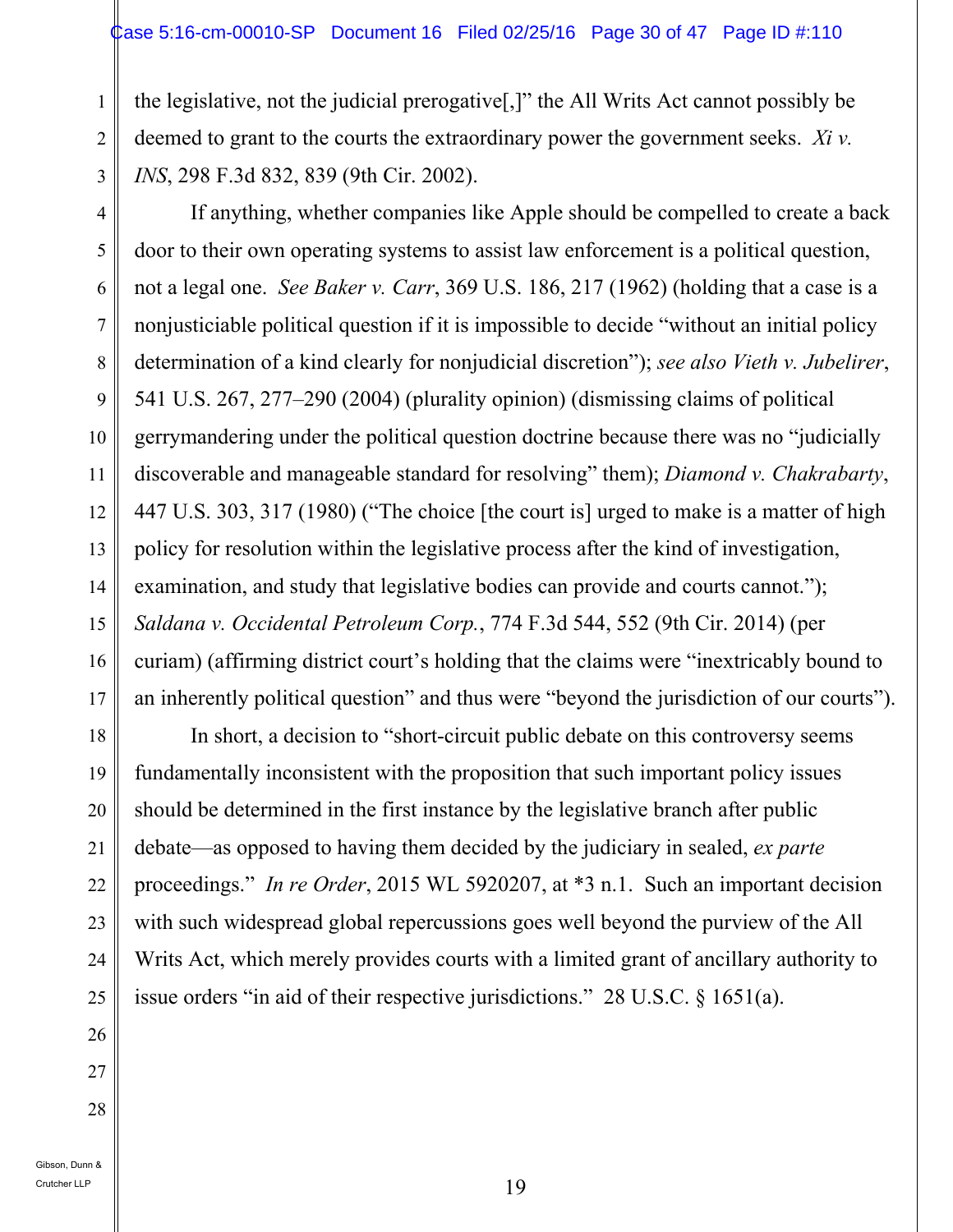1

2

3

4

5

6

7

8

9

10

11

12

13

14

15

16

17

18

19

20

21

22

23

24

25

26

27

28

# 2. New York Telephone Co. And Its Progeny Confirm That The All<br>Writs Act Does Not Authorize Courts To Compel The Unprecedented<br>And Unreasonably Burdensome Conscription Of Apple That The<br>Government Seeks.

The government relies heavily on the Supreme Court's decision in *United States v. New York Telephone Co.*, 434 U.S. 159 (1977), to assert that the All Writs Act permits the Court to compel private third parties like Apple to assist the government in effectuating a search warrant by writing new software code that would undermine the security of its own product. The government misapplies this case.

In *New York Telephone Co.*, the district court compelled the company to install a simple pen register device (designed to record dialed numbers) on two telephones where there was "probable cause to believe that the [c]ompany's facilities were being employed to facilitate a criminal enterprise on a continuing basis." 434 U.S. at 174. The Supreme Court held that the order was a proper writ under the Act, because it was consistent with Congress's intent to compel third parties to assist the government in the use of surveillance devices, and it satisfied a three-part test imposed by the Court.

First, the Court found that the company was not "so far removed from the underlying controversy that its assistance could not be permissibly compelled." *Id*. Second, the assistance sought was "meager," and as a public utility, the company did not "ha[ve] a substantial interest in not providing assistance." *Id.* Third, "after an exhaustive search," the FBI was unable to find a suitable location to install its own pen registers without tipping off the targets, and thus there was "no conceivable way in which the surveillance authorized by the District Court could have been successfully accomplished" without the company's meager assistance. *Id.* at 175. Applying these factors to this case confirms that the All Writs Act does not permit the Court to compel the unprecedented and unreasonably burdensome assistance that the government seeks.

# **a. Apple's Connection To The Underlying Case Is "Far Removed" And Too Attenuated To Compel Its Assistance**

Nothing connects Apple to this case such that it can be drafted into government service to write software that permits the government to defeat the security features on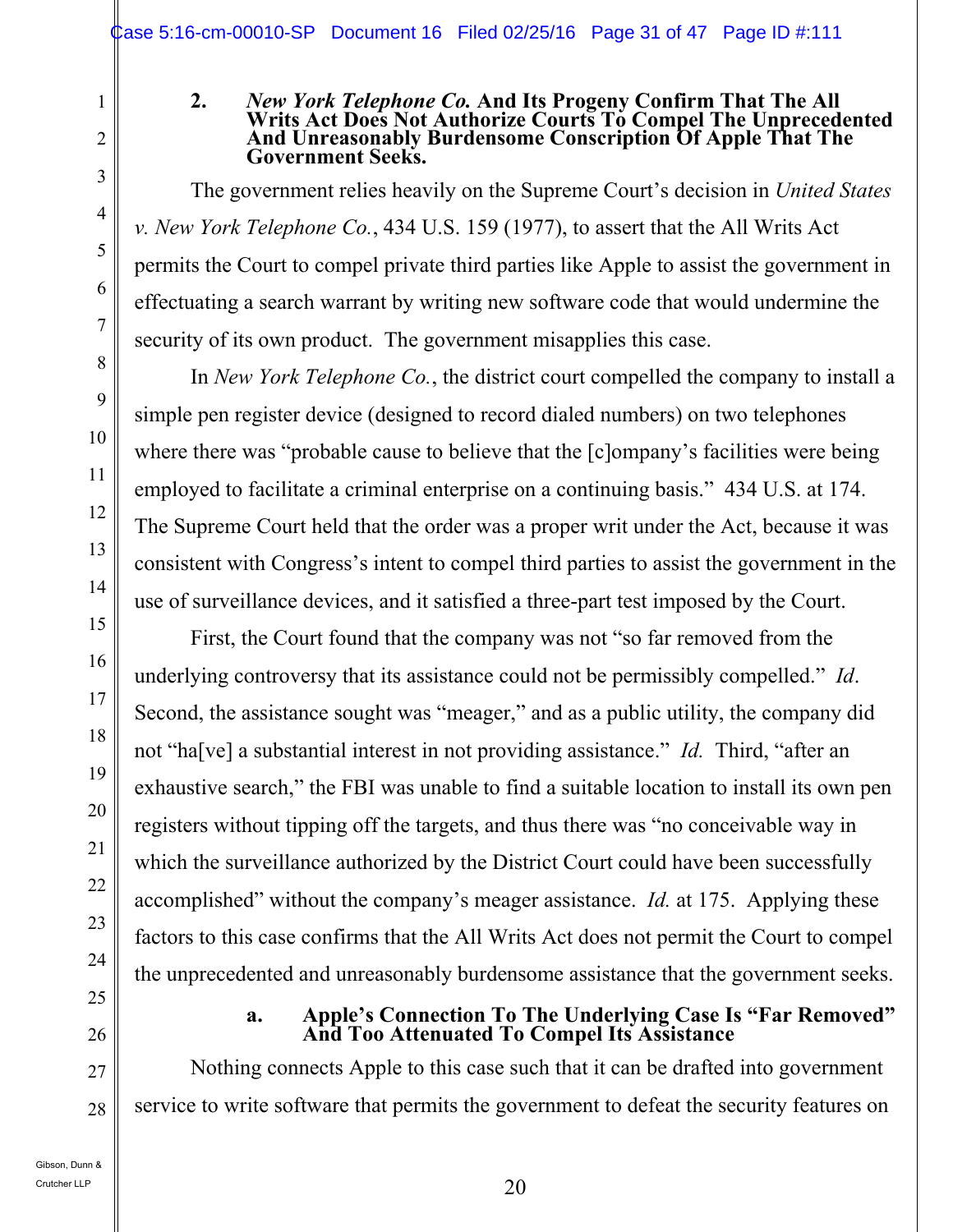1 2 3 4 5 6 Apple's standard operating system. Apple is a private company that does not own or possess the phone at issue, has no connection to the data that may or may not exist on the phone, and is not related in any way to the events giving rise to the investigation. This case is nothing like *New York Telephone Co.*, where there was probable cause to believe that the phone company's own facilities were "being employed to facilitate a criminal enterprise on a continuing basis." *Id.* at 174.

7 8 9 12 The government relies on *United States v. Hall*, 583 F. Supp. 717 (E.D. Va. 1984), and *In re Application of U.S. of Am. for an Order Directing X to Provide Access to Videotapes* (*"Videotapes"*), 2003 WL 22053105 (D. Md. Aug. 22, 2003), but these cases involved mere requests to produce existing business records, not the compelled creation of intellectual property. In *Hall*, the court found that the All Writs Act permitted an order compelling a credit card company to produce the credit card records of a federal fugitive's former girlfriend, because the government had reason to believe that she was harboring and supporting the fugitive, and thus potentially using her credit card to perpetrate an ongoing crime. 583 F. Supp. at 720 (reasoning that a credit card issuer "has an interest" in a transaction "when a credit card is used for an illegal purpose even though the act itself be not illegal"). Similarly, in *Videotapes*, the court compelled an apartment complex to provide access to videotape surveillance footage of a hallway in the apartment to assist with executing an arrest warrant on a fugitive. 2003 WL 22053105, at \*3. This case is nothing like *Hall* and *Videotapes*, where the government sought assistance effectuating an arrest warrant to halt ongoing criminal activity, since any criminal activity linked to the phone at issue here ended more than two months ago when the terrorists were killed.

10

11

13

14

15

16

17

18

19

Further, unlike a telecommunications monopoly, Apple is not a "highly regulated public utility with a duty to serve the public." *New York Telephone Co.*, 434 U.S. at 174; *see also Application of U.S. of Am. for an Order Authorizing an In-Progress Trace of Wire Commc'ns over Tel. Facilities* (*"Mountain Bell"*), 616 F.2d 1122, 1132 (9th Cir. 1980) (discussing *New York Telephone Co.* and noting that its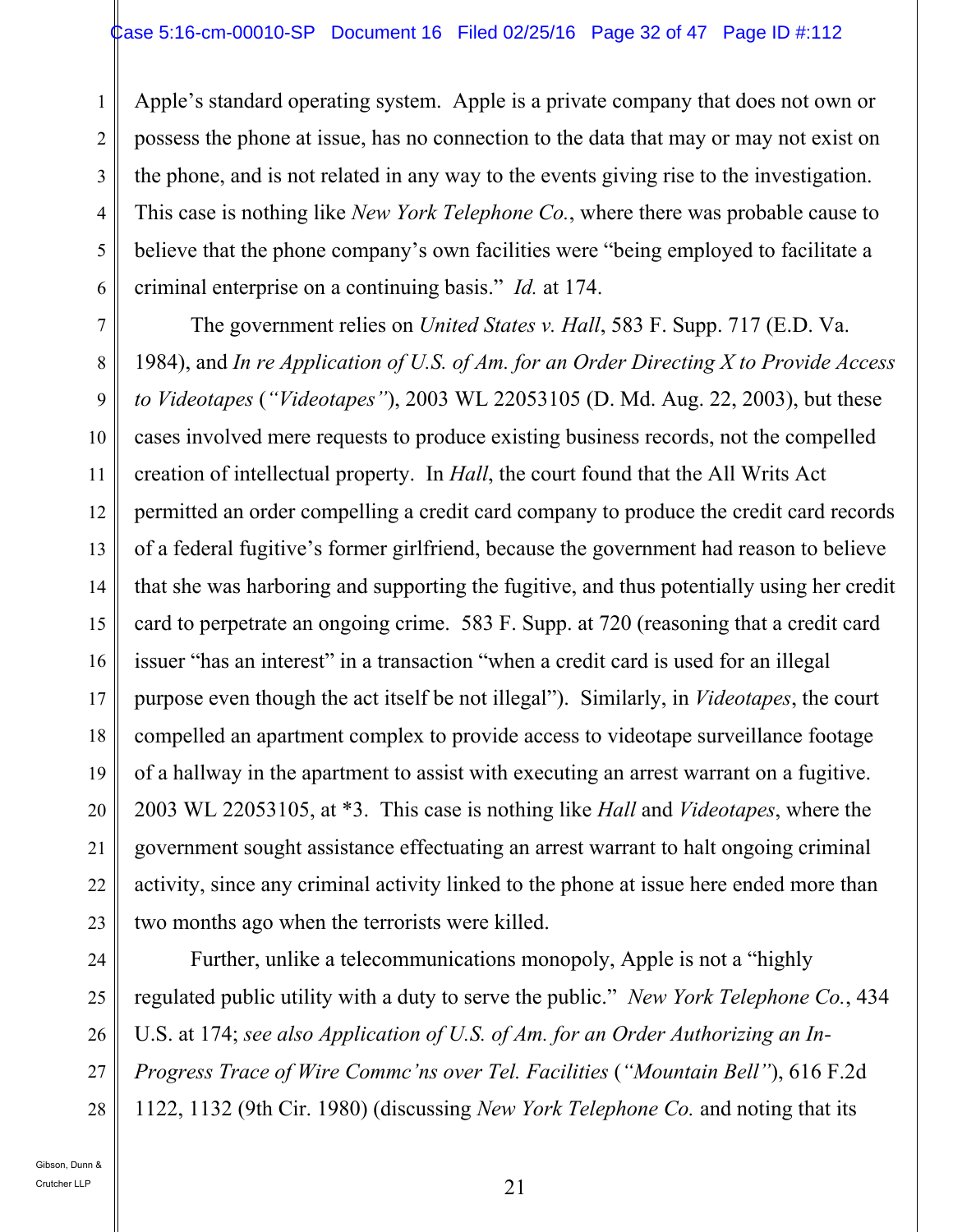1 2 3 4 5 6 7 8 9 10 11 ruling compelling assistance under the All Writs Act relied "[t]o a great extent . . . upon the highly regulated, public nature" of the phone company); *In re Order*, 2015 WL 5920207, at  $*4-5$ . Whereas public utilities have no "substantial interest in not providing assistance" to the government, 434 U.S. at 174, and "enjoy a monopoly in an essential area of communications," *Mountain Bell*, 616 F.2d at 1131, Apple is a private company that believes that encryption is crucial to protect the security and privacy interests of citizens who use and store their most personal data on their iPhones, "from our private conversations to our photos, our music, our notes, our calendars and contacts, our financial information and health data, even where we have been and where we are going." Hanna Decl. Ex. D at 1 [Apple Inc., *A Message to Our Customers* (Feb. 16, 2016)].

12 13 14 15 16 17 18 19 20 21 22 23 24 25 26 27 28 That Apple "designed, manufactured and sold the SUBJECT DEVICE, and wrote and owns the software that runs the phone," Memorandum of Points and Authorities in Support of Government's *Ex Parte* Application for Order Compelling Apple Inc. to Assist Agents in Search, *In the Matter of the Search of an Apple iPhone Seized During the Execution of a Search Warrant on a Black Lexus IS300, Cal. License Plate 35KGD203*, No. ED 15-0451M (Feb. 16, 2016), Dkt. 18 at 11 (the "Ex Parte App."), is insufficient to establish the connection mandated by *New York Telephone Co*. The All Writs Act does not allow the government to compel a manufacturer's assistance merely because it has placed a good into the stream of commerce. Apple is no more connected to this phone than General Motors is to a company car used by a fraudster on his daily commute. Moreover, that Apple's software is "licensed, not sold," Ex Parte App. at 5, is "a total red herring," as Judge Orenstein already concluded, Hanna Decl. Ex. DD at 42:4–10 [*In re Order Requiring Apple Inc. to Assist in the Execution of a Search Warrant Issued by the Court*, E.D.N.Y No. 15 MC 1902, Dkt. 19 ("October 26, 2015 Transcript")]. A licensing agreement no more connects Apple to the underlying events than a sale. The license does not permit Apple to invade or control the private data of its customers. It merely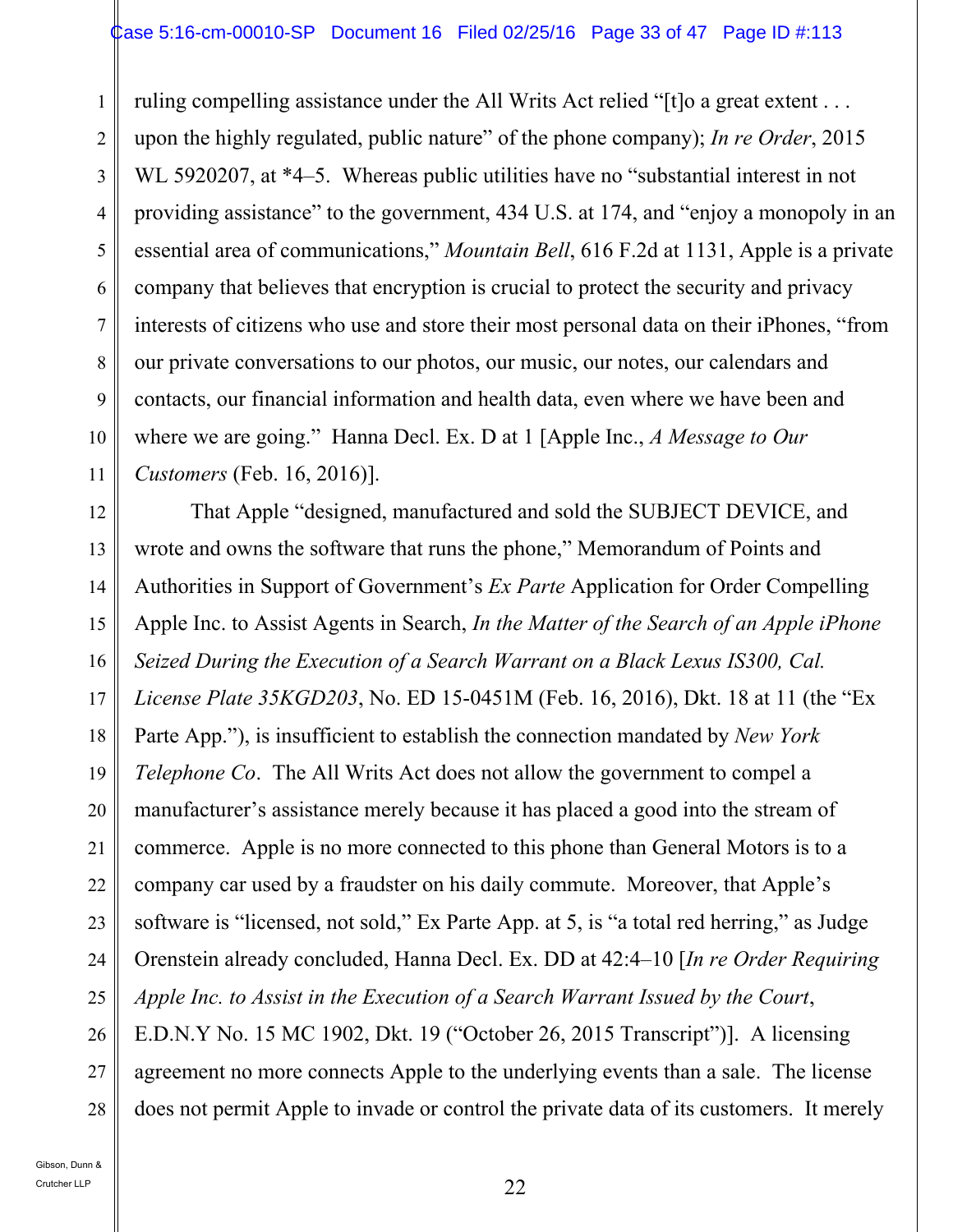1 2 3 4 5 limits customers' use and redistribution of Apple's software. Indeed, the government's position has no limits and, if accepted, would eviscerate the "remoteness" factor entirely, as any company that offers products or services to consumers could be conscripted to assist with an investigation, no matter how attenuated their connection to the criminal activity. This is not, and never has been, the law.

### 6 7 8 9

# **b. The Order Requested By The Government Would Impose An Unprecedented And Oppressive Burden On Apple And Citizens Who Use The iPhone.**

10 11 12 13 14 15 16 17 18 An order pursuant to the All Writs Act "must not [1] adversely affect the basic interests of the third party or [2] impose an undue burden." *Hall*, 583 F. Supp. at 719. The Order violates both requirements by conscripting Apple to develop software that does not exist and that Apple has a compelling interest in not creating. The government's request violates the first requirement—that the Act "must not adversely affect the basic interests of the third party"—because Apple has a strong interest in safeguarding its data protection systems that ensure the security of hundreds of millions of customers who depend on and store their most confidential data on their iPhones. An order compelling Apple to create software that defeats those safeguards undeniably threatens those systems and adversely affects Apple's interests and those of iPhone users around the globe. *See id*.

19 20 21 22 23 24 25 26 27 28 The government's request violates the second requirement—that the Act "must not . . . impose an undue burden"—because the government's unprecedented demand forces Apple to develop new software that destroys the security features that Apple has spent years building. As discussed *supra* in section II.E, no operating system currently exists that can accomplish what the government wants, and any effort to create one would require that Apple write new code, not just disable existing functionality. Neuenschwander Decl. ¶¶ 23-25. Experienced Apple engineers would have to design, create, test, and validate the compromised operating system, using a hyper-secure isolation room within which to do it, and then deploy and supervise its operation by the FBI to brute force crack the phone's passcode. *Id.* ¶¶ 21-43; Olle Decl. ¶ 14. The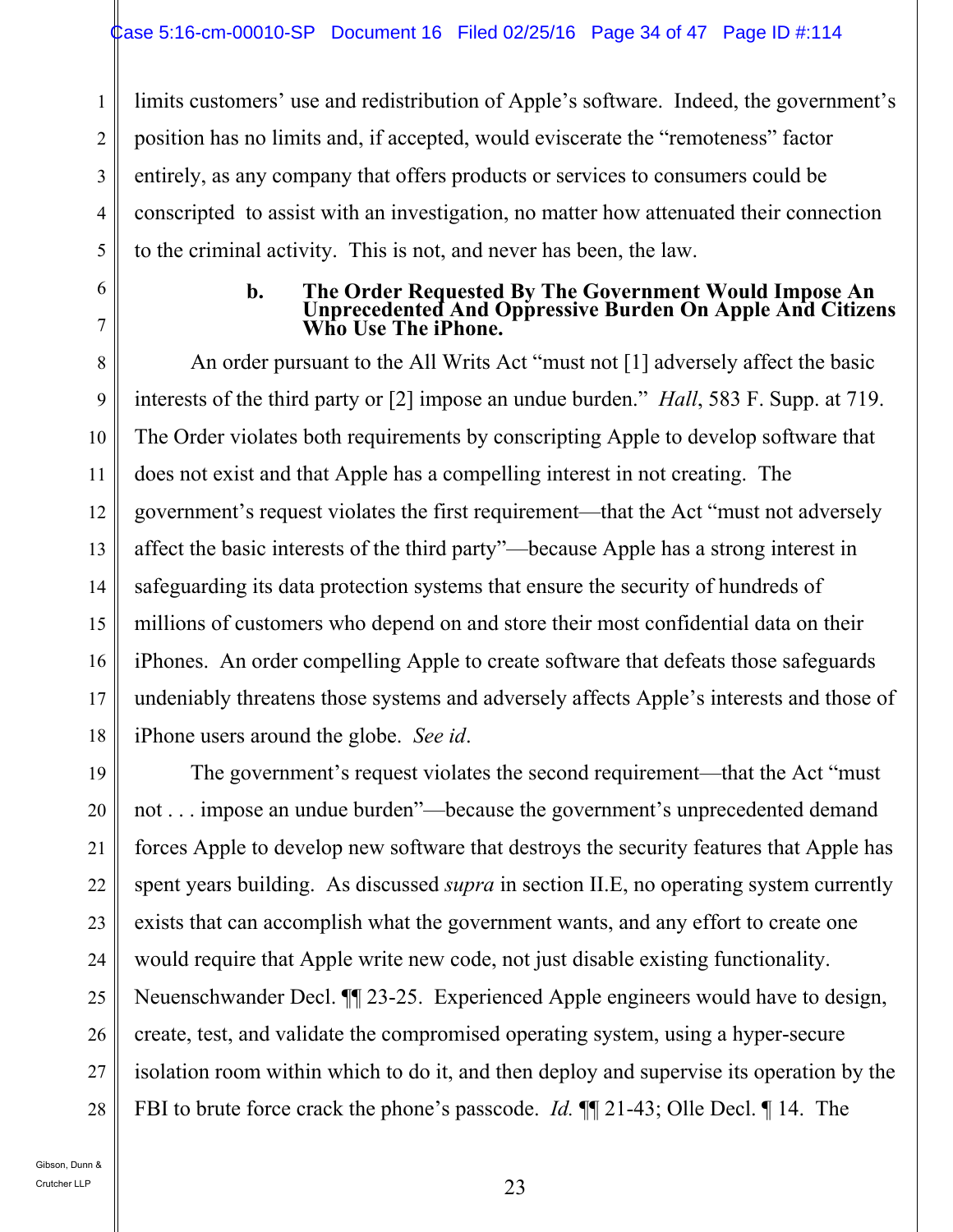system itself would have to be tested on multiple devices to ensure that the operating system works and does not alter any data on the device. Neuenschwander Decl. ¶¶ 30- 31. All aspects of the development and testing processes would need to be logged and recorded in case Apple's methodology is ever questioned. *Id.* ¶¶ 28, 33.

5 6 7 8 9 10 11 12 13 14 15 16 17 18 Moreover, the government's flawed suggestion to delete the program and erase every trace of the activity would not lessen the burden, it would actually increase it since there are hundreds of demands to create and utilize the software waiting in the wings. *Id.* ¶¶ 38-45. If Apple creates new software to open a back door, other federal and state prosecutors—and other governments and agencies—will repeatedly seek orders compelling Apple to use the software to open the back door for tens of thousands of iPhones. Indeed, Manhattan District Attorney Cyrus Vance, Jr., has made clear that the federal and state governments want access to *every* phone in a criminal investigation.24 *See* Hanna Decl., Ex. Z [(Cyrus R. Vance, Jr., *No Smartphone Lies Beyond the Reach of a Judicial Search Warrant*, N.Y. Times (Feb. 18, 2016)]; Hanna Decl. ¶ 5 at 18:28 [Charlie Rose, Television Interview of Cyrus Vance (Feb. 18, 2016)] (Vance stating "absolutely" that he "want[s] access to all those phones that [he thinks] are crucial in a criminal proceeding"). This enormously intrusive burden—building everything up and tearing it down for each demand by law enforcement—lacks any support in the cases relied on by the government, nor do such cases exist.

23

24

25

26

27

28

1

2

3

 $\overline{a}$ 24 Use of the software in criminal prosecutions only exacerbates the risk of disclosure, given that criminal defendants will likely challenge its reliability. *See* Fed. R. Evid. 702 (listing requirements of expert testimony, including that "testimony [be] the product of reliable principles and methods" and "the expert has reliably applied the principles and methods to the facts of the case," all o to challenge); *see also United States v. Budziak*, 697 F.3d 1105, 1111–13 (9th Cir. 2012) (vacating order denying discovery of FBI software); *State v. Underdahl*, 767 N.W.2d 677, 684–86 (Minn. 2009) (upholding order comp indictment, rather than suppression of evidence).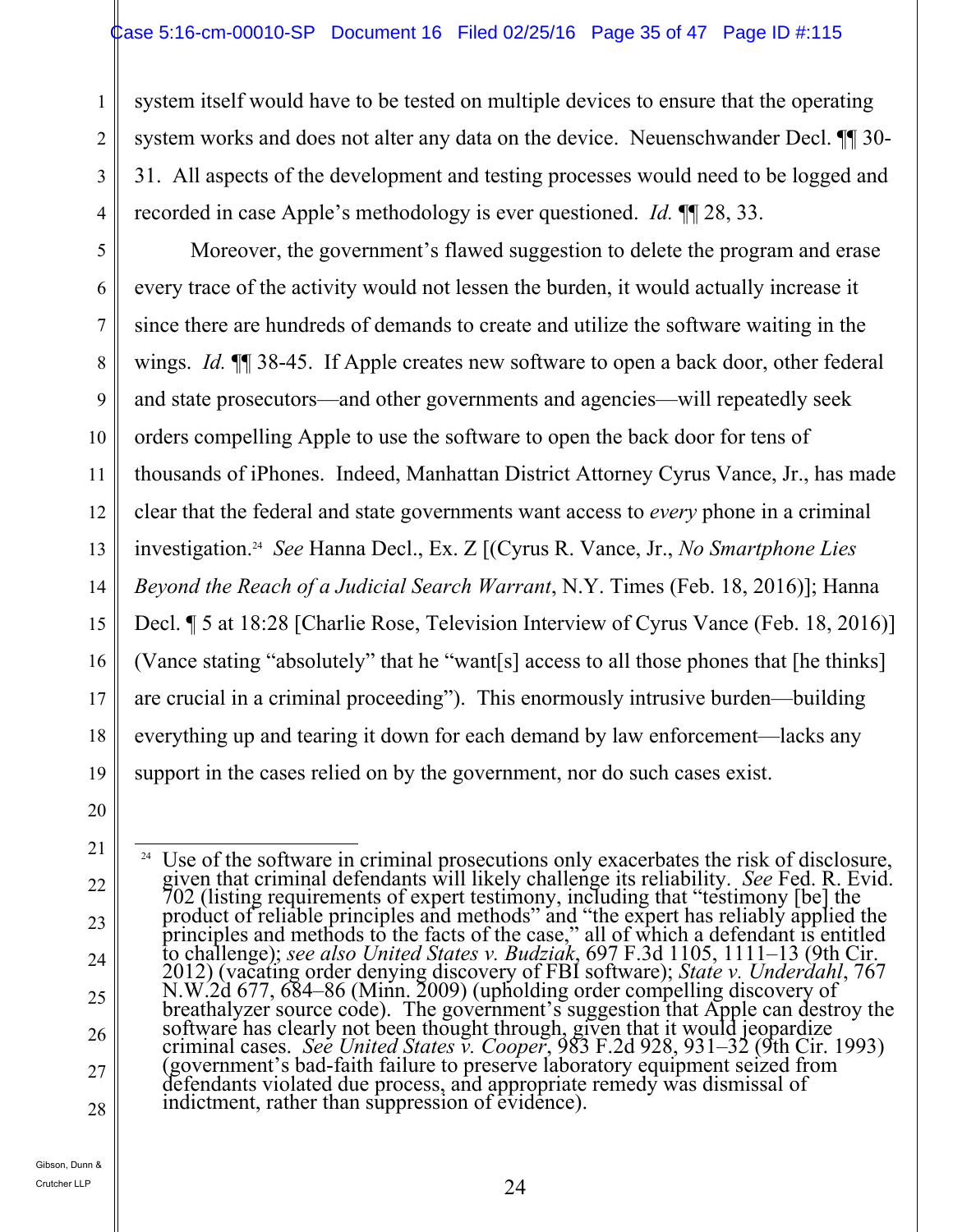1 2 3 4 5 6 7 8 9 10 11 12 13 14 15 16 17 18 19 20 The alternative—keeping and maintaining the compromised operating system and everything related to it—imposes a different but no less significant burden, *i.e.*, forcing Apple to take on the task of unfailingly securing against disclosure or misappropriation the development and testing environments, equipment, codebase, documentation, and any other materials relating to the compromised operating system. *Id.*  $\P$  47. Given the millions of iPhones in use and the value of the data on them, criminals, terrorists, and hackers will no doubt view the code as a major prize and can be expected to go to considerable lengths to steal it, risking the security, safety, and privacy of customers whose lives are chronicled on their phones. Indeed, as the Supreme Court has recognized, "[t]he term 'cell phone' is itself misleading shorthand; . . . these devices are in fact minicomputers" that "could just as easily be called cameras, video players, rolodexes, calendars, tape recorders, libraries, diaries, albums, televisions, maps, or newspapers." *Riley v. California*, 134 S. Ct. 2473, 2488–89 (2014) (observing that equating the "data stored on a cell phone" to "physical items" "is like saying a ride on horseback is materially indistinguishable from a flight to the moon"). By forcing Apple to write code to compromise its encryption defenses, the Order would impose substantial burdens not just on Apple, but on the public at large. And in the meantime, nimble and technologically savvy criminals will continue to use other encryption technologies, while the law-abiding public endures these threats to their security and personal liberties—an especially perverse form of unilateral disarmament in the war on terror and crime. *See* n.4 *supra* (describing ISIS's shift to more secure communication methods).

28

In addition, compelling Apple to create software in this case will set a dangerous precedent for conscripting Apple and other technology companies to develop technology to do the government's bidding in untold future criminal investigations. If the government can invoke the All Writs Act to compel Apple to create a special operating system that undermines important security measures on the iPhone, it could argue in future cases that the courts should compel Apple to create a version to track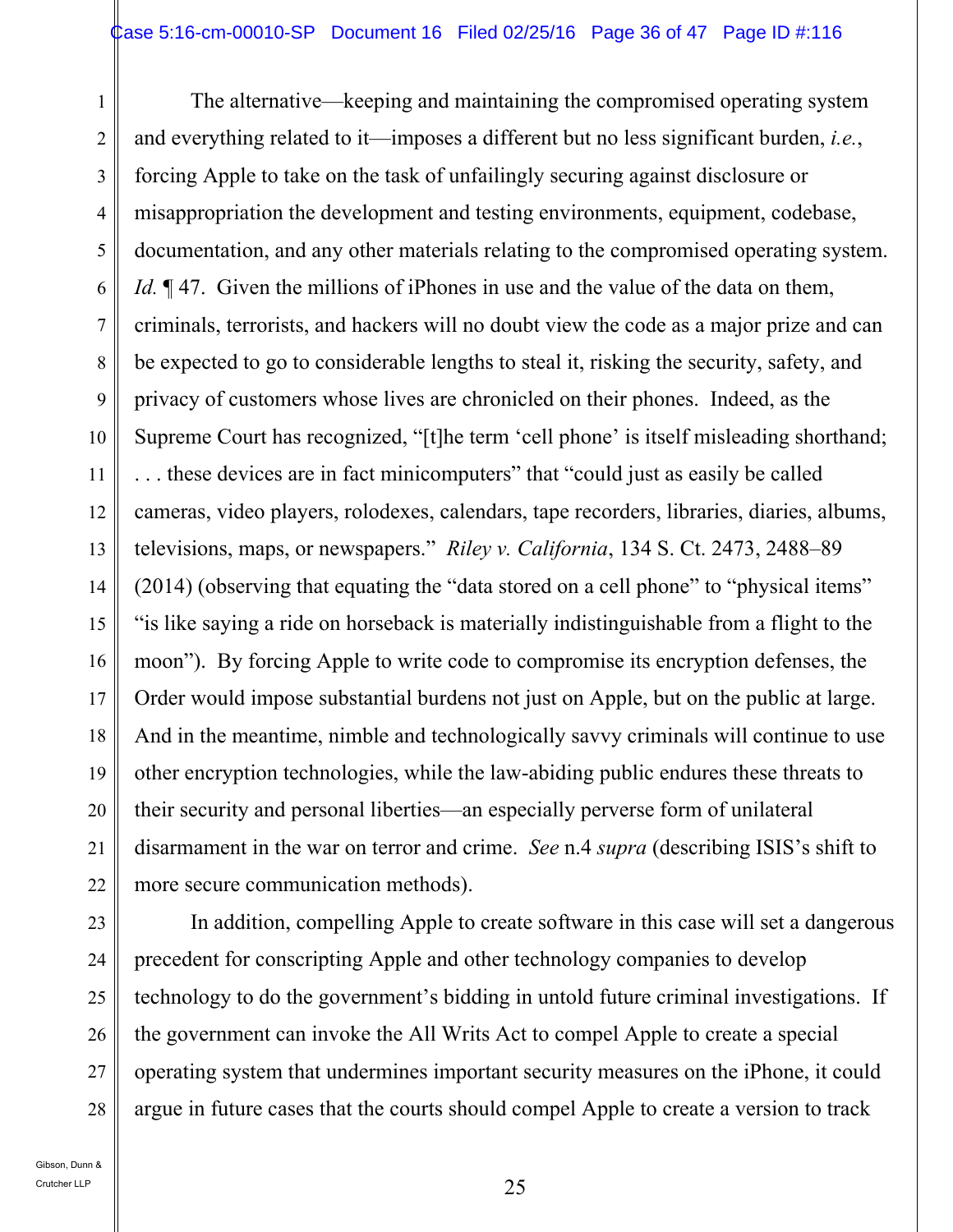1 2 3 4 5 6 7 8 9 10 11 12 13 14 15 16 the location of suspects, or secretly use the iPhone's microphone and camera to record sound and video. And if it succeeds here against Apple, there is no reason why the government could not deploy its new authority to compel other innocent and unrelated third-parties to do its bidding in the name of law enforcement. For example, under the same legal theories advocated by the government here, the government could argue that it should be permitted to force citizens to do all manner of things "necessary" to assist it in enforcing the laws, like compelling a pharmaceutical company against its will to produce drugs needed to carry out a lethal injection in furtherance of a lawfully issued death warrant,<sup> $25$ </sup> or requiring a journalist to plant a false story in order to help lure out a fugitive, or forcing a software company to insert malicious code in its autoupdate process that makes it easier for the government to conduct court-ordered surveillance. Indeed, under the government's formulation, any party whose assistance is deemed "necessary" by the government falls within the ambit of the All Writs Act and can be compelled to do anything the government needs to effectuate a lawful court order. While these sweeping powers might be nice to have from the government's perspective, they simply are not authorized by law and would violate the Constitution.

17 18 19 20 21 22 23 24 25 Moreover, responding to these demands would effectively require Apple to create full-time positions in a new "hacking" department to service government requests and to develop new versions of the back door software every time iOS changes, and it would require Apple engineers to testify about this back door as government witnesses at trial. *See, e.g.*, *United States v. Cameron*, 699 F.3d 621, 643– 44 (1st Cir. 2012) (holding that reports generated by an Internet provider were testimonial, and thus could not be admitted without "giving [defendant] the opportunity to cross-examine the [provider's] employees who prepared the [] [r]eports"). Nothing in federal law allows the courts, at the request of prosecutors, to

27

<sup>26</sup>

 $\overline{a}$ 25 Magistrate Judge Orenstein posed this same hypothetical to the government, and the government had no answer. Hanna Decl. Ex. DD at 43–47 [October 26, 2015 Transcript].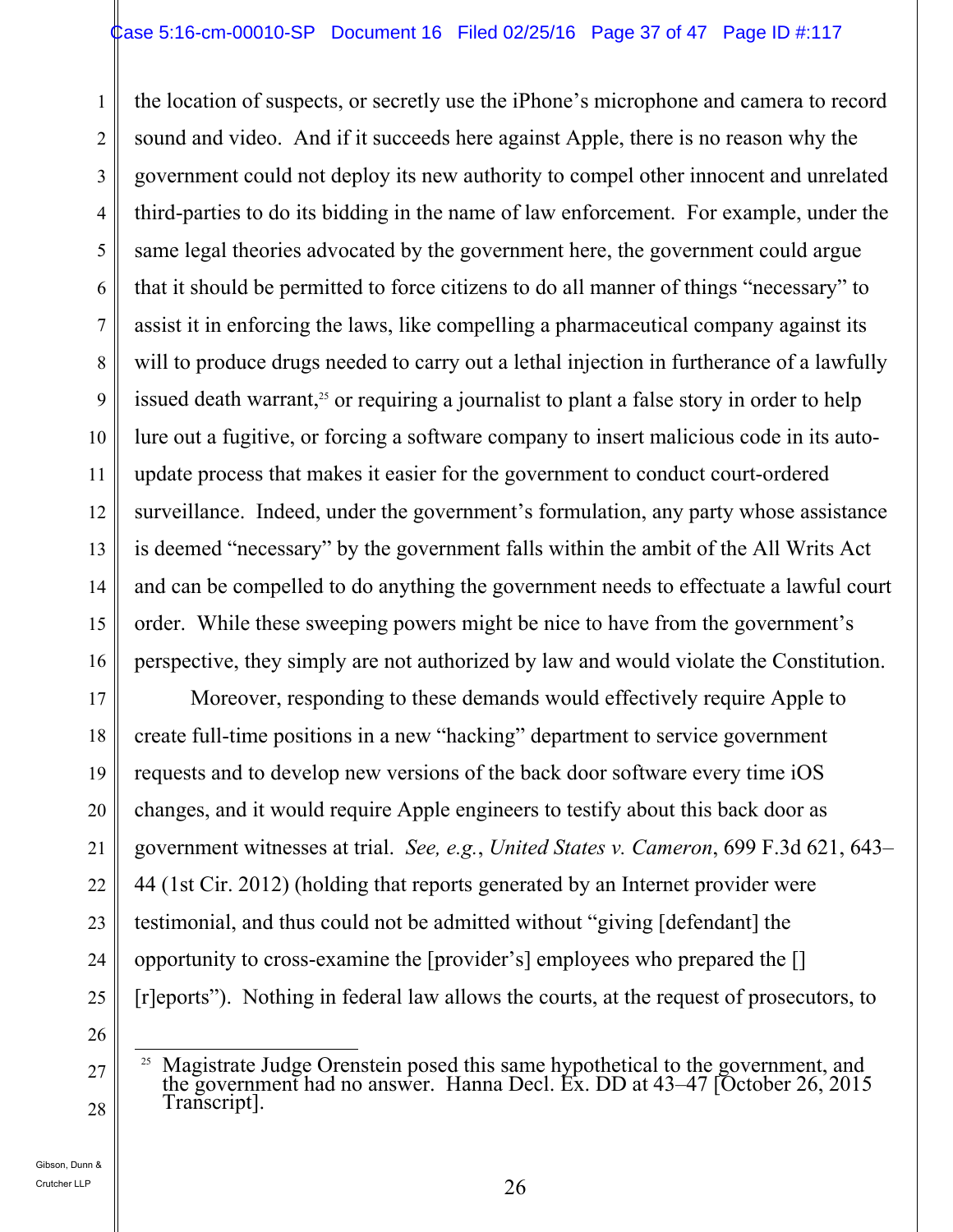coercively deputize Apple and other companies to serve as a permanent arm of the government's forensics lab. Indeed, the government fails to cite any case—because none exists—to support its incorrect contention that courts have invoked the All Writs Act to conscript a company like Apple to "to write some amount of code in order to gather information in response to subpoenas or other process." Ex Parte App. at 15.

The burden imposed on Apple is thus in sharp contrast to *New York Telephone Co.*, where the public utility was compelled to provide "meager assistance" in setting up a pen register—a step which "required minimal effort on the part of the [c]ompany and no disruption to its operations." 434 U.S. at 174–75 (noting that the company routinely employed pen registers without court order for purposes of checking billing operations and detecting fraud); *see also Mountain Bell*, 616 F.2d at 1132 (order compelling the phone company to use a tracing technique akin to a pen register did not impose a substantial burden because it "was extremely narrow in scope," and "prohibit[ed] any tracing technique which required active monitoring by company personnel"). The very limited orders in those cases thus "should not be read to authorize the wholesale imposition upon private, third parties of duties pursuant to search warrants." *Id.*

18 19 20 21 22 23 24 25 26 27 28 The other cases the government relies on involve similarly inconsequential burdens where third parties were asked to turn over records that were already in their possession or readily accessible, *Videotapes*, 2003 WL 22053105, at \*3 (directing apartment complex owner to share surveillance footage "maintained in the ordinary course of business"); *Hall*, 583 F. Supp. at 722 (directing bank to produce credit card records), or where the third party provided minimal assistance to effect a lawful wiretap, *In re Application of U.S. of Am. for an Order Directing a Provider of Commc'n Servs. to Provide Tech. Assistance to Agents of the U.S. Drug Enf't Admin.*, 2015 WL 5233551, at \*5 (D.P.R. Aug. 27, 2015). But unlike those cases, where the government directed a third party to provide something that already existed or sought assistance with a minimal and routine service, here the government wants to compel

1

2

3

4

5

6

7

8

9

10

11

12

13

14

15

16

17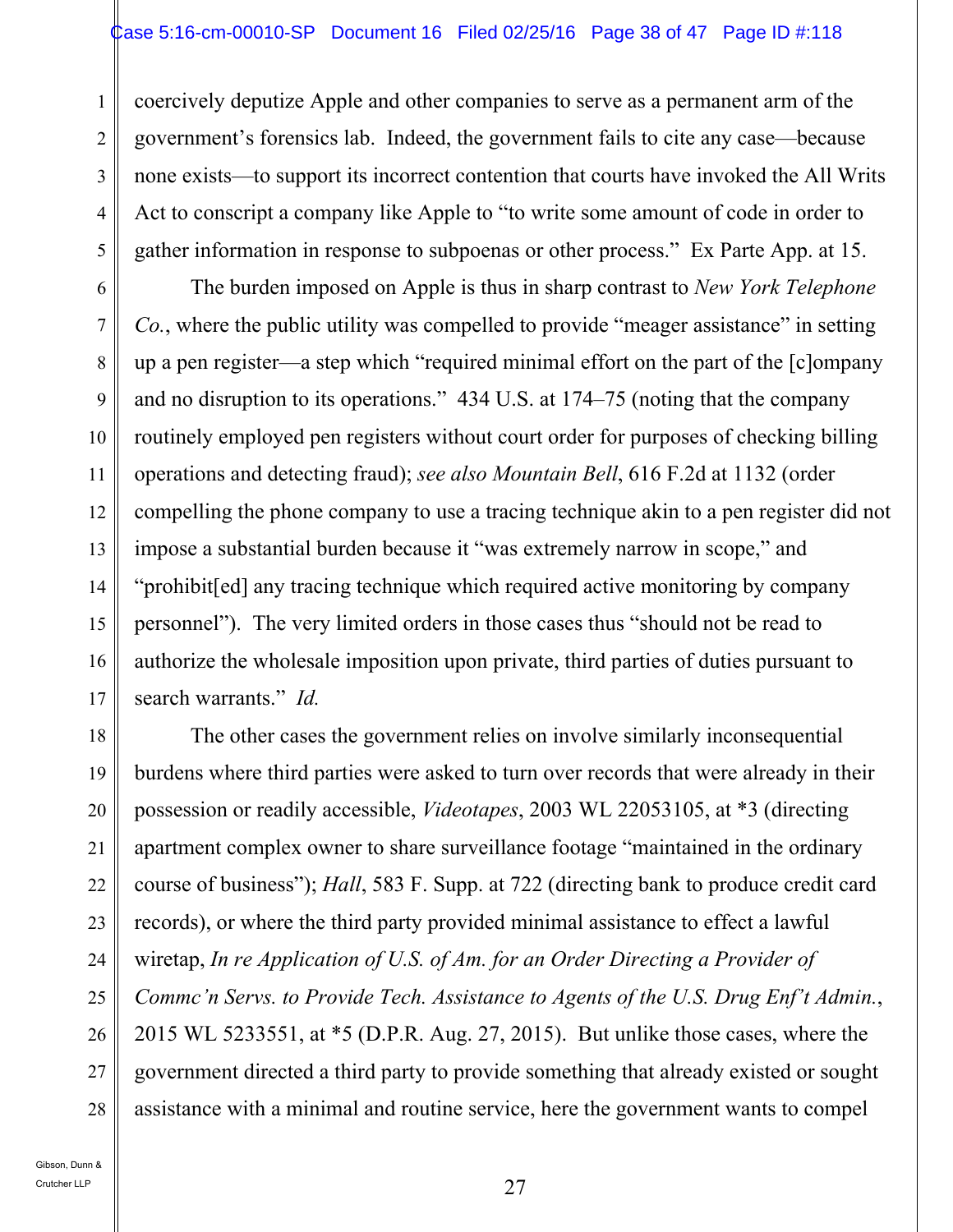Apple to deploy a team of engineers to write and test software code and create a new operating system that undermines the security measures it has worked so hard to establish—and then to potentially do that over and over again as other federal, state, local and foreign prosecutors make demands for the same thing.

5 6 7 8 9 10 11 12 13 14 15 16 17 18 19 20 21 22 23 24 25 The government's reliance on two phone "unlocking" cases is similarly misplaced. Ex Parte App. at 9 (citing *United States v. Navarro*, No. 13-CR-5525 (W.D. Wash. Nov. 13, 2013), ECF No. 39; *In re Order Requiring [XXX], Inc. to Assist in the Execution of a Search Warrant Issued by This Court by Unlocking a Cellphone*, 2014 WL 5510865, at \*2 (S.D.N.Y. Oct. 31, 2014) ("*Order Requiring [XXX]*"). As an initial matter, the *Navarro* order is a minute order that does not contain any analysis of the All Writs Act, and it is unclear whether its limitations were ever raised or considered. The *Navarro* order is also distinguishable because it involved the government's request to unlock an iPhone on an older operating system that did *not* require the creation of any new software. *Order Requiring [XXX]*, which was also issued without the benefit of adversarial briefing, is equally unavailing. 2014 WL 5510865, at \*3 (granting *ex parte* application to compel a third party to bypass a lock screen on a phone to effectuate a search warrant). Although the court purported to apply *New York Telephone Co.*, it did not analyze all of the factors set forth in that case, such as whether the All Writs Act could be used to compel third parties to hack into phones, whether the cellphone company was "too far removed" from the matter, or whether hacking into the phone adversely affected the company's interests. Rather, the court simply concluded the technical service sought was not "burdensome," akin to "punching a few buttons" or installing a pen register. 2014 WL 5510865, at \*2 (internal quotation marks omitted). As Apple has explained, the technical assistance sought here requires vastly more than simply pressing a "few buttons."

 The government has every right to reasonably involve the public in the law enforcement process. Indeed, each year Apple complies with thousands of lawful requests for data and information by law enforcement, and on many occasions has

26

27

28

1

2

3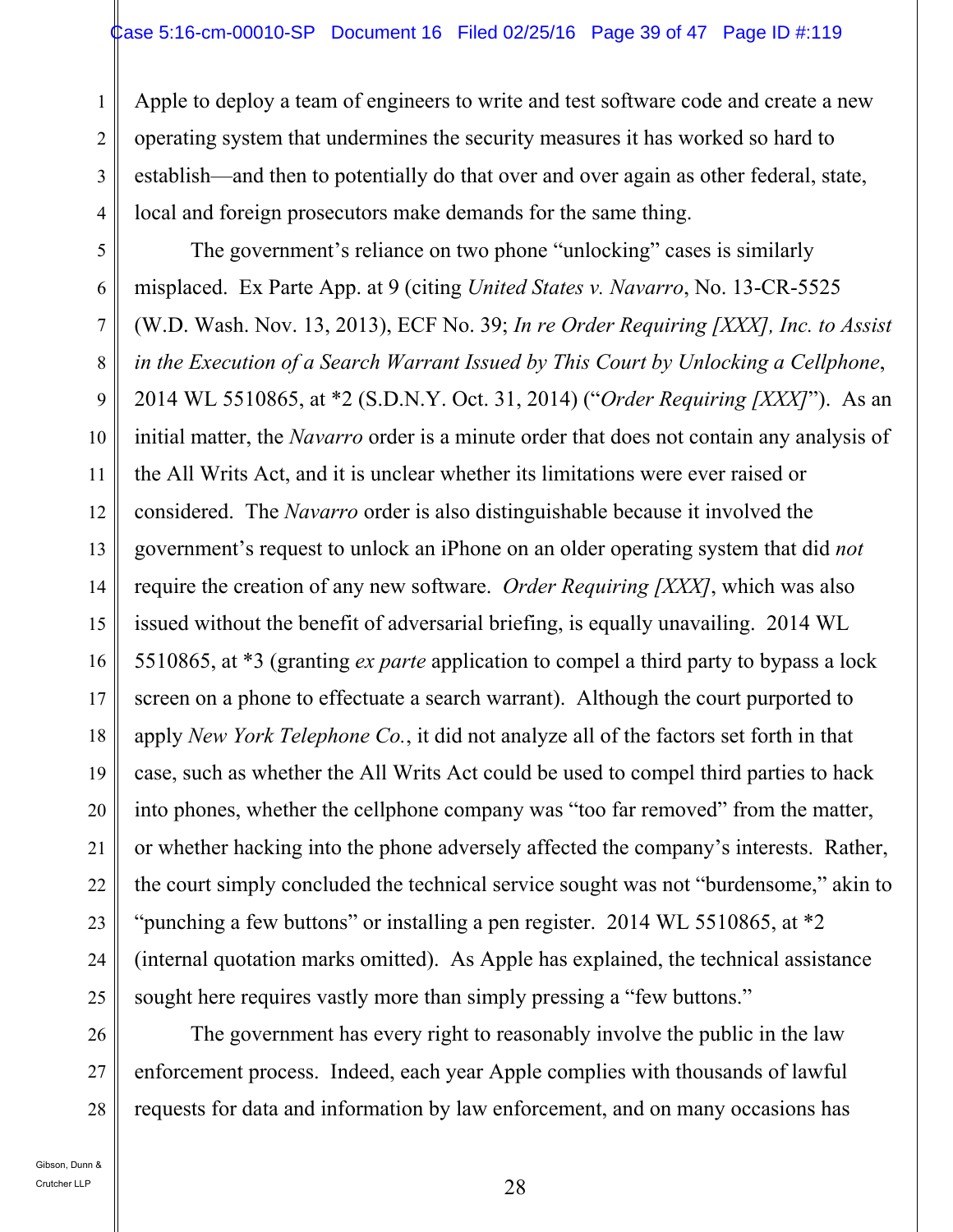extracted data from prior versions of its operating system for the FBI's use. *See* Olle Decl.  $\P$  15-16. But compelling minimal assistance to surveil or apprehend a criminal (as in most of the cases the government cites), or demanding testimony or production of things that already *exist* (akin to exercising subpoena power), is vastly different, and significantly less intrusive, than conscripting a private company to create something *entirely new* and dangerous. There is simply no parallel or precedent for it.

# **c. The Government Has Not Demonstrated Apple's Assistance Was Necessary To Effectuating The Warrant.**

A third party cannot be compelled to assist the government unless the government is authorized to act *and* the third party's participation is imperative. The order in *New York Telephone Co.* satisfied that requirement because the court had authorized surveillance, and "there [was] no conceivable way" to accomplish that surveillance without the company's assistance. 434 U.S. at 175 (noting that FBI had conducted "an exhaustive search" for a way to install a pen register in an undetectable location). The order compelling the phone company's assistance was therefore necessary "to prevent nullification of the court's warrant" and "to put an end to this venture." *Id.* at 174, 175 & n.23; *see also Mountain Bell*, 616 F.2d at 1129 (holding that an order compelling a third party to assist with tracing was necessary to carry out a wiretap and halt ongoing criminal activity); *Mich. Bell Telephone Co. v. United States*, 565 F.2d 385, 389 (6th Cir. 1977) (concluding that telephone company was "the only entity that c[ould] effectuate the order of the district court to prevent company-owned facilities from being used in violation of both state and federal laws").

Here, by contrast, the government has failed to demonstrate that the requested order was absolutely necessary to effectuate the search warrant, including that it exhausted all other avenues for recovering information. Indeed, the FBI foreclosed one such avenue when, without consulting Apple or reviewing its public guidance regarding iOS, the government changed the iCloud password associated with an attacker's account, thereby preventing the phone from initiating an automatic iCloud

1

2

Gibson, Dunn & Crutcher LLP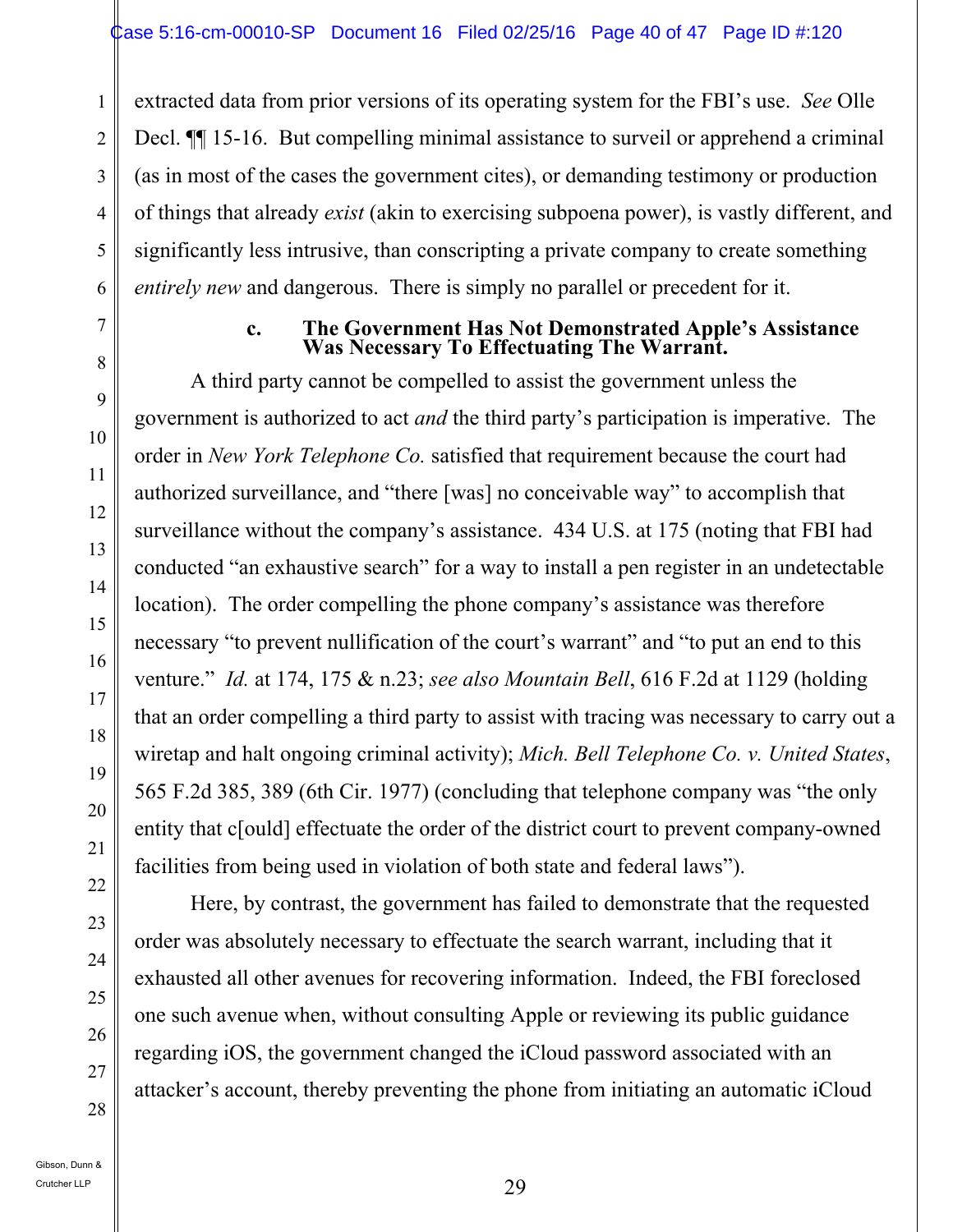1 2 3 4 5 6 7 8 9 10 11 back-up. *See supra* II.C. Moreover, the government has not made any showing that it sought or received technical assistance from other federal agencies with expertise in digital forensics, which assistance might obviate the need to conscript Apple to create the back door it now seeks. *See* Hanna Decl. Ex. DD at 34–36 [October 26, 2015 Transcript] (Judge Orenstein asking the government "to make a representation for purposes of the All Writs Act" as to whether the "entire Government," including the "intelligence community," did or did not have the capability to decrypt an iPhone, and the government responding that "federal prosecutors don't have an obligation to consult the intelligence community in order to investigate crime"). As such, the government has not demonstrated that "there is no conceivable way" to extract data from the phone. *New York Tel. Co.*, 434 U.S. at 174.

12

13

14

15

16

17

18

19

20

21

22

23

24

25

26

27

28

# **3. Other Cases The Government Cites Do Not Support The Type Of Compelled Action Sought Here.**

The government does not cite a single case remotely approximating the demand it makes here; indeed, its cases only confirm the wild overreach of the Order.

The government relies, for example, on cases compelling *a criminal defendant* to take certain actions—specifically, *United States v. Fricosu*, 841 F. Supp. 2d 1232 (D. Colo. 2012) and *United States v. Catoggio*, 698 F.3d 64 (2d Cir. 2012) (per curiam)—but those cases say nothing about the propriety of compelling an innocent third party to do so.In *Fricosu* the government moved to require the defendant to produce the "unencrypted contents" of her laptop computer. 841 F. Supp. 2d at 1235. This order placed no undue burden on the defendant because she could access the encrypted contents on her computer, and the court preserved her Fifth Amendment rights by not compelling the password itself, which was testimonial in nature. *See id.* at 1236–38. By contrast, the government's request here creates an unprecedented burden on Apple and violates Apple's First Amendment rights against compelled speech, as discussed below. And unlike the compelled creation of a compromised operating system for iOS devices, the order in *Fricosu* merely required the defendant

Gibson, Dunn & Crutcher LLP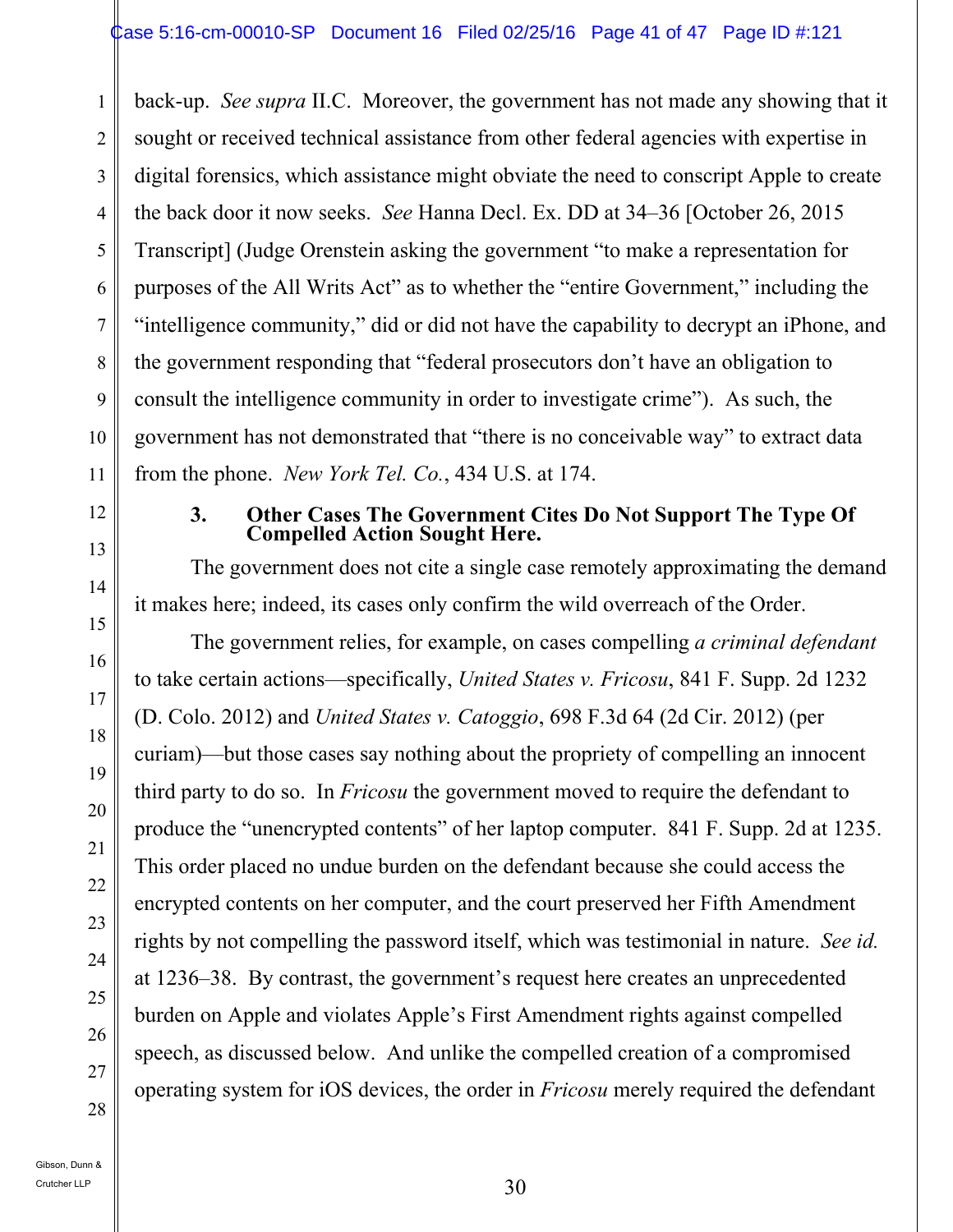to hand over her own personal files, and thus posed no risk to third parties' privacy or security interests.

The government's reliance on *Catoggio*, which involved the seizure of defendant's property, is also inapt. Though the district court had not invoked the All Writs Act, the appellate court cited the Act in affirming the district court's order retaining a convicted defendant's property in anticipation of a restitution order. 698 F.3d at 68–69. But whereas courts have uniformly held that the Act enables a court to restrain a convicted defendant's property pending a restitution order, *id.* at 67, no court has ever held that the All Writs Act permits the government to conscript a private company to build software for it.

11 12 13 14 15 16 17 18 19 20 21 22 23 24 25 26 27 28 Finally, the government relies on the Ninth Circuit's decision in *Plum Creek* but that case only serves to illustrate the government's vast overreach under the All Writs Act. There, the Ninth Circuit affirmed the district court's order declining OSHA's request to compel an employer to rescind a company policy forbidding employees from wearing OSHA air-quality and noise-level testing devices, so that OSHA could more efficiently investigate the company's premises. 608 F.2d at 1289– 90. The court reasoned that a government agency's interest in conducting an efficient investigation is not grounds for issuing a writ requiring a company to comply with the government's demands. *Id.* at 1290. This was particularly true where OSHA "c[ould] not guarantee that these devices would [not] cause" industry accidents, and the company bore the costs of those accidents. *Id.* at 1289 & n.4 (internal quotation marks omitted). Even though the investigation would take five times as long to complete without the use of the equipment OSHA sought to compel, the court could not compel their use absent a law requiring it. *Id.* at 1289 & n.6. The court held that the All Writs Act "does not give the district court a roving commission to order a party subject to an investigation to accept additional risks at the bidding of OSHA inspectors." *Id.* at 1289. *Plum Creek* thus provides no support for the government's attempt to compel Apple to create new software "when Congress has failed to impose" such a duty on

1

2

3

4

5

6

7

8

9

10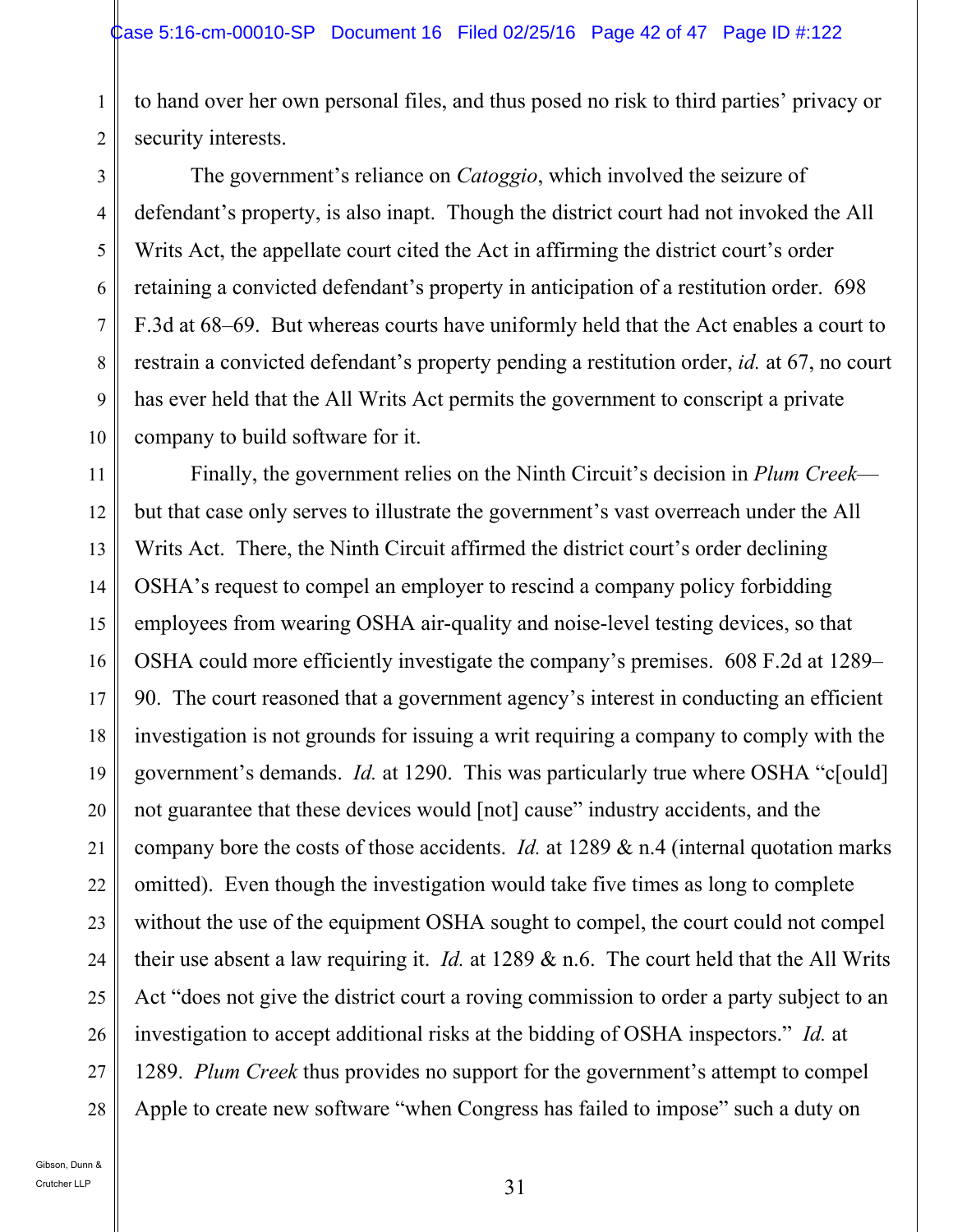2 3 Apple. *Id.* at 1290. Forcing Apple to write software that would create a back door to millions of iOS devices would not only "usurp the legislative function," *id.*, but also unconstitutionally compel speech and expose Apple iPhone users to exceptional security and privacy risks.

5 6

7

8

9

10

11

12

13

14

21

22

23

24

25

26

27

4

1

### **B. The Order Would Violate The First Amendment And The Fifth Amendment's Due Process Clause.**

# **1. The First Amendment Prohibits The Government From Compelling Apple To Create Code.**

The government asks this Court to command Apple to write software that will neutralize safety features that Apple has built into the iPhone in response to consumer privacy concerns. Order ¶ 2. The code must contain a unique identifier "so that [it] would only load and execute on the SUBJECT DEVICE," and it must be "'signed' cryptographically by Apple using its own proprietary encryption methods." Ex Parte App. at 5, 7. This amounts to compelled speech and viewpoint discrimination in violation of the First Amendment.

15 16 17 18 19 20 Under well-settled law, computer code is treated as speech within the meaning of the First Amendment. *See, e.g.*, *Universal City Studios, Inc. v. Corley*, 273 F.3d 429, 449 (2d Cir. 2001); *Junger v. Daley*, 209 F.3d 481, 485 (6th Cir. 2000); *321 Studios v. Metro Goldwyn Mayer Studios, Inc.*, 307 F. Supp. 2d 1085, 1099–1100 (N.D. Cal. 2004); *United States v. Elcom Ltd.*, 203 F. Supp. 2d 1111, 1126 (N.D. Cal. 2002); *Bernstein v. Dep't of State*, 922 F. Supp. 1426, 1436 (N.D. Cal. 1996).

The Supreme Court has made clear that where, as here, the government seeks to *compel* speech, such action triggers First Amendment protections. As the Court observed in *Riley v. Nat'l Fed. of the Blind of N.C., Inc.*, 487 U.S. 781,796 (1988), while "[t]here is certainly some difference between compelled speech and compelled silence, . . . in the context of protected speech, the difference is without constitutional significance." Compelled speech is a content-based restriction subject to exacting scrutiny, *id.* at 795, 797–98, and so may only be upheld if it is narrowly tailored to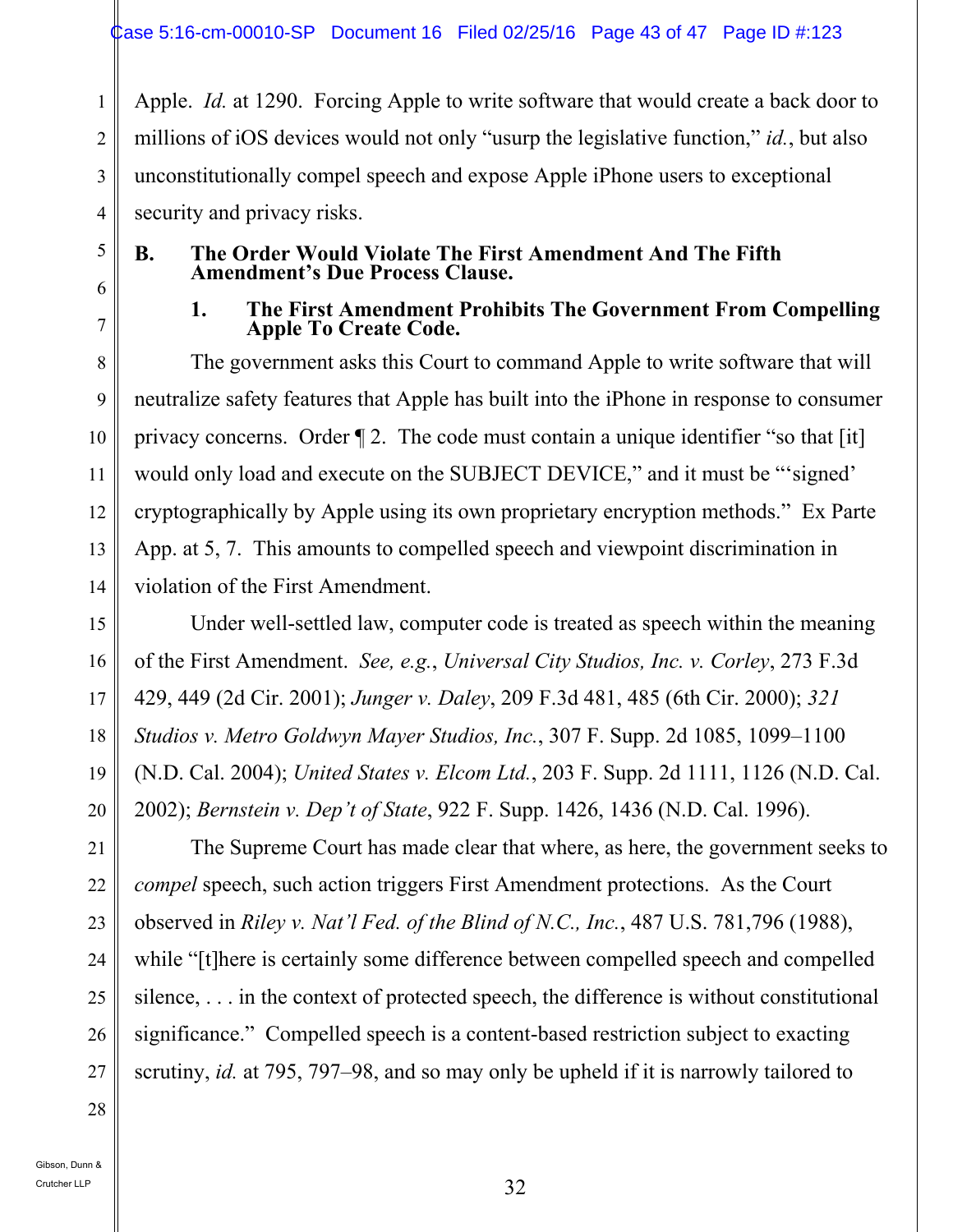obtain a compelling state interest, *see Turner Broad. Sys., Inc. v. FCC*, 512 U.S. 622, 662 (1994).

The government cannot meet this standard here. Apple does not question the government's legitimate and worthy interest in investigating and prosecuting terrorists, but here the government has produced nothing more than speculation that this iPhone might contain potentially relevant information.26 Hanna Decl. Ex. H [Comey, *Follow This Lead*] ("Maybe the phone holds the clue to finding more terrorists. Maybe it doesn't."). It is well known that terrorists and other criminals use highly sophisticated encryption techniques and readily available software applications, making it likely that any information on the phone lies behind several other layers of non-Apple encryption. *See* Hanna Decl. Ex. E [Coker, *Tech Savvy*] (noting that the Islamic State has issued to its members a ranking of the 33 most secure communications applications, and "has urged its followers to make use of [one app's] capability to host encrypted group chats").

Even more problematically, the Court's Order discriminates on the basis of Apple's viewpoint. When Apple designed iOS 8, it wrote code that announced the value it placed on data security and the privacy of citizens by omitting a back door that bad actors might exploit. *See, e.g.*, Hanna Decl. Ex. AA [Apple Inc., *Privacy, Government Information Requests*]. The government disagrees with this position and asks this Court to compel Apple to write new software that advances its contrary views. This is, in every sense of the term, viewpoint discrimination that violates the

1

2

3

4

5

6

7

8

9

10

11

12

13

14

15

16

17

18

19

20

21

22

23

24

25

26

27

28

 $\overline{a}$ If the government did have any leads on additional suspects, it is inconceivable that<br>it would have filed pleadings on the public record, blogged, and issued press<br>releases discussing the details of the situation, thereby those about to be indicted would flee, or would try to influence individual grand jurors to vote against indictment.").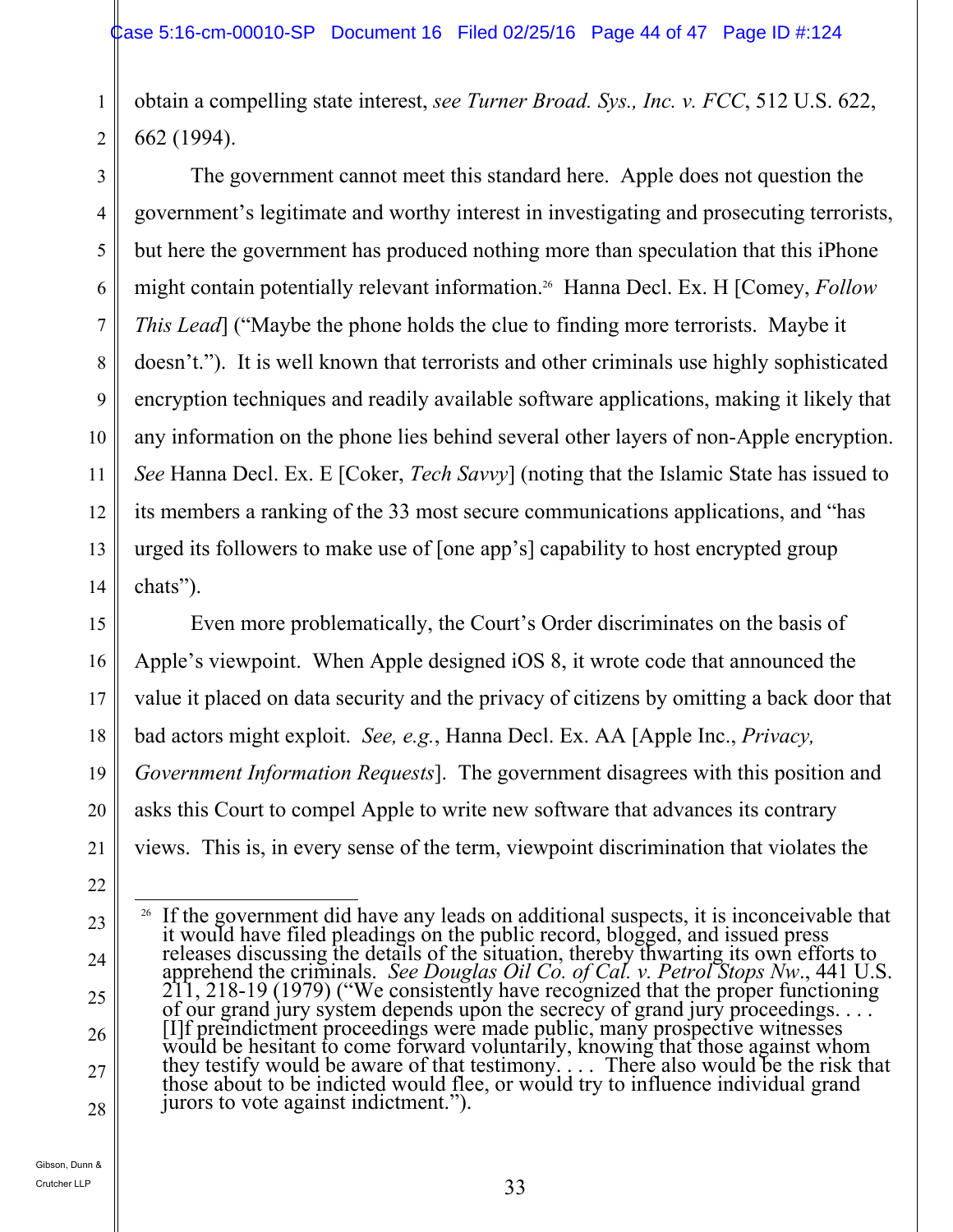First Amendment. *See Members of City Council v. Taxpayers for Vincent*, 466 U.S. 789, 804 (1984).

 Finally, the FBI itself foreclosed what would have likely been a promising and vastly narrower alternative to this unprecedented order: backing up the iPhone to iCloud. Apple has extensively cooperated and assisted law enforcement officials in the San Bernardino investigation, but the FBI inadvertently foreclosed a ready avenue by changing the passcode, which precluded the iCloud back-up option.27

 To avoid the serious First Amendment concerns that the government's request to compel speech presents, this Court should vacate the Order.

### **2. The Fifth Amendment's Due Process Clause Prohibits The Government From Compelling Apple To Create The Request Code.**

In addition to violating the First Amendment, the government's requested order, by conscripting a private party with an extraordinarily attenuated connection to the crime to do the government's bidding in a way that is statutorily unauthorized, highly burdensome, and contrary to the party's core principles, violates Apple's substantive due process right to be free from "'arbitrary deprivation of [its] liberty by government.'" *Costanich v. Dep't of Soc. & Health Servs.*, 627 F.3d 1101, 1110 (9th Cir. 2010) (citation omitted); *see also, e.g.*, *Cnty. of Sacramento v. Lewis*, 523 U.S. 833, 845-46 (1998) ("We have emphasized time and again that '[t]he touchstone of due process is protection of the individual against arbitrary action of government,' . . . [including] the exercise of power without any reasonable justification in the service of a legitimate governmental objective." (citations omitted)); *cf. id.* at 850 ("Rules of due process are not . . . subject to mechanical application in unfamiliar territory.").

25 26

1

2

3

4

5

6

7

8

9

10

11

12

13

14

15

16

17

18

19

20

21

22

23

24

27

28

34

Gibson, Dunn & Crutcher LLP

 $\overline{a}$ <sup>27</sup> Hanna Decl. Ex. BB [John Paczkowski and Chris Geidner, *FBI Admits It Urged Change Of Apple ID Password For Terrorist's iPhone*, BuzzFeed News (updated Feb. 21, 2016 2:01 AM)]; Hanna Decl. Ex. CC [Ellen Nakashima and Berman, *FBI Asked San Bernardino to Reset the Password for Shooter's Phone Backup*, Wash. Post (Feb. 20, 2016)].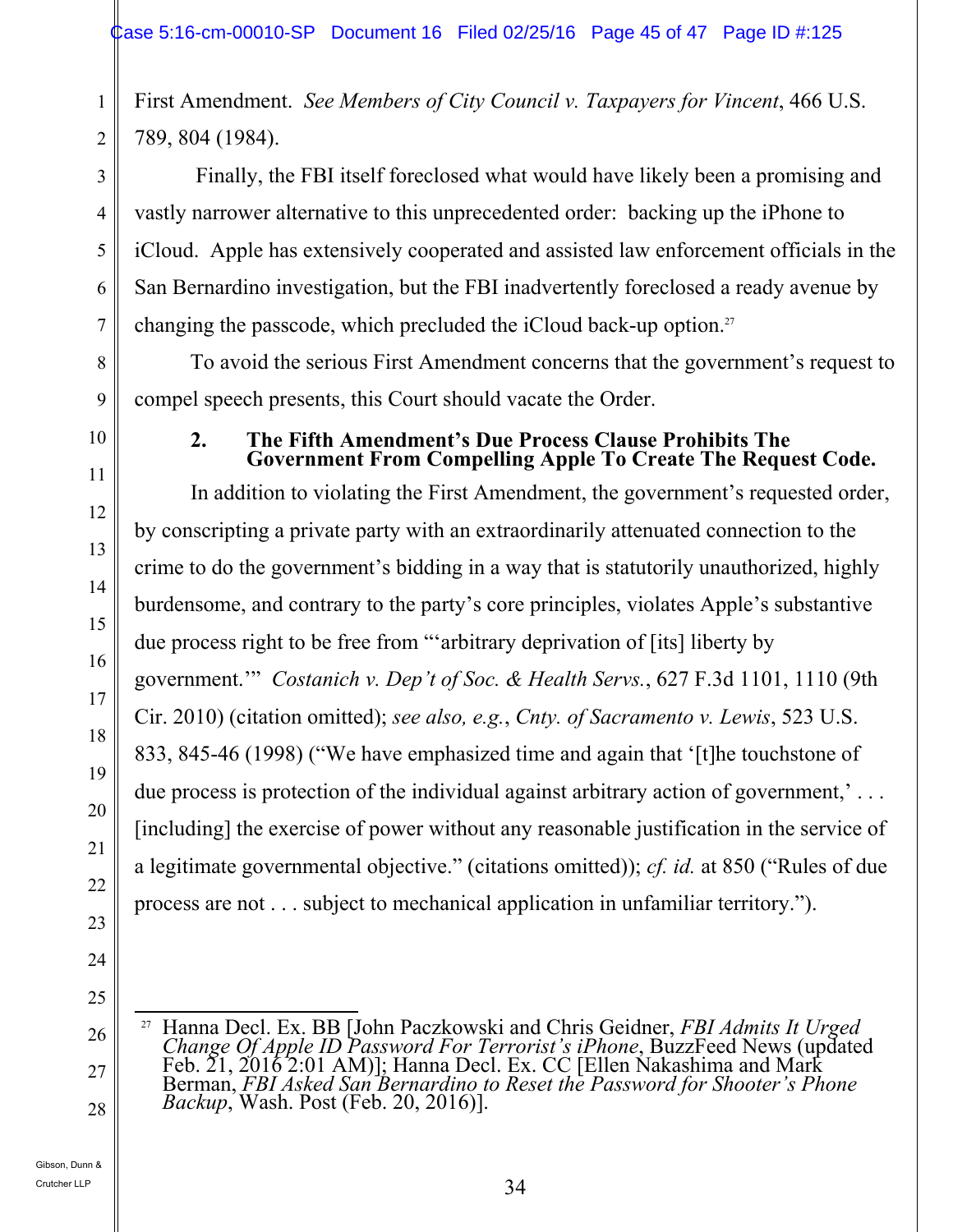### **IV. CONCLUSION**

2 3 4 5 6 7 8 9 10 12 13 14 15 16 17 18 19 20 Apple has great respect for the professionals at the Department of Justice and FBI, and it believes their intentions are good. Moreover, Apple has profound sympathy for the innocent victims of the attack and their families. However, while the government's desire to maximize security is laudable, the decision of how to do so while also protecting other vital interests, such as personal safety and privacy, is for American citizens to make through the democratic process. Indeed, examples abound of society opting *not* to pay the price for increased and more efficient enforcement of criminal laws. For example, society does not tolerate violations of the Fifth Amendment privilege against self-incrimination, even though more criminals would be convicted if the government could compel their confessions. Nor does society tolerate violations of the Fourth Amendment, even though the government could more easily obtain critical evidence if given free rein to conduct warrantless searches and seizures. At every level of our legal system—from the Constitution,  $28$  to our statutes,  $29$  common law,<sup>30</sup> rules,<sup>31</sup> and even the Department of Justice's own policies<sup>32</sup>—society has acted to preserve certain rights at the expense of burdening law enforcement's interest in investigating crimes and bringing criminals to justice. Society is still debating the important privacy and security issues posed by this case. The government's desire to leave no stone unturned, however well intentioned, does not authorize it to cut off debate and impose its views on society.

Gibson, Dunn & Crutcher LLP

1

11

21

22

23

24

 $\overline{a}$ 

<sup>26</sup> 27 28 <sup>28</sup> *See, e.g.*, U.S. Const. amend. IV (limitations on searches and seizures), amend. V (limitations on charging; prohibition on compelling testimony of accused).<br><sup>29</sup> *See, e.g.*, 18 U.S.C. § 3282 (prohibition on prosec